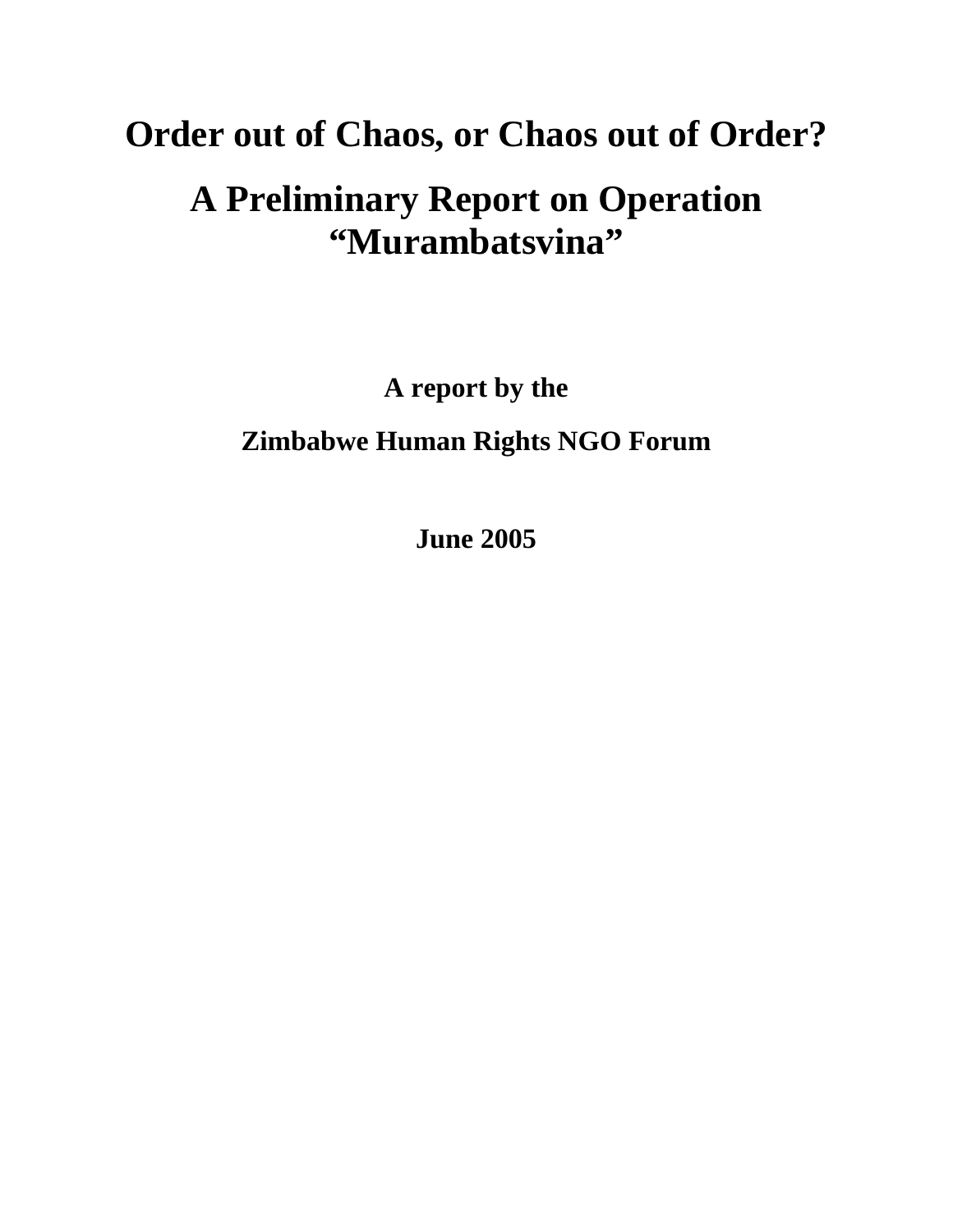# **Executive Summary**

"*Operation Murambatsvina*" and "*Operation Restore Order*" are the code names used by the police for a massive operation that began in Zimbabwe towards the end of May. This nationwide campaign, which has been conducted in the cities and towns, in peri-urban areas, and on farms settled after land invasions, has led to the destruction of many thousands of houses and means of shelter, trading stalls and markets. Whatever the reasons behind this, none of which can be morally justified, this campaign has created a huge humanitarian disaster causing enormous hardship and suffering. Within the space of a few weeks, *Operation Murambatsvina* has produced a massive internal refugee population who are homeless and without the means to earn a living.

By its mismanagement of the economy in pursuit of political ends, the Mugabe Government has created mass unemployment. As formal sector unemployment has risen, more and more people had to move into the informal trading sector to earn some sort of livelihood. Before *Operation Murambatsvina,* vast numbers of people were earning a living in the informal economic sector. Previously the Government encouraged the growth of the informal sector and allowed informal traders and vendors to carry out their activities. The authorities largely turned a blind eye to vendors and traders operating in violation of by-laws.

Because of drastic housing shortages, hundreds of thousands of people were occupying shanty and makeshift dwellings in urban areas. Many more were occupying houses erected by housing co-operatives on land occupied during the land invasions. Many of these housing co-operatives were registered, and senior government officials had often encouraged the establishment of these informal settlements or had given the approval to their activities. The authorities had previously done little to enforce the building by-laws in relation to these informal settlements.

Suddenly, in a military style operation, often conducted in the early hours of the morning, police officers dressed up in riot kit and armed with automatic firearms, loaded with live ammunition, descended without warning on poor urban people in high-density suburbs, in and around towns and cities, all over Zimbabwe. The army was also deployed in a show of force to deter people from putting up resistance to the police action. The police bulldozed, smashed, and burned structures housing many thousands of poor urban dwellers. Among those whose buildings were destroyed were those who had proper plans for their buildings and those who had entered into valid leases to occupy those premises. The owners of the structures, and even bystanders in numerous instances were also pressganged into assisting in breaking down these structures. The destruction of structures that housed thousands of people was done without providing any alternate accommodation whatsoever, although after all the destruction, the Government announced plans to build and rebuild housing.

Some estimates put the number of people now displaced at well over a million. The forced displacement of thousands of families has meant that many children of these families are no longer attending school. Amongst those that have been made homeless in the blitz are babies and young children, orphans, women and women-headed households, elderly people, disabled people, people with HIV and other sick people. The dislocation of these people has severely disrupted treatment and care programmes for people with HIV, and these persons will be exceptionally vulnerable as a result.

The police also destroyed large numbers of vending stalls and markets and drove away vendors from sites all around the towns from which they had been operating. Quite a number of vendors were unfairly affected as they held valid vending licenses. During these operations the police confiscated quantities of goods. Allegations were made that some of this property was misappropriated by police officers.

This operation was conducted in a brutal fashion. The police beat people who offered resistance to what they were doing, or did not comply quickly enough with orders to remove property from inside their structures or to assist in dismantling these structures. Property worth millions of dollars was destroyed, in many cases this constituting an investment of the life savings of families. During this operation, many people were arrested on a variety of charges.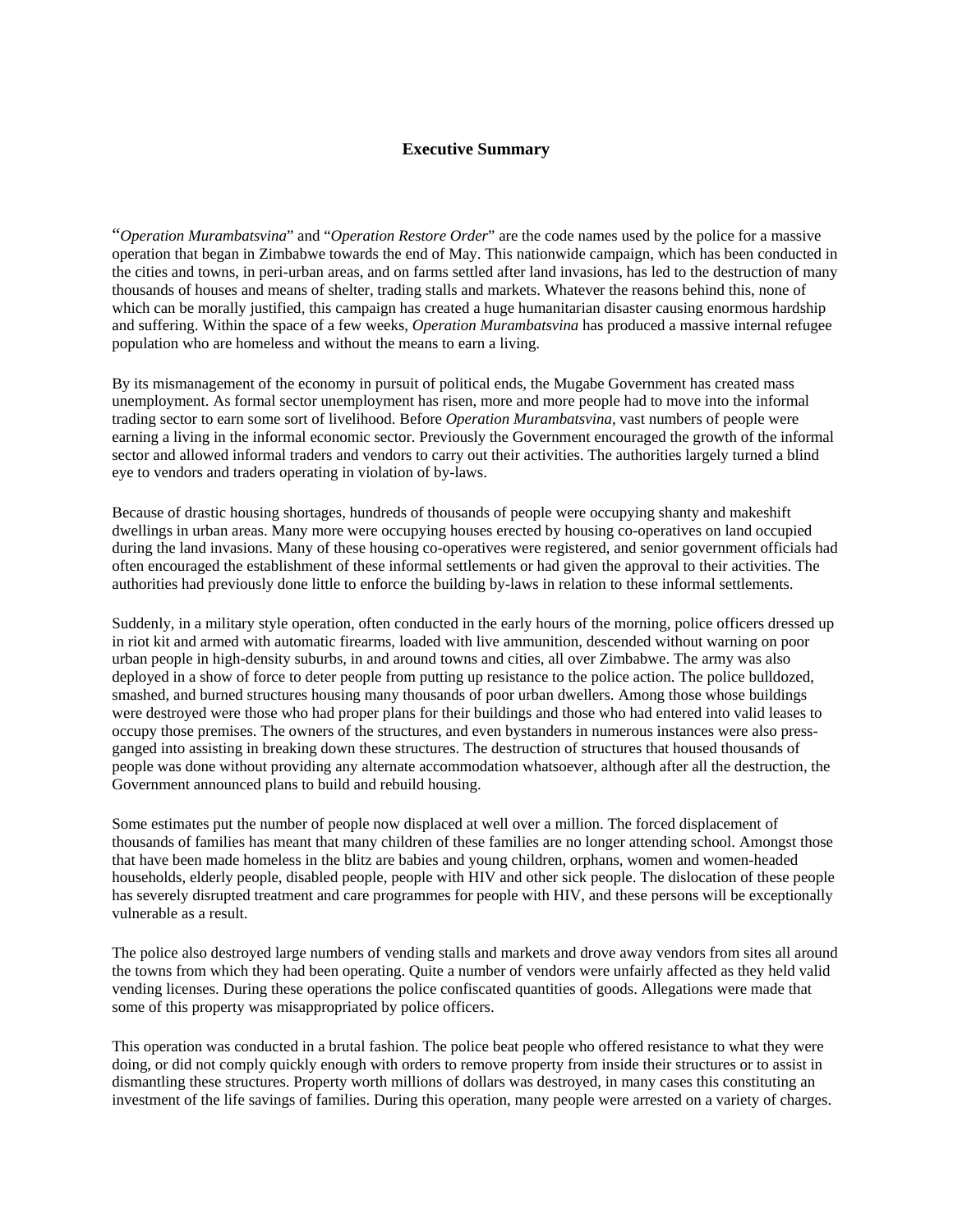A number of non-governmental organisations, wishing to assist people thrown out of their homes, have been prevented from doing so.

The wrecking of the informal economic sector will have very detrimental economic effects at a time that the economy is already in a most parlous state. Apart from drastically increasing unemployment, the campaign will have a very detrimental knock-on effect upon the formal economy.

The City Council, various Government Ministers, and Government officials have advanced a whole miscellany of reasons for this operation. In general, the official explanations have been confusing, and occasionally at variance with each other.

The timing and magnitude of the 'clean-up' operation has led to much speculation as to whether there are in actuality other reasons than those officially proclaimed. For instance, some have argued that the campaign is to punish urban people for voting for the opposition. Others say that it is a pre-emptive strike against the urban poor to prevent unrest in the towns by driving people away into the countryside. There are problems with each of these speculations. A more comprehensive theory incorporates most of the fragmentary theories, and posits the campaign as a strategy to solve a related set of political problems for the government.

Some court cases have been brought to challenge the legality of the campaign and more are in the pipeline. In one action, the court dismissed the action on a questionable basis, but the presiding judge did make explicit reference to the adverse humanitarian consequences.

*Operation Murambatsvina* violates a whole range of international human rights norms as well as fundamental rights provisions in the Constitution of Zimbabwe.

Whatever the reasons for it, *Operation Murambatsvina* constitutes a widespread and systematic attack on a poor and defenceless civilian population. It has laid to ruins the homes and businesses of hundreds of thousands of people. Not without justification, have people likened the devastation wreaked by the government to that of a tsunami. However, unlike a tsunami, the targets of *Operation Murambatsvina* have been selective and it is this selectivity which has led to the speculation that the true motives behind it are political.

Accordingly, the Human Rights Forum calls upon the Government to take a number of immediate steps:

- To bring an immediate halt to all forced evictions until such time as a planned and humane relocation can take place;
- To end the forced relocation of persons to the rural areas;
- to allow immediate and unrestricted access by churches and non-governmental organizations to affected persons so that humanitarian assistance may be given to those affected;
- To allow a full and independent audit of the consequences of the forced evictions;
- To investigate all allegations of unlawful deprivation of property and to prosecute all alleged offenders.
- To make full restitution of all property illegally confiscated.
- To provide full compensation to all persons whose property was illegally damaged or destroyed.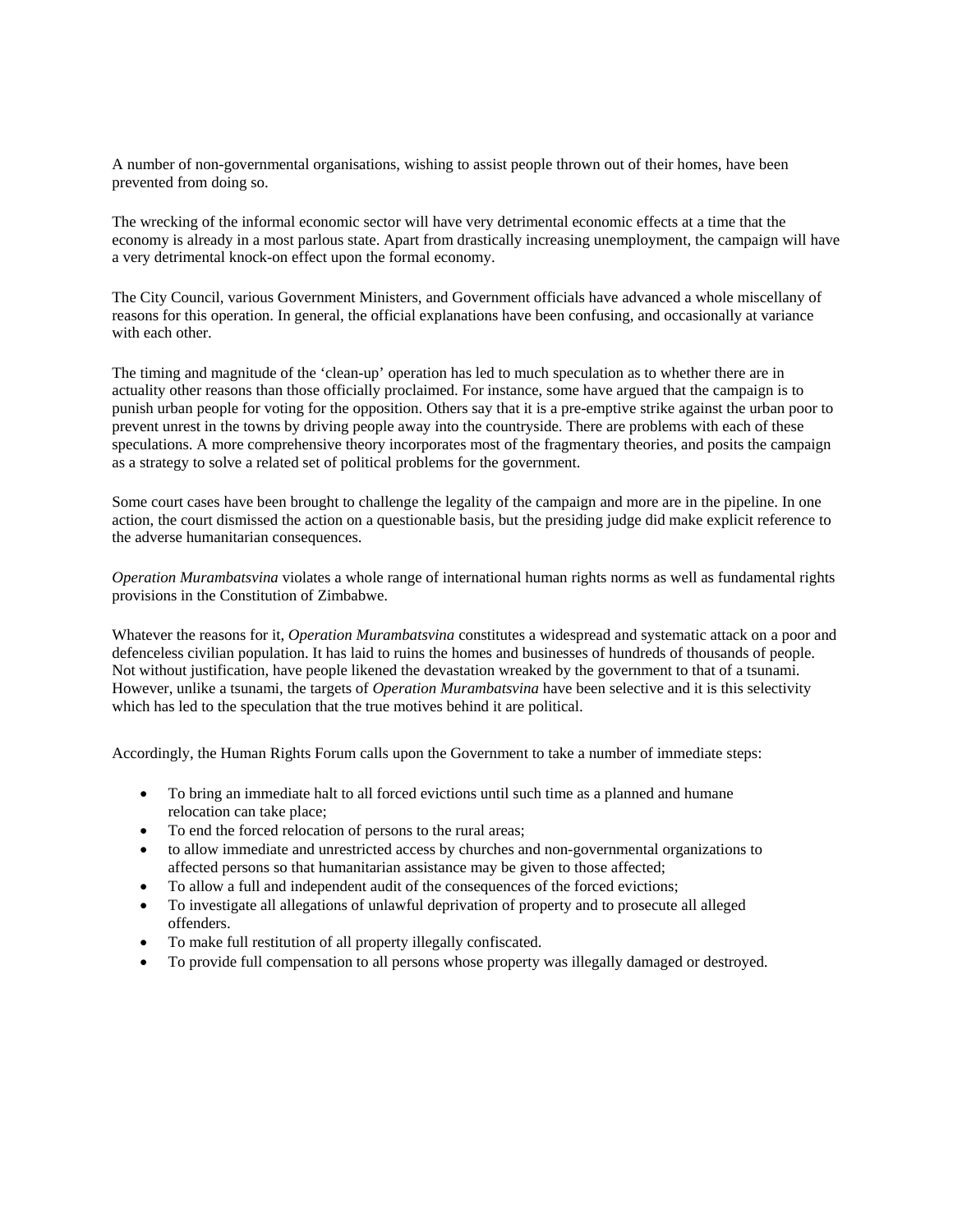### **Introduction**

"*Murambatsvina*", is a Shona word meaning, "to drive out rubbish" or "clean out the filth." This is one of the code names given to the ongoing onslaught against informal residential settlements and informal trading markets and stalls. The other code name for this blitz is "*Operation Restore Order*". This "clean out" operation is being carried out on a massive scale in towns and cities all around Zimbabwe. It has created a human tragedy of massive proportions in a country that has, over some years, suffered a whole series of human catastrophes mostly as a consequence of ill-advised Government policies and actions.

This report documents the nature and extent of this action and its impact upon the people affected. It locates this campaign within the context of the socio-economic and political situation prevailing in the country, particularly over the last decade. It probes into whether the official reasons given for this operation are plausible, or whether there were completely different reasons behind this campaign. It also examines the litigation challenging the legality of the campaign and the fundamental rights that have been violated during this campaign.

# **Start of campaign**

On 19 May 2005, the Chairperson of the Harare Commission, Ms Makwavarara, gave a speech at the Harare Town House announcing the official launch of Operation Murambatsvina. This is what she said:

"The City of Harare wishes to advise the public that in its efforts to improve service delivery within the City, it will embark on **Operation Murambatsvina**, in conjunction with Zimbabwe Republic Police (ZRP). This is a programme to enforce by-laws to stop all forms of illegal activity.

These violations of the by-laws in areas of vending, traffic control, illegal structures, touting/abuse of commuters by rank marshals, street-life/prostitution, vandalism of property infrastructure, stock theft, and illegal cultivation, among others have led to the deterioration of standards thus negatively affecting the image of the City. The attitude of the members of the public as well as some City officials has led to a point whereby Harare has lost its glow. We are determined to bring it back.

Harare was renowned for its cleanliness, decency, peace, tranquil environment for business and leisure; therefore we would like to assure all residents that all these illegal activities will be a thing of the past.

To intensify **Operation Murambatsvina**, an ongoing exercise, the City of Harare will work hand in glove with other enforcement units of the Government which include the ZRP to make sure that this exercise is realised. It is not a once-off exercise but a sustained one that will see the clean-up of Harare.

The eradication of chaos that currently prevails in the City, the seat of Government, home to all diplomatic missions, headquarters of major business and commercial activities requires the co-operation of all authorities, businesses and individuals. The people of Harare must all appreciate that the City is ours, it is our pride and belongs to us all; thereby let us be responsible citizens.

Pursuant to this objective the City is calling upon all stakeholders to report any cases of corruption or incompetence by municipal workers and any form of vandalism and abuse of municipal property at any municipal office.

Furthermore, I urge all organisations and residents to co-operate during this ongoing exercise, which is intended to bring sanity back to the City of Harare.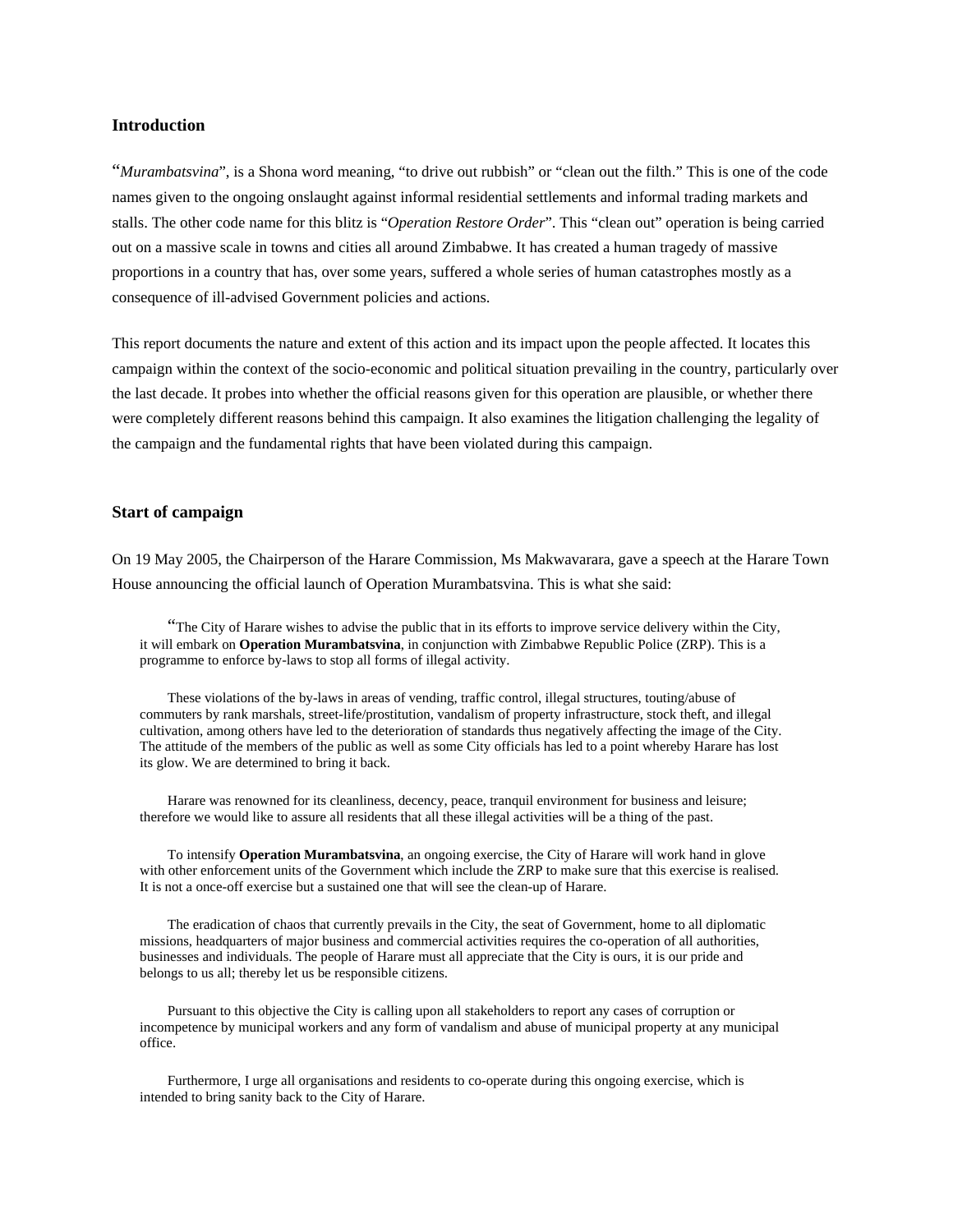**Operation Murambatsvina** is going to be a massive exercise in the CBD and the suburbs which will see to the demolition of all illegal structures and removal of all activities at undesignated areas, among the prior mentioned activities.

I, as the Commission Chairperson of Harare declare **Operation Murambatsvina** officially launched and I urge all residents to remember **kuramba tsvina**.

Our aim is to keep Harare clean. What is your aim?

Your aim will help.

The person making this poorly worded, vague and confused announcement is head of an unelected body of Commissioners. These Commissioners were appointed by the Minister of Local Government after the elected Council of Harare had been sacked by Government. In Harare therefore the Operation *Murambatsvina* was implemented by an institution that was not democratically elected by the people of Harare.

On the same day that the text of this infamous speech appeared in the *Herald* newspaper, this newspaper also carried a notice from the City of Harare. The notice started by noting that, in the Greater Harare area, people had erected unauthorised and illegal structures in contravention of the Regional, Town and Country Planning Act [*Chapter 29:12*]. It referred specifically to illegal outbuildings, wooden and metal shanties used for human habitation and the conducting of illegal businesses. The City Council stated that, because of this illegality, it was issuing an enforcement order in terms of s 32 of the Regional, Town and Country Act. This order required the persons who had erected illegal structures to cease to use them and to demolish them. It also stated that this order was only to come into operation on 20 June 2005. Additionally the Council issued a prohibition order in terms of s 34 of the Act ordering owners, occupiers, and users of illegal structures to discontinue forthwith the use of such illegal structures, demolish the structures and remove all rubbish arising from the demolition of the structures. The use of these structures by the users was, it was said in the notice, not only a serious contravention of the provisions of the Act, but also "seriously injure[d] the amenities of the area by creating and maintaining unsightly objectionable and undesirable health conditions in the locality."

Only a few days after this notice appeared, completely ignoring the date specified for the coming into operation of the enforcement order, a massive operation started not only in Harare, but countrywide. Clearly, the Harare City Council did not decide alone to embark on the clean-up operation. Considerable advance planning would have been required for such a huge scale enterprise, and undoubtedly the Cabinet would have had to give its approval to its implementation by the police and the local authorities right across the country.

Before examining further the nature and impact of this campaign, it is important to refer briefly to the social, economic, and political background to the current events.

# **Political, social and economic background**

From 1980 until 1990, ZANU (PF), the ruling party, moved in the direction of establishing a legislated one-party state, with itself as the sole legal political party in Zimbabwe. Although, in 1990, it dropped from the agenda the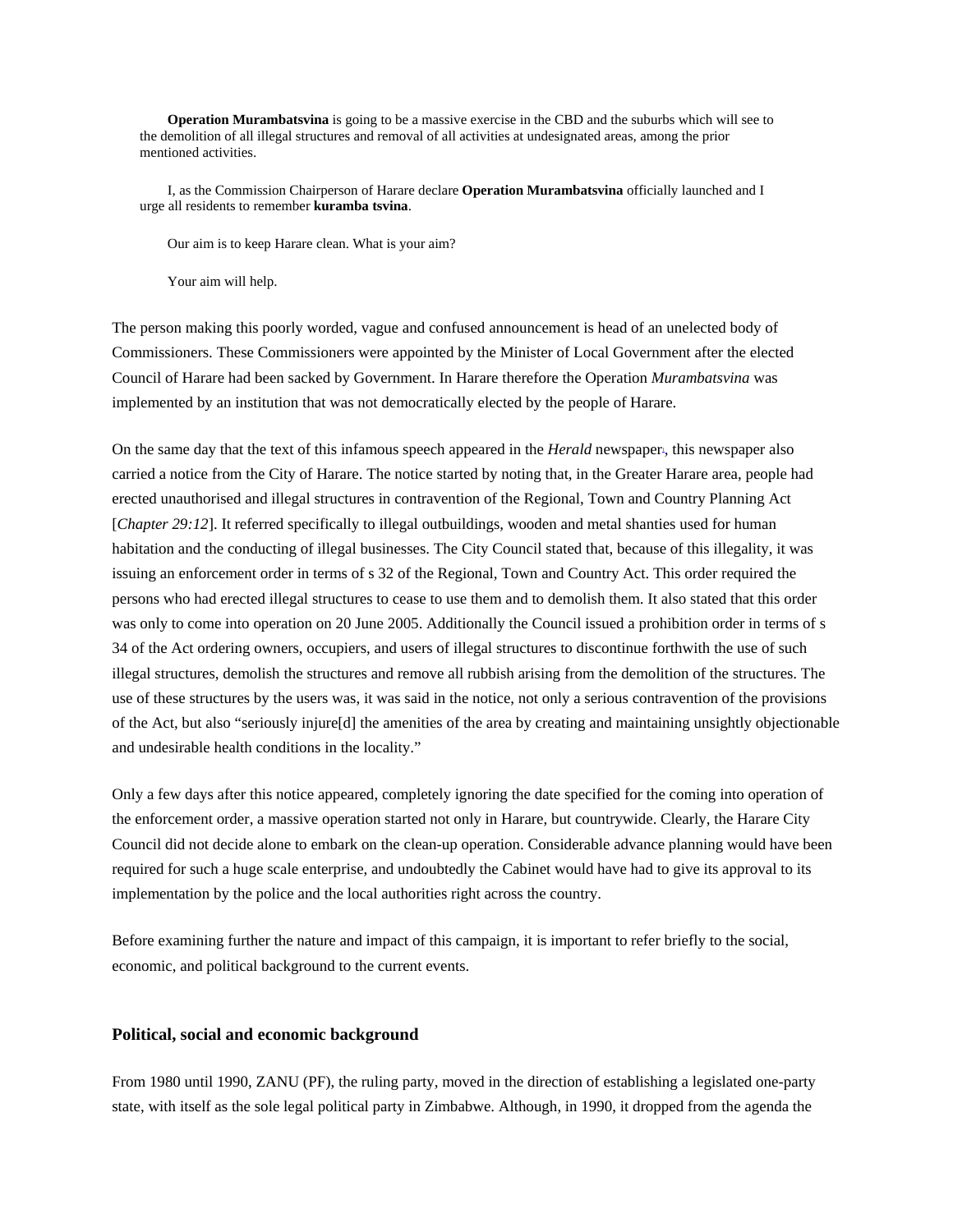idea of creating a *de jure* one party state, it certainly did not abandon the idea of crushing political opposition and establishing a *de facto* one party state.

ZANU (PF) continues to hold the strong belief that by fighting and winning the liberation struggle it earned the right to rule Zimbabwe in perpetuity. Army commanders, the Police Commissioner, and war veterans loyal to the ruling party all subscribe to this view, and have publicly expressed this sentiment. Since it came to power in 1980, ZANU (PF) has displayed immense intolerance of political opposition, and has treated criticisms and opposition to its policies as being tantamount to treason. The brutal military campaign in Matabeleland, during the 1980s that led to the deaths of thousands of people and the detention and torture of many others was primarily aimed at smashing PF ZAPU, a party that had its main support base in the Ndebele population.<sup>2</sup>

The police force has been transformed into a partisan force that applies the laws on a selective basis. It has increasingly become an instrument of repression used against the ordinary people of Zimbabwe. In the process of reconstructing the police force moderate police officers have been driven out of the force to be replaced with ruling party loyalists such as war veterans and youth militia who have graduated from the National Youth Service Training programme and are considered to bear allegiance to the ruling party.

Before elections, the ruling party had frequently engaged in violence and other forms of intimidation against opposition supporters, and after elections it has exacted reprisals upon those that it believes voted for the opposition. When a strong opposition party, the Movement for Democratic Change, emerged at the end of the 1990s and this party mounted a real challenge to the rule of ZANU (PF), the ruling party's response was to unleash its supporters to wage an intense campaign of violence and intimidation against the opposition party and its supporters. The ruling party also orchestrated large-scale land invasions of commercial farms. One important reason for these often-violent occupations of white owned farms was to eliminate a support base for the opposition amongst white farmers and their farm workers. These land occupations, and the subsequent compulsory acquisitions of these farms, had the effect of drastically undermining the entire commercial agricultural sector, with consequent severe adverse effects on the national economy.

This compounded the already dire economic situation in the country. It also rendered homeless and jobless large numbers of farm workers. No sensible person would have disputed that there was a pressing need for equitable land re-distribution in Zimbabwe. But many would have argued that there were far more sensible ways of proceeding than simply devastating the commercial farming sector before ensuring that the resettled farmers would have the capacity to farm large commercial farms on a productive basis. There is an element of the same philosophy, that of destroying in order to rebuild, in *Operation Murambatsvina.*

By its mismanagement of the economy, the Mugabe Government has created mass unemployment. Up to 60 per cent of the employable population is unemployed. As formal sector unemployment has risen, compounded by tens of thousands of youths entering the job market annually, more and more people have had to move into the informal trading sector to earn some sort of livelihood. The Government has very much encouraged the growth of the informal sector. In a speech in 1995, the then Minister of Home Affairs, Dumiso Dabengwa, had this to say at a conference on deregulation: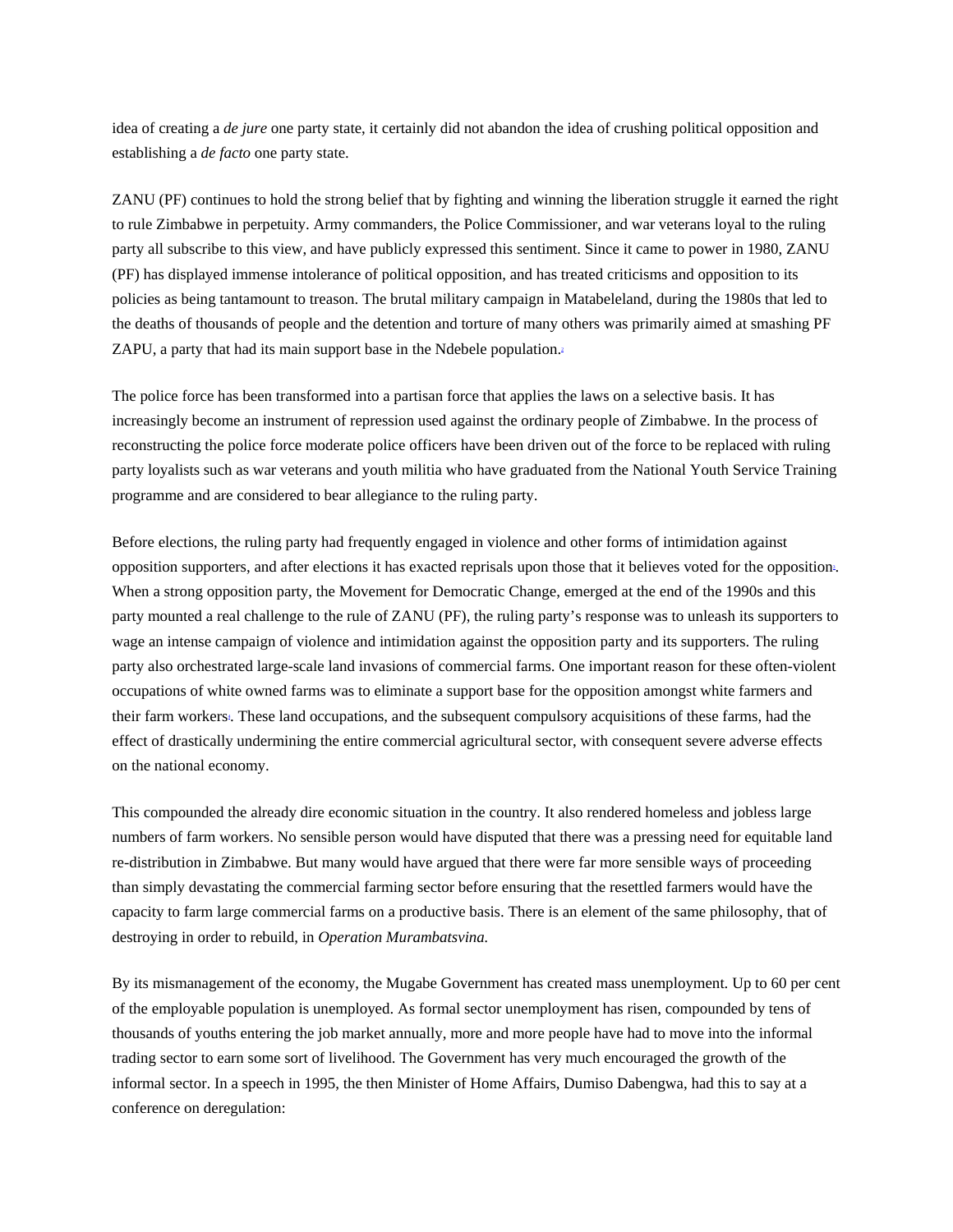"In these harsh economic times, street vending not only creates employment but is also a valuable source of income. Therefore from a moral, social and economic point of view, harassing and arresting people who are trying to earn an honest living seems to be too harsh and unwarranted...'

At the same conference the then Attorney-General (now Minister of Justice) said:

"I think we are all agreed that deregulation is the bulldozer, so to speak, which will help pave the way leading to indigenous participation in the national economy."<sup>5</sup>

For some years, the Government has allowed informal traders and vendors to carry out their activities. Some of these were operating with licences, but, to the knowledge of the authorities, others were operating in violation of legal requirements. Over a period of time, the authorities largely turned a blind eye to vendors and traders operating in violation of by-laws.

As regards housing settlements, the harsh economic climate has meant that Government has been unable to provide adequate accommodation for low-income people within urban and peri-urban areas. Given the huge shortfall in available legal housing facilities, people have been forced to build makeshift structures to house their families, or to obtain lodgings in other people's houses, often in highly congested conditions. Over the last few years, informal housing settlements have sprung up in many localities, often with the express or tacit approval of high-ranking Government officials The Combined Harare Residents Association estimated that, prior to the clean-up operation, in Harare alone, over half of the city's estimated 3 million residents had been living in makeshift housing. In Mutare, Zimbabwe's fourth largest city, the City Council said that there were less than 30 000 legal housing structures, and the rest of the city's estimated 1.5 million people lived in wooden shacks. Some of the families living in the shacks in the towns had been living there undisturbed for up to 10 years.

On some farms occupied during the post-2000 land invasions, war veterans and other Government supporters have established housing co-operatives, many of which were registered. High ranking Government officials often encouraged the establishment of these projects or gave their wholehearted approval to their establishment. Many of the persons occupying stands in these co-operatives, such as in Hatcliffe, were granted leases by the local authorities, although these leases had clauses imposing conditions, such as seeking approval for buildings that were to be erected.

Thus, it is evident that the Government had tacitly, and even explicitly, accepted the nature of the informal sector and the informal housing arrangements prior to its current destruction of property and forced removals. Similarly the Government has publicly championed the rights of the landless, certainly in respect of rural land. This is how the Human Rights Forum described how Government itself viewed land resettlement:

"[The Government says it is] fighting a Third 'Chimurenga.' This new "war" is a struggle to achieve economic justice for the black majority. The Second Chimurenga war was fought to liberate the country from the yoke of white minority rule. This armed struggle resulted in the political emancipation of the black majority, but not economic emancipation as after 1980 a tiny white settler community continued to dominate the agricultural and commercial economy. In particular, a small number of whites still owned a huge proportion of the most fertile farmland,<sup>*w*</sup> with the black majority being relegated to poor quality land. This gross social and economic injustice could not be allowed to continue. Thus when the landless people 'spontaneously' invaded white farmland to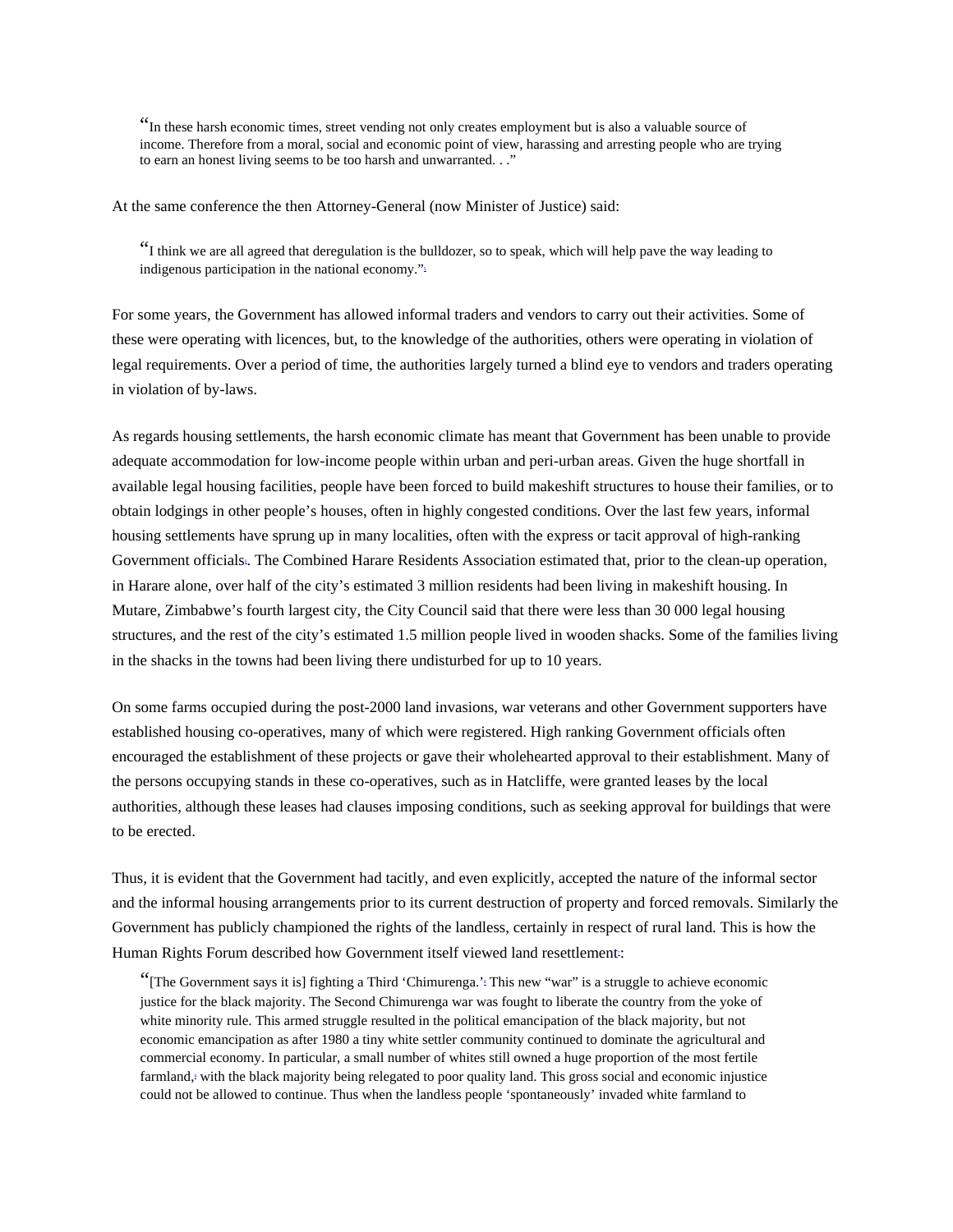register their protest against this gross injustice, Government then felt compelled to act. It thus embarked upon its fast track resettlement programme."

It is also the case that the positions adopted by the ZANU (PF) Government since 2000 have generally taken the position that formal adherence to Western, neo-liberal policies is inimical to the interests of African countries and their peoples. This has evoked considerable controversy, and not-inconsiderable support for the Zimbabwe Government<sub>®</sub>, and thus *Operation Murambatsvina* came as an enormous surprise not only to Zimbabweans but also to external champions of the Government as the operation was destroying the livelihoods of poor black Zimbabweans as opposed to rich white Zimbabweans.

# **'Clean-up' campaign**

In a military style operation, sometimes conducted in the early hours of the morning, police officers dressed up in riot kit and armed with automatic firearms loaded with live ammunition descended on poor urban people in highdensity suburbs, in and around towns and cities, all over Zimbabwe. The operation involved the bulldozing, smashing, and burning of structures housing many thousands of poor urban dwellers, and destroying flea markets and stalls that had been used, in some cases for many years, by informal traders and vendors. Municipal police assisted in some of these operations, and the army was also deployed in a show of force to deter people from putting up resistance to the police action. The owners of the structures and passers-by were also press-ganged into assisting in breaking down these structures<sup>11</sup>.

Many of the people affected were given only a minimal period of time within which to dismantle their structures or to remove their meagre possessions from inside these structures, in some cases only a few hours. In this orgy of destruction, the police destroyed not only flimsy shacks and shanties but also brick houses, some of which were quite large brick buildings. For instance, David Coltart, an MDC Member of Parliament, said that houses which the police destroyed in the Makokoba suburb of Bulawayo were not shanties, but were small four-room houses built with Government approval as long as 70 or 80 years ago.<sup>1</sup> The buildings destroyed included buildings for which the owners had proper plans or in respect of which the occupants held valid leases.

In Hatcliffe, a squatter camp in north Harare, the police destroyed not only a Catholic refuge for Aids orphans, but also a secondary school, a World Bank-funded public lavatory, and a Sunni mosque. The people affected by the police action included 375 orphans and vulnerable children attending a local primary school whose fees were being paid by AIDS Service Organisations, and 103 adults living with AIDS who started on anti-retroviral therapy under the care of the local clinic which has now been closed. Amongst the homes destroyed were those of at least 6 childheaded households and 40 grandparent-headed households providing shelter for orphans.

Informal vendors and traders, in both the high-density areas and the central business districts, had their stalls and markets destroyed by the police. Huge markets, like a sprawling market at a place called Siyaso in Mbare, Harare, were razed to the ground. During the operations against vendors and traders, the police confiscated large quantities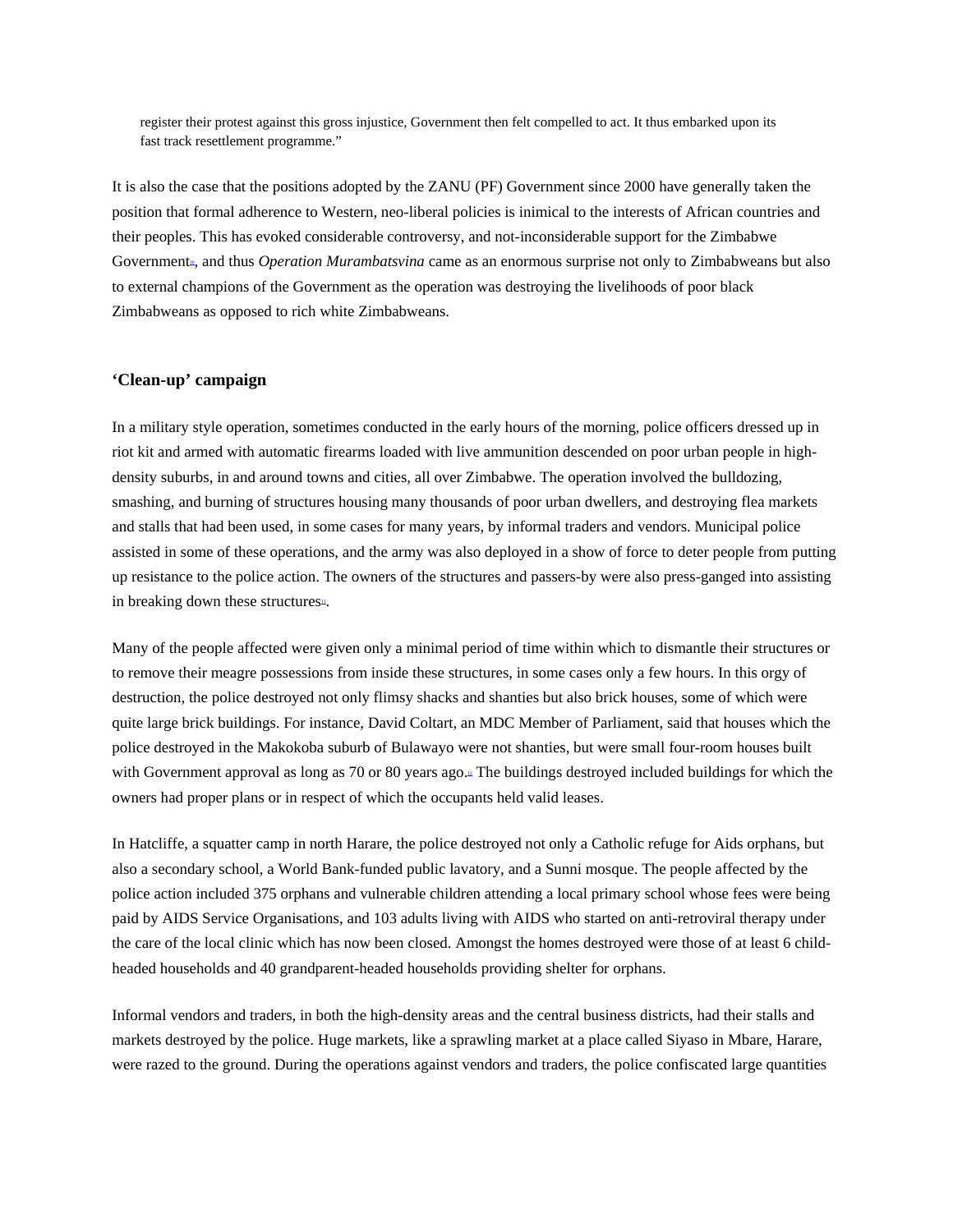of goods. Quite a number of vendors were particularly unfairly affected by the campaign as they held valid vending licences.

Allegations were made that some of this property was misappropriated by police officers<sup>n</sup>. Zimbabwe Lawyers for Human Rights maintained that, "Most of the traders forcibly evicted by the police were licensed to operate at their various premises by the City Council, which also billed them for such services as water supply and refuse collection". (According to figures supplied by the Ministry of Small and Medium Enterprises Development Harare had 20 000 registered informal traders and there were 50 000 others who were operating illegally. As regards tuck shops, the Ministry said that there were a total of 6 862 tuck shops in Greater Harare but only 15 of these were "conforming to the City of Harare's tuck-shop prototype plan." $\Box$ )

This operation was conducted in a brutal and ruthless fashion. The police beat people who offered resistance to what they were doing, or did not comply quickly enough with orders to remove property from inside their structures or assist in dismantling these structures. In some instances, it was reported that people were not given enough time to remove their possessions from inside these structures, and the structures were simply destroyed with their possessions still inside. Property worth millions of dollars was destroyed, in many cases this constituting an investment of the life savings of families.

The destruction of illegal settlements has not only taken place in the towns and cities, but has been extended to settlements on farms in peri-urban areas, and finally to farms in rural areas.

During this operation, over 30 000 people have been arrested on a variety of charges, ranging from hoarding of basic commodities, illegal dealing in foreign currency, and various other alleged crimes.

Throughout Zimbabwe there has been a trail of devastation. The campaign has affected such urban centres as Bulawayo, Chinhoyi, Gweru, Harare, Kadoma, Kwe Kwe, Marondera, Mutare and Victoria Falls. The main targets of destruction in the towns have so far been shanty townships in the high-density suburbs, informal settlements in peri-urban areas and informal vending and manufacturing operations throughout the towns. But the campaign is now being widened. Didymus Mutasa the State Security Minister who is also in charge of land reform in Zimbabwe, said the Government was compiling lists of former white farms from where "illegal settlers" would be evicted. Mutasa said the police had already evicted 50 families from Lowdale farm in Mazowe district and added that more black families, regardless of political affiliation would be thrown out of farms in the coming days if they did not have documentation to prove they were lawfully settled there by the government.15

The latest target is offices and businesses that have been unlawfully set up in low-density suburbs in areas zoned as residential areas. According to the newspaper reports, in Harare, Mutare and Gweru cities, armed police raided business offices quizzing occupants about the nature of their operations and whether they were licensed to operate from the various premises. The police have already ordered the closure of a number of such businesses. A police spokesman justified this action, saying, "We cannot stand aside and look while people run out of accommodation when houses are being turned into offices." $\frac{1}{6}$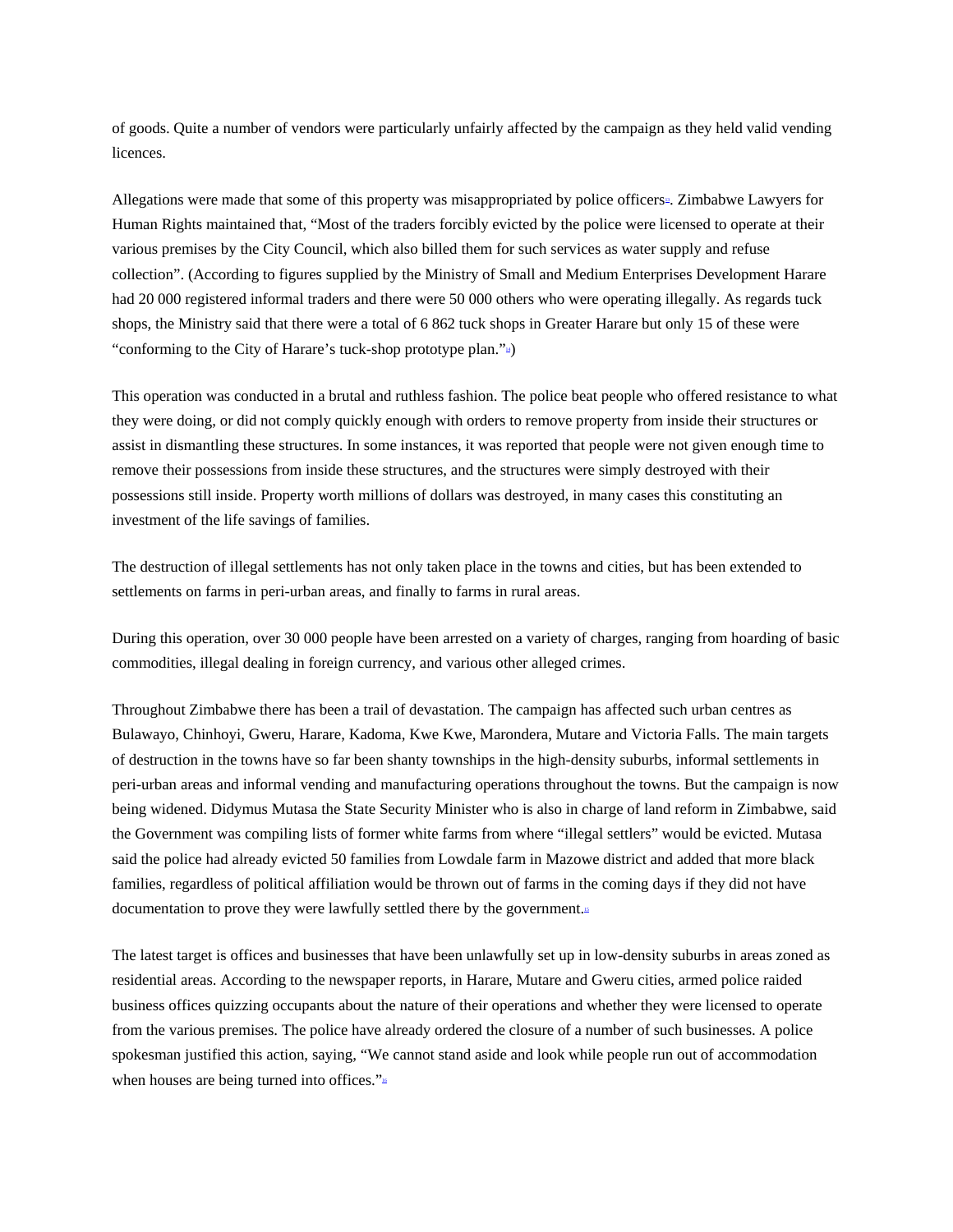This massive exercise by the police backed up by the army has consumed huge quantities of fuel at a time that there is a critical fuel shortage.

Very much after the event, and probably in response to the heavy criticism of these destructive actions, the authorities have announced plans to mount a massive reconstruction operation to provide "more decent accommodation and business shells and stalls." This "reconstruction" programme is supposed to have a budget of three trillion dollars and army and youth militia personnel will help to carry out the construction.<sup>¤</sup> Commendable though a huge housing project to accommodate low-income people is, what is not commendable is to destroy large numbers of houses and structures accommodating huge numbers of people without having any alternate accommodation immediately available to house these people. What is also not commendable is the huge scale destruction of people's property, property which the State will never replace. It also remains to be seen whether the new housing will be allocated on a non-partisan basis or will be used to pressurize people to support the ruling party.

#### **Resistance to campaign**

As already indicated, large forces of armed police carried out this campaign backed up by army personnel being ferried in large troop carriers. This was an awesome force to be deployed against poor unarmed people who included women and children and sick and disabled people. During the campaign it was publicly proclaimed that no resistance to the action would be tolerated. Local Government Minister Ignatius Chombo said, "We are simply restoring order. Yes we expected some resistance but the security forces are on hand to crush any hooliganism. It is these people who have been making the country ungovernable by their criminal activities actually."<sup>8</sup>

One news agency alleged that the police were under orders to use live ammunition against civilians attempting to resist. It said that "sources" had told it that Harare police commander said to about 2 000 police officers at a police depot in Harare about to be deployed:

"Why are you letting the people toss you around when you are the police? From tomorrow, I need reports on my desk saying that we have shot people. The President (Mugabe) has given his full support for this operation so there is nothing to fear. You should treat this operation as a war. Those people fighting back need to be taught bitter lessons because that is the only way to avoid further confrontation."<sup>9</sup>

Although there have been some pockets of resistance to the police action, including a few violent confrontations with the police», for the most part people have felt helpless to do anything in the face of the show of force by the police backed up by the army. One woman with a baby told a reporter: "What could we do to stop them? They had guns. They came suddenly and then they were shouting, 'Get away! Where are you supposed to go?' " Another woman told the same reporter that the police had arrived at the squatter camp in Bulawayo with six truckloads of police carrying assault rifles. The police had come in the morning and forced people from their homes at gunpoint and then set the homes alight. They told them to get out and that they would come back with dogs that night to make sure that the people had gone.<sup>21</sup>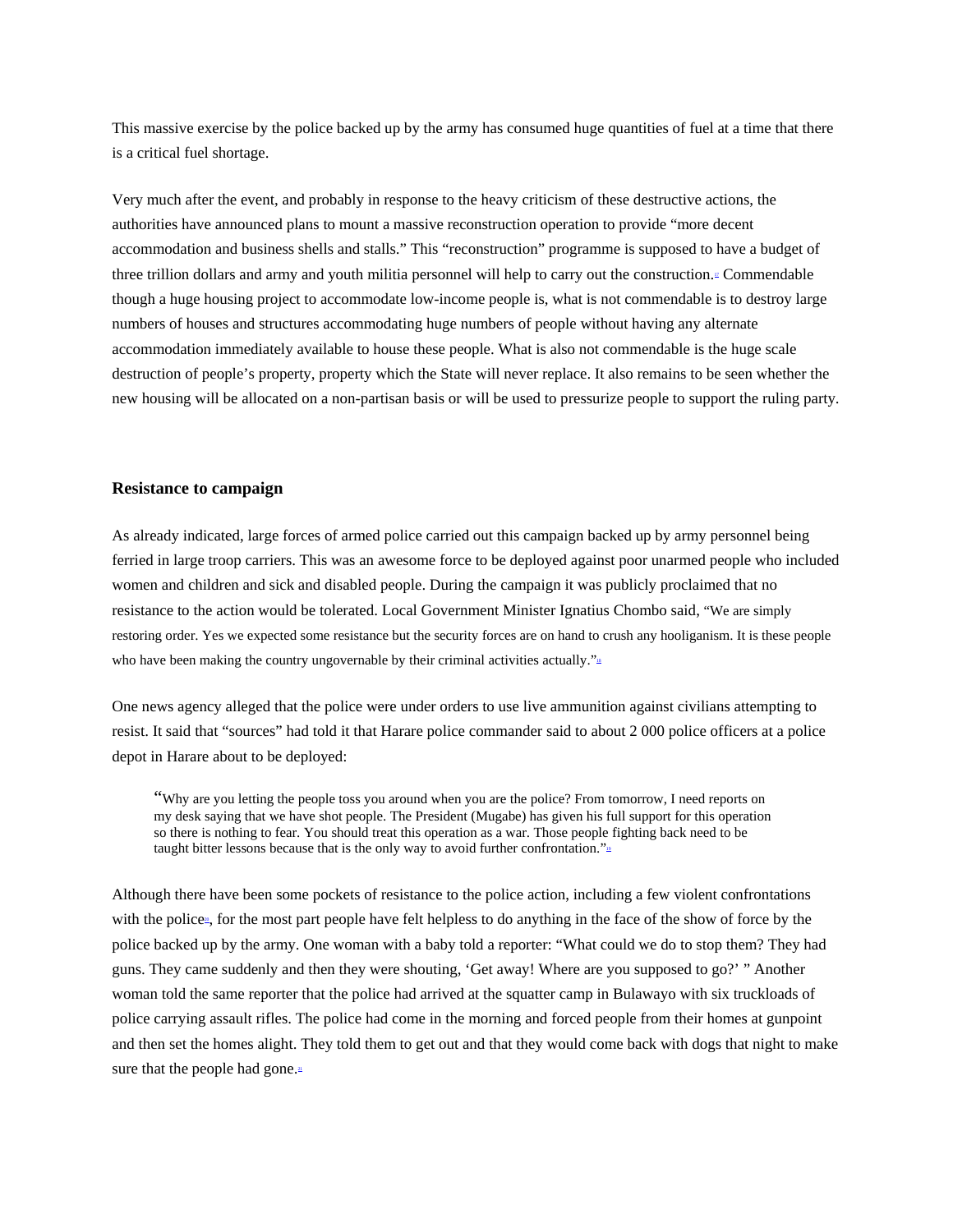## **General impact of the campaign**

Whatever the reasons behind it, it is clear that the campaign has created a huge humanitarian disaster causing enormous hardship and suffering. Within the space of a few weeks, *Operation Murambatsvina* has produced a massive internal refugee population.22 It has devastated the businesses of large numbers of people who were eking out a living in the informal sector.

The destruction of structures that housed thousands of people was done without providing any alternate accommodation whatsoever, apart from forcing some to go to transit camps in which the conditions were appalling. It is not known exactly how many people have been rendered homeless as a result, but, two weeks ago, Miloon Kothari, the *UN Special Rapporteur on the Right to Adequate Housing*, talked about a figure of 200 000 people having been left without accommodation. The most recent reliable estimate is that 64,677 families have been displaced, representing a total of  $323,385$  persons in need of emergency relief and resettlement<sup> $\pm$ </sup>. This is clearly conservative, and the ongoing operation has resulted in many more people being left without shelter. Some estimates put the number of people now displaced at well over a million.

It has been alleged that two small children have been killed as a result of the demolition of residential structures. One was said to have died when a wall that had been weakened by the breaking down of the structure collapsed on top of her child and one is alleged to have died when a wall being bulldozed collapsed on top of the child.<sup>¤</sup> There are also allegations that some people have died of exposure after having to sleep outside in freezing cold conditions after their houses were destroyed.

Large numbers of people evicted from their urban homes are camped beside major roads, unable to return to the places where they had been living<sup>1</sup>. Many of the people affected had nowhere else to go, and were forced to sleep out in the open, and some have been camping out for several weeks. It is now winter in Zimbabwe, and the nights are extremely cold: camping out without shelter creates the risk of people dying of exposure, particularly children, the sick and the elderly. Those with relatives in rural areas, and who had the money to travel to these places, were often unable to find transport to travel to these places with whatever possessions they had managed to rescue from their dwellings. This was because transport was at a premium due to an ongoing dire petrol shortage. Many people were simply unable to afford the expensive fares to travel to the rural areas.

Many family members who have been displaced by *Operation Murambatsvina* have had to move in with relatives who have not themselves been displaced. Many people were accommodating their relatives in outbuildings. When these outbuildings were in turn destroyed they had to move their relatives into their main houses, although many of these were already overcrowded. This has led to overcrowding in accommodation, increasing the strain on already overstretched families.

The dislocation of numerous families has meant that many children of these families are no longer attending school. Many parents have had to send their children to live with relatives elsewhere. Entire families have had to relocate and there are no places available in schools in the areas where the children are now located. Many parents who were earning a living by vending now do not have the money to pay school fees. Many children are simply sleeping out in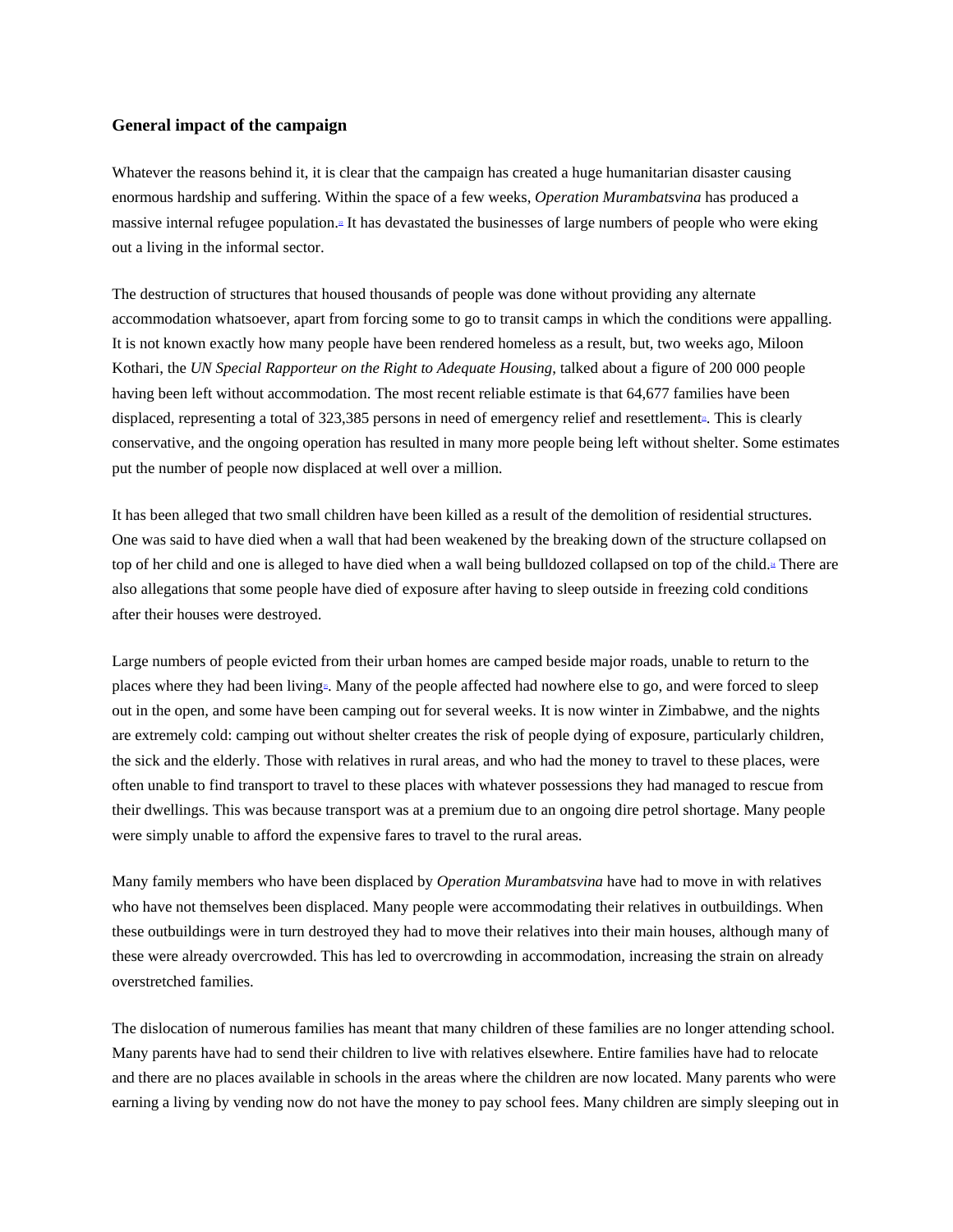the open with their parents and the children are too traumatised or demoralised to attend school. The schooling of many of these displaced children has been disrupted at a particularly bad time because many were due to write examinations at the end of June.

According to one news report in mid-June, some 300 000 children of informal traders and city squatter families have dropped out of school in the last four weeks after their homes were destroyed by the Government. According to this report, officials at the Ministry of Education head office in Harare said directors of education in the country's 10 provinces were last week asked to compile figures of children, under 13 years, no longer coming to school because their families were evicted in the Government's urban 'clean-up' operation. One senior official who spoke to the news agency anonymously, for fear of victimization, said:

"The average figure of pupils no longer attending school because their family has been evicted is 100 per school and these are just primary school kids. But in secondary schools, it appears the effect of the evictions has not been that devastating."<sup>26</sup>

Amongst those people that have been made homeless in the blitz are many people with HIV. The dislocation of these people has severely disrupted their treatment, and care programmes. In the Hatcliffe area, outside Harare, a Catholic Day-care Centre for AIDS orphans was destroyed. Persons with HIV or AIDS will be exceptionally vulnerable as a result of the disruption of diet, care, and medical treatment<sup>2</sup>. *The Zimbabwe Association of Doctors for Human Rights*(ZADHR) issued a very strong statement in this respect<sup>®</sup>.

The onslaught against the informal trading sector has rendered destitute people who were supporting themselves and their families by trading in the informal sector. Many of these traders lost their goods when the police confiscated them or they were damaged or destroyed during the 'clean-up' operation. In a speech to mark Africa Day, MDC leader, Morgan Tsvangirai, had this to say:

"Government's claim that such action is in the public interest is disingenuous. Street vendors are not sabotaging the economy; it is the government, which is sabotaging the economy through mismanagement and corruption. Teachers, doctors, nurses, factory workers and people from all walks of life have been forced into becoming street vendors as it has become the only means of survival. . . A government that destroys the properties of people, who are trying to make an honest living, is evil. It is people-insensitive. Millions of Zimbabweans have been made poor and jobless by this regime. The people have sought ways to provide for their families. Not only have flea markets and tuck shops been destroyed – the people's belongings have been stolen by the government. The government did not even have the heart to give people a notice period to salvage their belongings; it ploughed through their properties and looted their goods. That is unforgivable." $\triangleq$ 

# **Removal of people to rural areas**

Government seems to want to induce many of the people who have been living in informal settlements to move back to the rural areas. A substantial number of Hatcliffe residents whose homes had been destroyed were forcibly put onto trucks and moved to a farm outside Harare called Caledonia Farm. Speaking about this, the police spokesman, Wayne Bvudzijena, said: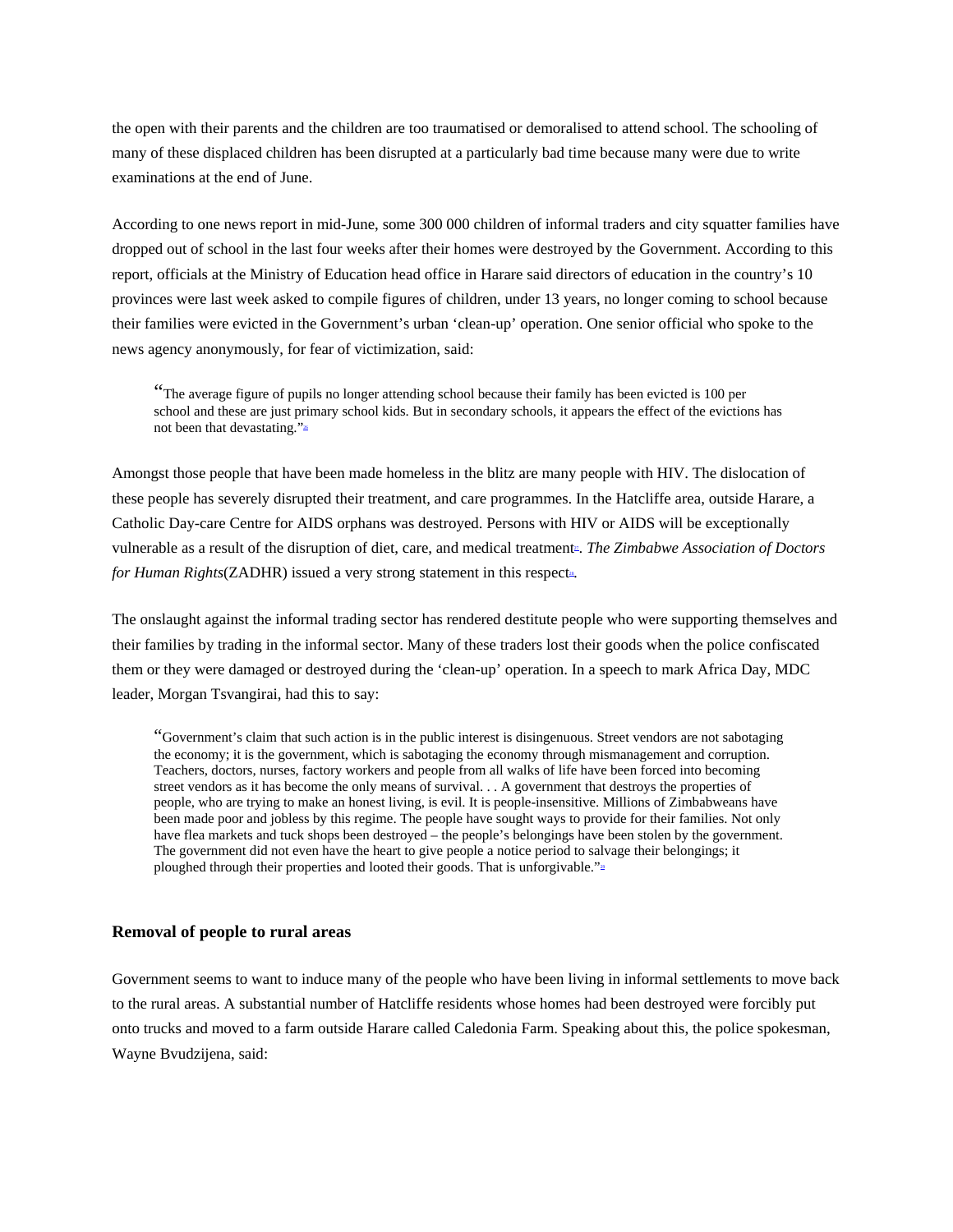"People are being accommodated and screened at Caledonia Farm. However, this is not a permanent place and we are holding them for a maximum of three days. It's just a transit camp before they are routed to appropriate places. That is where other stakeholders should come in and come up with a permanent solution. $\bullet$ 

He said the police would arrest anyone who returns to the places that have been destroyed as they seek to maintain the city's cleanliness.

Various Government officials have made statements encouraging now homeless people to return to their rural homes, or intimating that people would be moved to rural areas. For instance, the Minister of Education, Aeneas Chigwedere, said, "People would be moved on to an appropriate place." He went on to say that there is "nobody in Zimbabwe who does not have a rural home." (The Minister is, in fact, incorrect in this regard as many of those living in shanty accommodation are originally from other countries, such as Malawi and Mozambique, who have no right of residence in any rural area in Zimbabwe.)

In an editorial, *The Herald*, the daily newspaper that is a Government mouthpiece, urged "urbanites" to go "back to the rural home, to reconnect with one's roots and earn an honest living from the soil our government repossessed under the land reform programme".

There is a degree of confusion in the statements of Government spokesmen: on one hand, there are spokesmen urging people to return home or stressing the need for the "industrialisation of the rural areas", whilst on the other hand, there are spokesmen, like Didymus Mutasa, stating that people who are illegally settled in the rural areas will be removed. It is obvious that, for the ordinary family that has been displaced, it is not clear where they should go, and it is not obvious, apart from Caledonia Farm, that the Government has established any temporary accommodation to house displaced persons whilst the Government makes up its mind about its policy.

It must be noted that in many rural areas there are already acute food shortages. Forcing more people into these areas will obviously increase this problem.

#### **Barring of humanitarian assistance**

Soon after the campaign started, there were a number of allegations that non-governmental organisations, wishing to assist people thrown out of their homes, had been prevented from doing so<sup>3</sup>. In one report, it was alleged that senior officials at the Social Welfare Ministry, which approves humanitarian assistance, said Governors of Provinces had been ordered to block donor groups from distributing food and clothes. This report suggested that, by accepting such aid, Government would in effect be admitting that there were grave shortcomings in this campaign.<sup>2</sup> Another possible reason for the reluctance to allow these organisations to provide food and shelter to urban people who had been rendered homeless was that such assistance might discourage people from returning to their rural homes as Government would have liked. In one report about the meeting between Government officials and nongovernmental organisations it is said, "civic sources had maintained that Government wants to force people to the rural areas. Churches and NGOs who have housed or helped the displaced people have been labelled enemies of the operation and told to stop."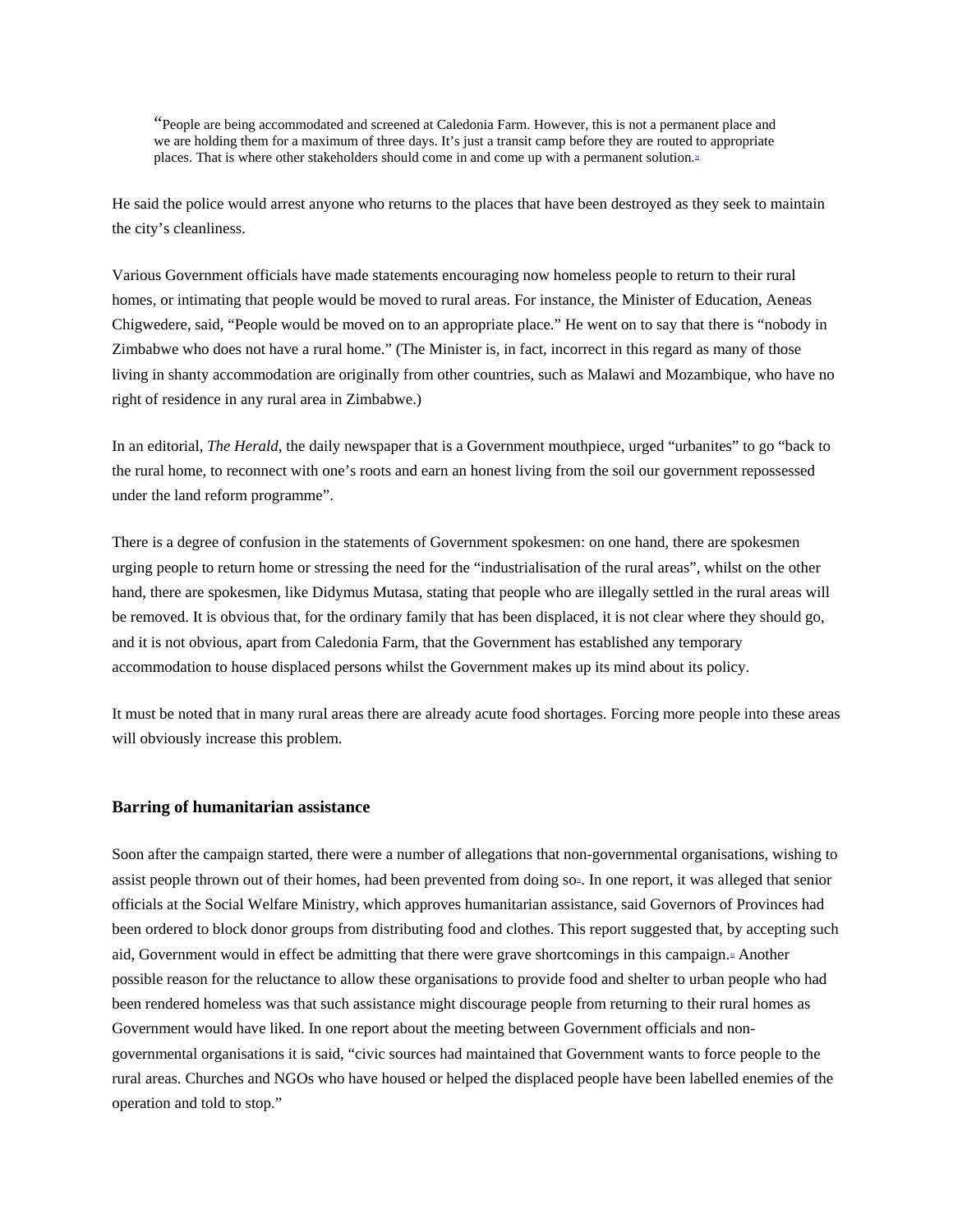However, despite discouragement from Government, churches and non-governmental organisations have felt morally obliged to render as much assistance as they can to the displaced persons, given the fact that Government itself is not rendering any such assistance. They have continued to give assistance, often clandestinely=. One source has indicated that international assistance from one foreign government has at least reached US\$1,000,000, but it is not clear whether this has been given through governmental sources or through churches and NGOs.

Charity and church officials have said that the Government is blocking attempts to deliver aid to the displaced. "They tell us we are trying to embarrass the Government when we distribute food and blankets," one aid worker said. They say we are from the Opposition."

However, in a news report dated 24 June 2005, it was suggested that the Government had done a U-turn on humanitarian assistance from non-governmental organisations. This report suggested that the Government had become "alarmed at the humanitarian crisis caused by large-scale dislocation of families, and had tasked two Ministers to appeal for help from NGOs and churches to rehabilitate affected families and assist in the reconstruction of homes". The report suggested that the President and the Cabinet had endorsed the plan to make this appeal after realising that the Government had not adequately planned for the after effects of the 'clean-up' operation.

# **The economic impact**

The information for this was provided by a leading Zimbabwean economist. He commented at the outset that economic data in Zimbabwe are increasingly suspect, and that, furthermore, by definition, there are no reliable data on the informal sector in any economy.

Accordingly, what follows draws in part on official and IMF numbers insofar as the formal sector is concerned. The informal sector data are drawn from what is seen as a somewhat unreliable *World Bank* study of the informal sector around the world, and estimates of the cost of the current campaign are then extrapolated from this.

### *The Formal Economy*

GDP has fallen more than a third in real terms since 1998. On a per capita basis, income per head has declined 36% since 1998. In 2005, GDP is forecast to fall 5% to 6%, and, with population growth estimated to be flat, income per head will fall by the same amount.

Real per capita incomes in 2005 will be the lowest since the 1960s. They are now about half their peak level of  $Z$2$ 280 (at 1990 prices) which was reached in 1991. Formal sector employment peaked at 1 350 000 to 1 400 000 in 1998. Latest official figures put employment at 1 100 000 in 2003, but these assume that there were still over 250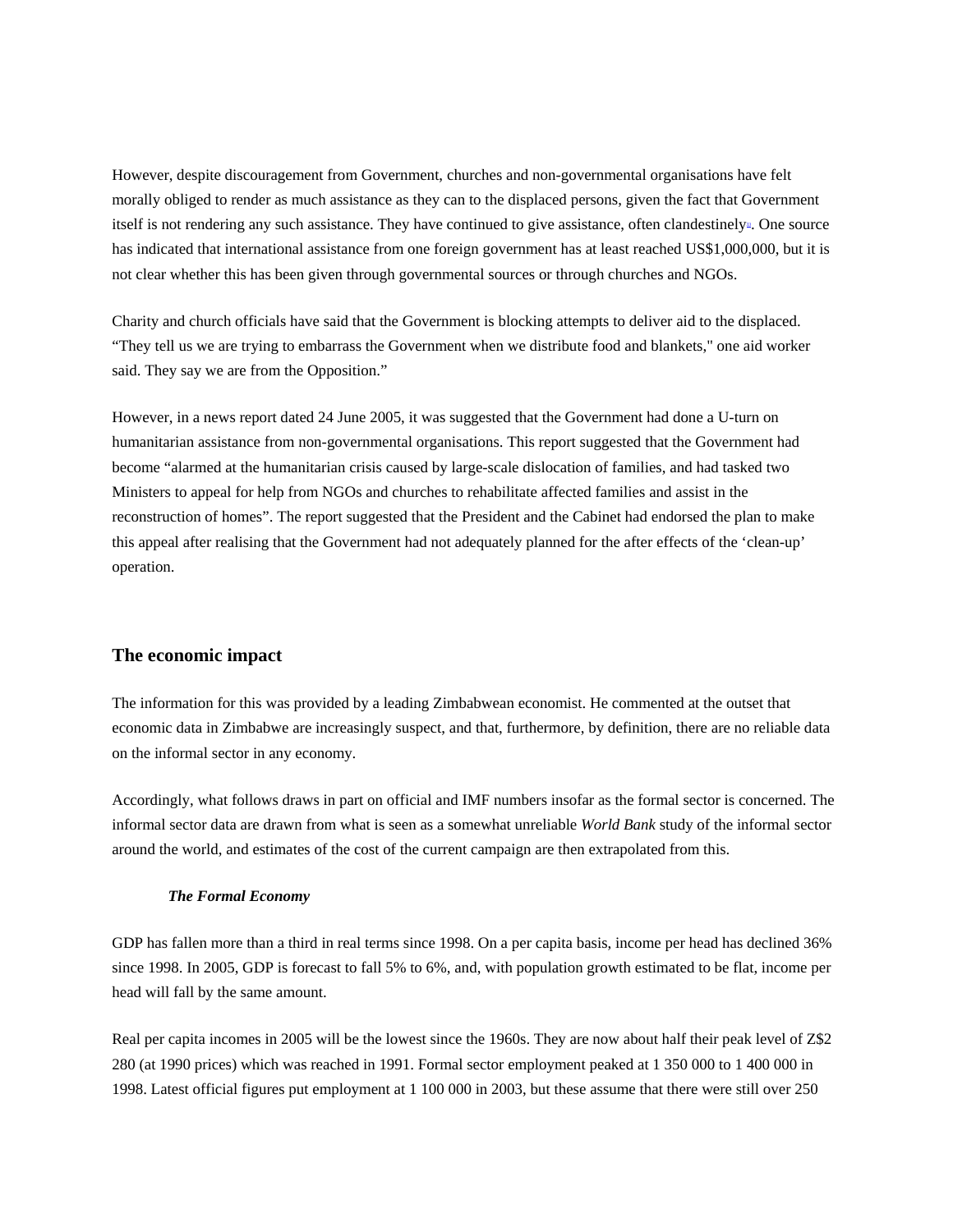000 employed in commercial agriculture which seems very unlikely. Accordingly, the best estimate for 2004 is formal sector employment of around 950 000, implying a loss of some 400 000 jobs at the minimum since the downturn started. Job losses have been ongoing during the first half of 2005, suggesting that formal employment today is in the region of 900 000.

#### *The Informal Economy*

In 2002, the World Bank estimated that the informal sector constituted 40% on average of the Sub-Saharan economy, but was much higher in three countries – Zimbabwe (59%), Tanzania and Nigeria (about 58%). It also estimated the size of the informal economy at that time at US\$1.9 billion, which economists have suggested in on the high side.

GDP today in Zimbabwe is estimated at Z\$40 trillion (US\$4 billion at the auction rate). Assuming that 40% of GDP is in the informal sector, which is probably a realistic number, the informal sector would be in the region of US\$1.6 billion.

Total population is currently estimated at 11.5 million. Roughly half are of working age, but after adjustment for economically-inactive people – house minders, etc - the workforce is estimated at 5 million. Of those approximately 900 000 are employed in the formal sector, and a further 1.1 million in small-scale agriculture, much of which is really underemployment. This leaves a total of 3 million, or 60% of the workforce, that is either wholly unemployed, or employed in informal sector activities. With the loss of some 500 000 jobs since 1998, it is a reasonable estimate to suggest that the informal sector accounts for about half of the total "unemployed", or 1.5 million people.

Just what proportion of these informal sector people have now lost their livelihood is impossible to say. Evidence from Harare alone suggests that by far the majority of informal sector people have been put out of work. A conservative estimate would then be that, countrywide, some 750 000 people have lost their livelihoods in the last month. As the operation continues into rural areas and small towns, so that number will rise and the number of people employed in small-scale agriculture, or providing services to small-scale agriculture, will fall.

On a very conservative estimate, then, the operation will have put 1 million people and their dependants out of work and on to the streets in the main urban areas. In smaller towns, and in rural areas, the number could be anywhere from 300 000 to 500 000, If one assumes that half of this 1.5 million were working in the informal sector, then it can be concluded that 750 000 people have become totally unemployed as a direct result of Operation *Murambatsvina*.

If one accepts that about half of the informal sector – say US\$1 billion out of a total sector (including small-scale farming) of \$1.9 billion –has lost its livelihood, then the direct impact on GDP would be a reduction of some 25%. This may be too large a number, and a more conservative estimate would put the direct impact at between 15% and 20% of GDP, or around US \$700 million (Z\$7 trillion).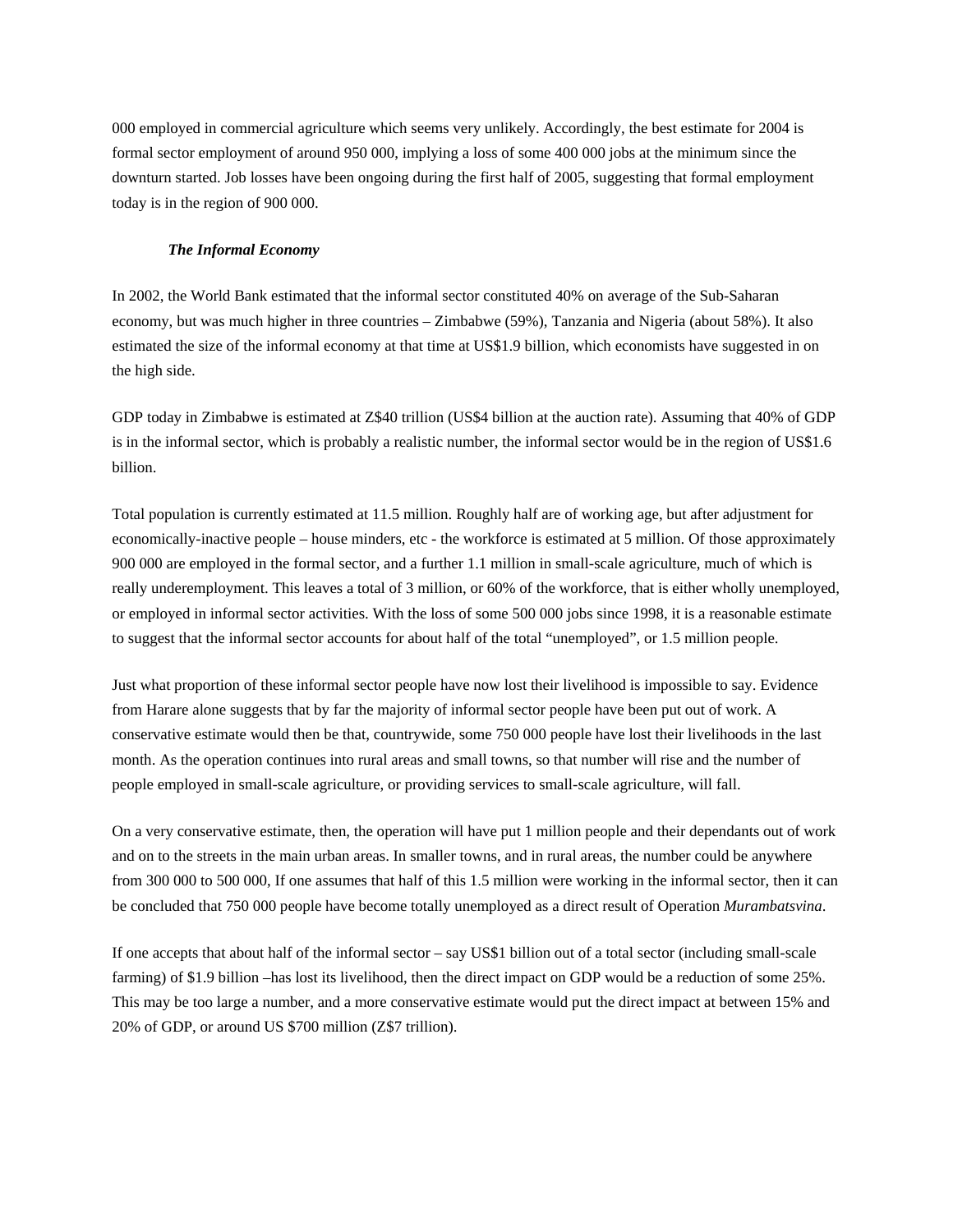Of course, indirect costs are impossible to gauge. Clearly the withdraw of \$700 million in spending power from a \$4 billion economy must have very far-reaching ramifications for the formal sector in terms of spending on food, clothing, transport, education, health, etc. Total consumer spending in the Zimbabwe economy in mid-2005 is of the order of Z\$35 trillion, and, thus, the direct reduction in consumer spending that will have a knock-on effect across the formal sector will be equivalent to a 20% cutback. This will have serious knock-on implications for retail turnovers, factory output, etc in the formal sector.

Clearly there will some offsetting effects. Some consumers who had accessed products from the informal sector will now be forced into the formal sector, and already there are reports in the *Herald* of the Government preparing stands and building retail factory shells for erstwhile informal sector participants. But the cushioning impact of this will be small.

The conclusions are sobering. Total unemployment will probably rise from the current 1.5 million people, excluding informal sector employees, to around 2.25 million. This is 45% of the workforce, but, however, this excludes 750 000 communal and small-scale farmers. If these are included, unemployment reaches 60%.

The direct impact on output (GDP) will be a likely reduction of some 17.5%. Various knock-on effects, conservatively, might add another 2.5% to give a 20% reduction, or very nearly two-thirds of the total output decline since 1998. Long-term effects are impossible to estimate. From a humanitarian and social viewpoint, there must be a substantial drop in the number of children attending schools, and in the number of people able to afford food, let alone shelter and medical care.

### **Reasons given by authorities for the campaign**

The City Council, various Government Ministers, and Government officials have advanced a whole miscellany of reasons for this operation.

One general explanation is that it was literally a clean-up operation. The shanty dwellings and informal markets and stalls were an eyesore, and spoilt the beauty of the cities like Harare. Related to this was the explanation that the vendors and operations of commuter transporters were also causing chaos in the central business districts, including interfering with the flow of traffic, and it was therefore necessary "*to restore order*".

The main official justification for the campaign against informal traders and vendors seems to be that, not only were they operating illegally in violation of various by-laws, but also they were engaging in a variety of other illegal activities, such as illegal dealing in foreign currency, or profiteering by hoarding scarce commodities such as mealie meal, cooking oil, and petrol, and selling them way above the controlled price. There were also allegations that there was dealing in stolen goods, and that these illegal activities were undermining the economy. The Police Commissioner, Augustine Chihuri, went so far as to say that *Operation Murambatsvina* was meant to "clean the country of the crawling mass of maggots bent on destroying the economy". $\triangleq$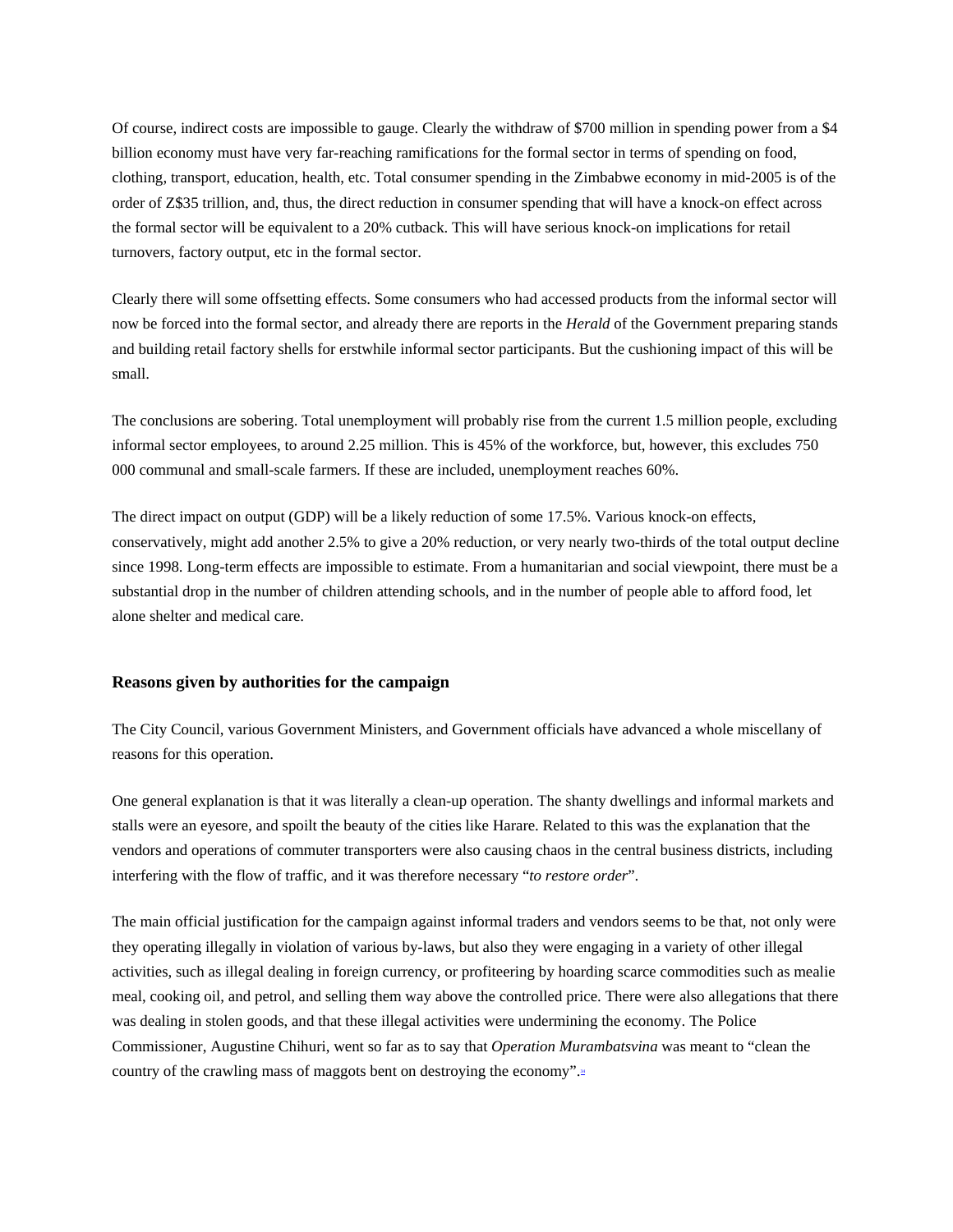The main official explanation for the campaign against informal settlements and shanty dwellings seems to be that, not only had this housing being erected illegally without proper permits and planning permission, but these settlements had no proper sanitation and posed a health hazard, and they also harboured criminals, such as robbers, prostitutes, and illegal immigrants.

In general, the official explanations have been confusing, and occasionally at variance with each other. There has been no comprehensive policy statement from the Government, but it seems evident that the catch-all terminology*, Operation Murambatsvina,* can be used to cover a very wide range of reasons. For example, an official with the Harare City Council, Leslie Gwindi, announced that the police would be targeting offices set up in homes in the more affluent suburbs, whilst a senior police officer was quoted as saying that this was apparently on the grounds that such offices were an inappropriate use for domestic housing in the context of a housing crisis=.

Some commentators have also noted the alarming similarity in the name of the exercise to the infamous campaign to deal with dissidents in Matabeleland in the 1980s, and indeed there is an unfortunate similarity in meaning between "*Murambatsvina"* and *"Gukurahundi"*. It is also noteworthy that the security forces in both exercises seemed to have wide and sweeping powers.

## **Possible real reasons for campaign**

The timing and magnitude of the 'clean-up' operation has led to much speculation as to whether there are in actuality other reasons than the officially proclaimed ones behind this operation.

The main opposition party and several commentators have maintained that the real reason behind the campaign is to punish the urban poor for voting in substantial numbers for the opposition party in the March election. Connected to this, these persons maintain that the Government was also seeking to depopulate the cities of MDC supporters by driving them into the rural areas where the ruling ZANU (PF) party dominates, and where they can be effectively controlled.

There are various difficulties with the thesis that the entire campaign was aimed at the punishment and rural relocation of MDC supporters. As a number of ZANU (PF) officials have pointed out», although the campaign has affected many dwellers and vendors who are MDC supporters, it has also affected many staunch ZANU (PF) supporters, particularly war veterans who established housing co-operatives on land occupied during land invasions. Additionally, amongst the people affected are people who originally came to Zimbabwe from other countries, such as Malawi or Mozambique, and there are no rural areas in which these persons are entitled to settle. Furthermore, there are many MDC supporters who have been driven out of their rural areas and would not be welcome back in those areas.

Nonetheless, it is possible that, either before, or during the operation, the ruling party appreciated that it would be politically advantageous to force appreciable numbers of MDC supporters to move away from the towns and cities.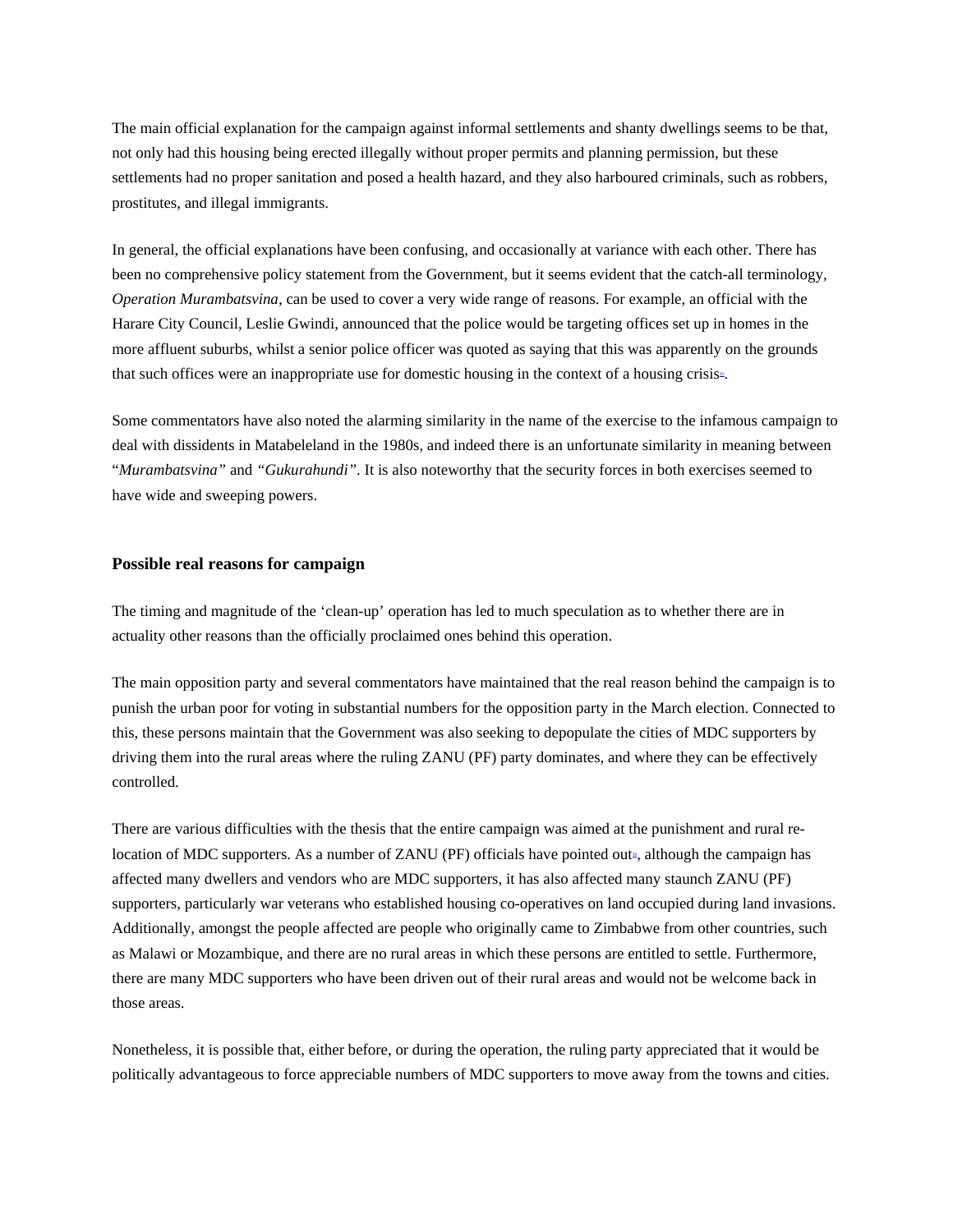David Coltart, the legal spokesman for the MDC, sees the campaign as "a sinister pre-emptive strike designed to remove the maximum possible number of people from urban areas to rural areas where they are easier to control."<sup>2</sup> There are many very effective intimidatory measures that have been applied in the past to rural inhabitants to ensure that they do not support the opposition, such as the use of food aid to ensure political acquiescence, and threats by chiefs and headmen to expel villagers if they support the opposition.

Again there are problems with this thesis. As already pointed out, quite a number of those affected are people of foreign origins with no right of abode in communal lands, although some could be employed on commercial farms and it would still be more advantageous for ZANU (PF) to have them in the rural areas. Secondly, people in the rural areas will be reluctant to try to absorb more people at a time of chronic food shortages. Furthermore, there have been some reports of chiefs refusing to allow people back to their original homes until they have paid a head tax for the period of time that they have been away, money that the people seeking re-admission just do not have.

Some commentators have sought to explain why the ruling party decided to target war veteran organised settlements during the campaign. They have suggested that, although the war veterans were a useful tool to carry out land invasions, with its spin off political benefits for the ruling party, they have now become a thorn in the side of the Government as they are seeking to hold the Government to ransom. Last year, President Mugabe had to discipline the war veteran leader, Jabulani Sibanda, after he had associated with a faction of ZANU (PF) that was seeking to block the elevation to the Vice-Presidency of Joyce Mujuru, the person chosen by the President for this post. This view holds that the war veterans are no longer needed to mount violent campaigns against the opposition now that there are ample supplies of youth militia. The war veterans are thus dispensable, and the ruling party has decided to suppress them.

Others have argued that for the ruling party substantial economic benefits would flow from the relocation of a sizeable number of urban dwellers (whatever their political affiliation) to the countryside. The acute shortage of foreign currency has made it nigh impossible for the Government to pay the bill for imported petrol and electricity supplies, and to maintain water supplies to urban dwellers. If the urban population were to be drastically reduced, Government's economic problems in this regard would be ameliorated. The strain on the urban health services would also be diminished.

The leader of the MDC, Morgan Tsvangirai, has accused President Mugabe of setting the police against residents in opposition urban strongholds in a bid to provoke conditions that could enable him to declare a State of Emergency, and rule by decree. Again there are problems with this thesis. The police and army already have enormous powers under legislation, such as the Public Order and Security Act, and, even if the laws constitute some sort of legal restraints that would be removed by the declaration of a state of emergency, the police and army have shown that they are prepared to act in violation of the laws where they see fit<sup>\*</sup>. For instance, the power of indefinite detention without trial is superfluous when the police are willing to detain people without proper legal justification for excessive periods of time, regardless of the legal provisions prohibiting this. Added to this there now exist a series of restrictions on the granting of bail in respect of various charges under the Public Order and Security Act.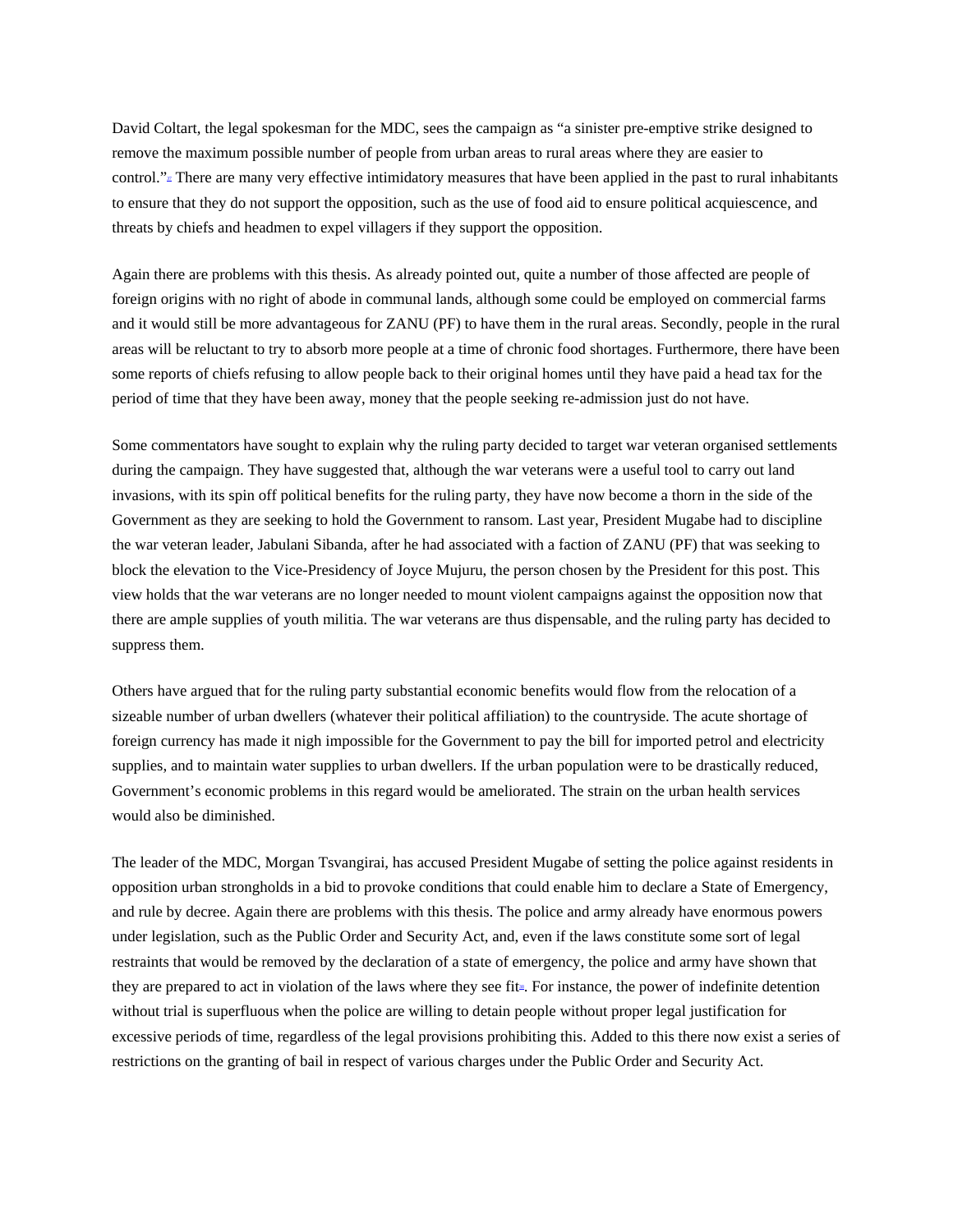Another theory is that the clean-up operation was a type of pre-emptive strike against the urban poor. According to this theory, the Government, fearful of massive unrest and even a possible uprising, decided to strike first to smash, or irreparably weaken, all possible sources of mass protest. It did so by rendering many urban poor homeless, thereby forcing them to return to their rural homes, which would remove their ability to engage in any dangerous mass protest. Certainly the huge scale armed force deployed during *Operation Murambatsvina* was indicative either of a ruthless determination to carry through the programme, or a fear that the devastation would lead to a spontaneous uprising on the part of those affected.

There are also a number of theories regarding what underlies the decimation of informal trading. Some argue that the Government is deliberately destroying informal "*flea markets*" in order to tighten its control of the economy. The informal sector has contributed little to the fiscus by way of licence fees or through taxation, and, hence, by destroying the current largely uncontrolled informal economy and replacing with a trading and vending sector that is tightly controlled by Government, it can ensure that licences are allocated to party loyalists. At the least, direct political pressure can be put upon licensees to conform to the norms expected by the ruling party. It can also ensure that it has control over the foreign currency generated by informal trading, and stamps out black market trading in foreign currency by this sector.

A spin-off of the dispossession of people occupying informal settlements is that these plots can be re-allocated to ruling party loyalists<sup>3</sup>. This process has already commenced. In the main, Government-controlled, daily newspaper, it was reported that at least 20 000 residential stands and several thousands of vending stalls would be allocated in Harare, with civil servants, the army, air force, police, prison service, and intelligence service personnel being the biggest beneficiaries. $\triangle$ 

As has been seen, each of these theories has some support, but also there are problems with each too. It should be remembered here that similar fragmentary theorising followed the land invasions in 2000, and, in retrospect, it was possible to see that this strategy was more comprehensive than any of the single theories advanced. Thus, some have advanced a more complex theory than those outlined above.

Firstly, it is evident, and was evident before the election, that the ZANU (PF) Government faced two major political problems, and these both related to the Government's pressing need to overcome its international political and economic isolation. The first problem may be termed the "*illegitimacy*" problem, and this arises from the repudiation of election results by domestic and international observers - with the consequent refusal by a substantial portion of the world to recognise the ZANU (PF) Government as legitimate. The second problem may be termed the "*governance*" problem, and this revolves around the suppression of the media, the breaches of the rule of law, human rights violations, and the existence and application of draconian legislation. The second problem has also resulted in international opprobrium, and led directly to withdrawal of donor support and the support of the international finance institutions.

It is just possible that ZANU (PF) has resolved the "*illegitimacy*" problem in the recently completed election. This is not to support the notion that the election was won fairly; far from it, since there is strong evidence that a massive campaign of intimidation was mounted, especially at the seats won by the MDC in the 2000 Parliamentary election<sub>4</sub>.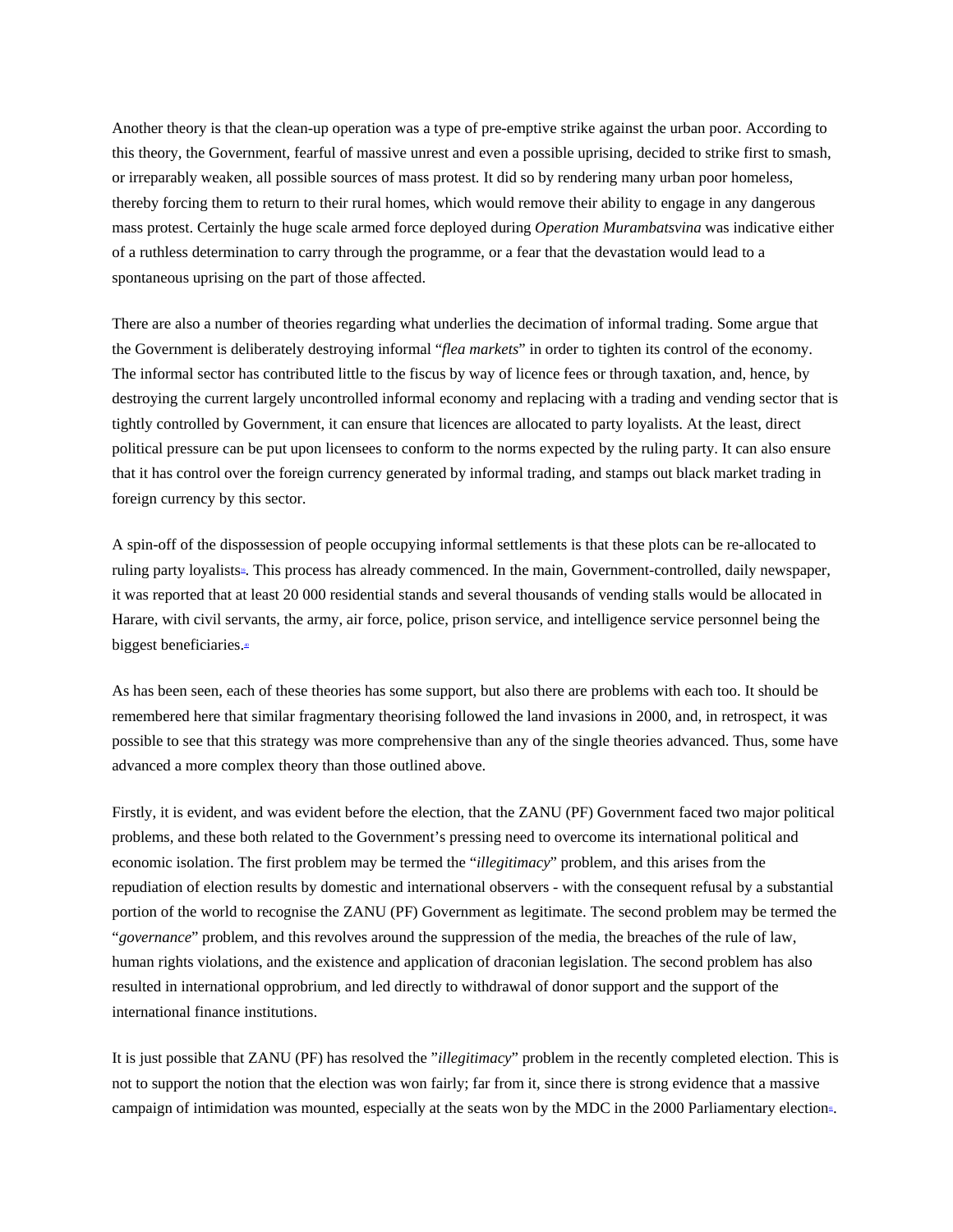However, irrespective of the outcome of the challenges to the election results, ZANU (PF) must solve the issue of good governance in order to attain international respectability and the re-engagement of the international community. This means a reversal of its whole style of governing, adherence to the rule of law, an end to political violence and repression, opening of the press and media space, and a cessation of all interference with citizens' basic freedoms. This would open the Government to the possibility of massive protest and civic pressure. It is in this context that some have advanced the most sinister interpretation of the current campaign of displacements, and an interpretation that combines most of the previous theories. It is predicated on the observation that the greatest risk to repressive governments comes when they seek to liberalise.

Here, the major problem revolves wholly around security. In the likely context of rising inflation and huge cost increases, the informal sector is a very probable vector for political discontent, and is already the base for civic and political party recruitment. It is probable that the government sees the risk in liberalising (solving the "governance" problem) in the context of rising dissatisfaction over hugely diminished livelihoods, and must seek to control this risk.

Putting this together, the elimination of risks requires moving the informal sector from the urban areas into the rural areas. This would require an operation on the current scale: remove the sources of income, and consequently remove their places of abode. Destroying livelihoods without removing a now highly angered population would not solve the security problem, so the second step of destroying their homes becomes necessary. In consequence, a significantly large proportion of the urban population is neutralised as both a potential economic cost and a potential political risk. It is also possible that the recent acceptance by the Government of international drought-relief is partly in service of this strategy, and that the Government will try to hide the social costs of the forced evictions in the assistance to persons needing drought relief.

This last theory is contentious, and whether it, or variants of it, have substance remains a matter of speculation. One thing is clear, and, that is, none of the Government's explanations satisfactorily explains the scale, the haste, or the violent implementation of the current displacements. The lack of warning, the use of weapons of war and riot police, the deliberate brutality and the destruction of people's homes and personal possessions, the total lack of provision for future shelter, and the wanton disregard for people's health and well-being, strongly suggest a *widespread and systematic* campaign, no matter what the explanation.

#### **Litigation brought challenging the legality of the campaign**

A number of court actions have been brought challenging the legality of the action taken by the police under *Operation Murambatsvina.* The *Zimbabwe Lawyers for Human Rights* have brought two cases to court. The first case involved the demolition of buildings housing members of the *Dare Remusha Co-operative*, which had been located in Hatcliffe outside Harare. This co-operative had about two thousand members. On 26 May 2005, the police came to Hatcliffe and told members of the co-operative to evacuate their houses and to start demolishing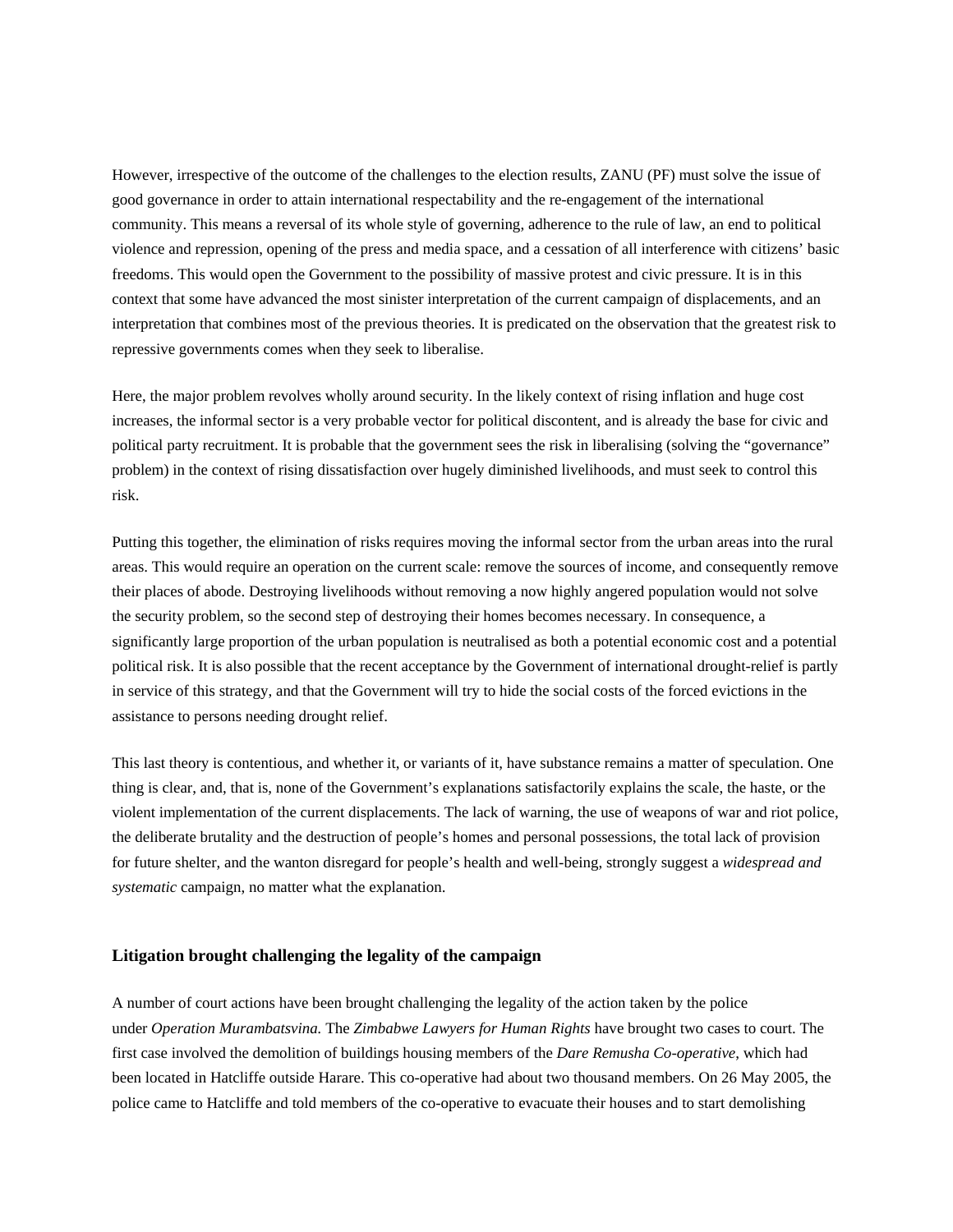them. They were told to remove all their belongings and wait by the roadside as vehicles were to be provided to take them to a farm outside Harare. The police then started to indiscriminately demolish the members' houses and convenience rooms with picks, hammers, and iron rods. In some instances, the police razed to the ground entire buildings by setting them on fire.

This housing co-operative was established by war veterans. The Ministry of Local Government had allocated stands to the co-operative in April 2005, and had thereafter entered into lease agreements with members of the cooperative. The leases, which were valid for six years, provided that the stand holders had to erect buildings that met certain specifications on the stands during the currency of the lease. The lease further provided that such buildings had to comply with the relevant local authority laws and the plans and specifications of these buildings had to be approved in writing by the City of Harare. Lessees were not permitted to occupy stands until the buildings had been erected to the satisfaction of the lessor.

The members sought a court order ejecting the police from their stands and allowing the members to return to their stands, and barring the police from destroying their property, or interfering with their possession of their stands.

The members had breached the lease by erecting buildings and occupying them without seeking approval of their building plans from the City of Harare. On 24 May 2005, the City of Harare had through the newspaper issued an enforcement order in terms of s 32 of the *Regional Town and Country Planning Act*. This order required all persons in the Greater Harare area who had erected illegal structures to cease to use those structures, apply for regularisation of their position in terms of the Act, or to demolish all structures erected without approved plans. It was clearly stated in the notice that the enforcement order would "come into operation on 20<sup>th</sup> June 2005".

Lawyers representing them admitted that the members of the co-operative had breached the lease, but argued that the manner in which the breach of the lease had been dealt with was illegal. The court found that there had been proper service on the members of the co-operative of the order through the newspaper notice, and found further that the action taken by the police was lawful, as they were acting in terms of an enforcement order. At no stage did the judge allude to the fact that, contrary to the notice that the enforcement order was only to come into effect on 20 June, the police had given the members less than 24 hours notice. The judge said that he agreed with the submission of legal counsel representing the Minister of Local Government that "public policy considerations far outweighed the interests of a few who had contravened the law for that matter." He went on to say the following:

"It would be naïve for me to conclude this judgment without mentioning the fact that the action taken by the respondents, however, has caused untold suffering to a number of people. I am told by the applicant that a lot of people had obviously been displaced and appear to have nowhere to go. Many have been sleeping in the open and in the cold weather. Many school going children were not going to school. It is my considered view that, notwithstanding the fact that the action taken and the manner in which it was taken was lawful, hardships which have befallen the affected people would have been avoided by giving adequate notice to the affected people to relocate and re-establish themselves. A few days' notice was, in my view, not adequate."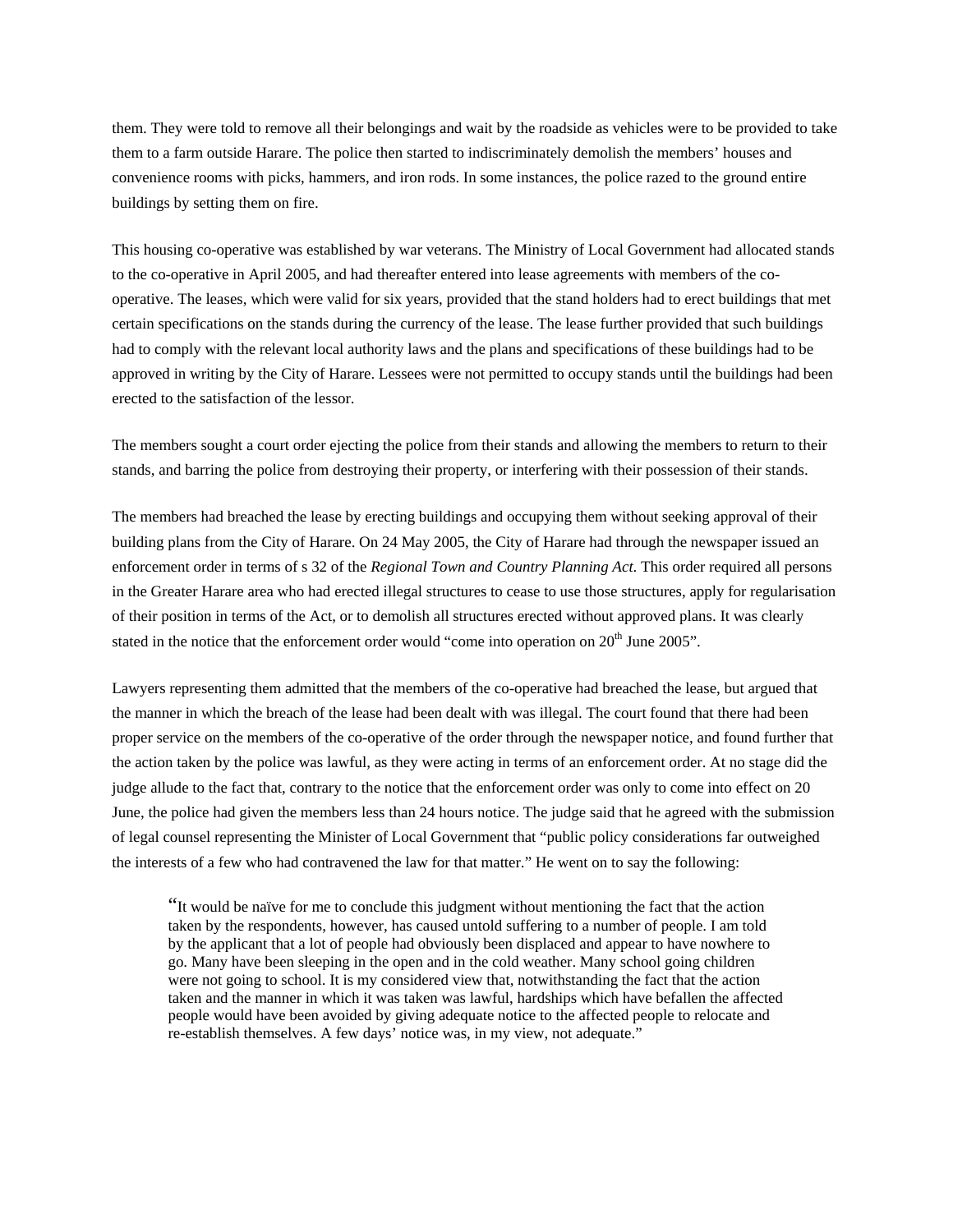# **Relevant international and local laws**

The fundamental right to human dignity, to shelter, to employment, to education and to health care are all entrenched in a variety of international human rights instruments, to all of which Zimbabwe is a party. The main instruments in which these rights are contained are the African Charter on Human and People's Rights, the Universal Declaration of Human Rights and the International Covenant on Economic, Social and Cultural Rights. There can be no doubt that these fundamental rights were seriously violated during the implementation of *Operation Murambatsvina.*

Some of the relevant provisions in the international instruments are these:

"Every individual shall have the right to the respect of the dignity inherent in a human being."[Article 5 of the African Charter]

"Everyone has the right to a reasonable standard of living which is necessary for the family's health and well-being. This includes adequate food, clothing, housing and medical care and necessary social services. Those who cannot provide for themselves and their family because they have no job, or if they are sick, disabled or elderly are entitled to support. Mothers and their children must be given special care and assistance. All children, whether born in or out of wedlock, have the same rights." [Article 25 of the Universal Declaration ]

"Everyone has the right to work and to choose where to work. Everyone must be given a fair salary so that they can support themselves and their family." [Article 23 of the Universal Declaration]

"Everyone has the right to receive education."[Article 26 of the Universal Declaration]

"The States Parties to the present Covenant recognize the right of everyone to an adequate standard of living for himself and his family, including adequate food, clothing and housing, and to the continuous improvement of living conditions." [Article 22 of the International Covenant on Economic, Social and Cultural Rights]

"The States Parties to the present Covenant recognize the right of everyone to the enjoyment of the highest attainable standard of physical and mental health." [Article 11 of the International Covenant on Economic, Social and Cultural Rights]

The campaign also violated other international human rights instruments, such as the Convention on the Elimination of All Forms of Discrimination Against Women and the International Convention on the Rights of the Child.

Also relevant is the definition in the Rome Statute of "*crimes against humanity*". Included in this definition are the following:

- Deportation or forcible transfer of population;
- Persecution against any identifiable group or collectivity on political, racial, national, ethnic, cultural, religious, gender as defined in paragraph 3, or other grounds that are universally recognized as impermissible under international law;
- Other inhumane acts of a similar character intentionally causing great suffering, or serious injury to body or to mental or physical health.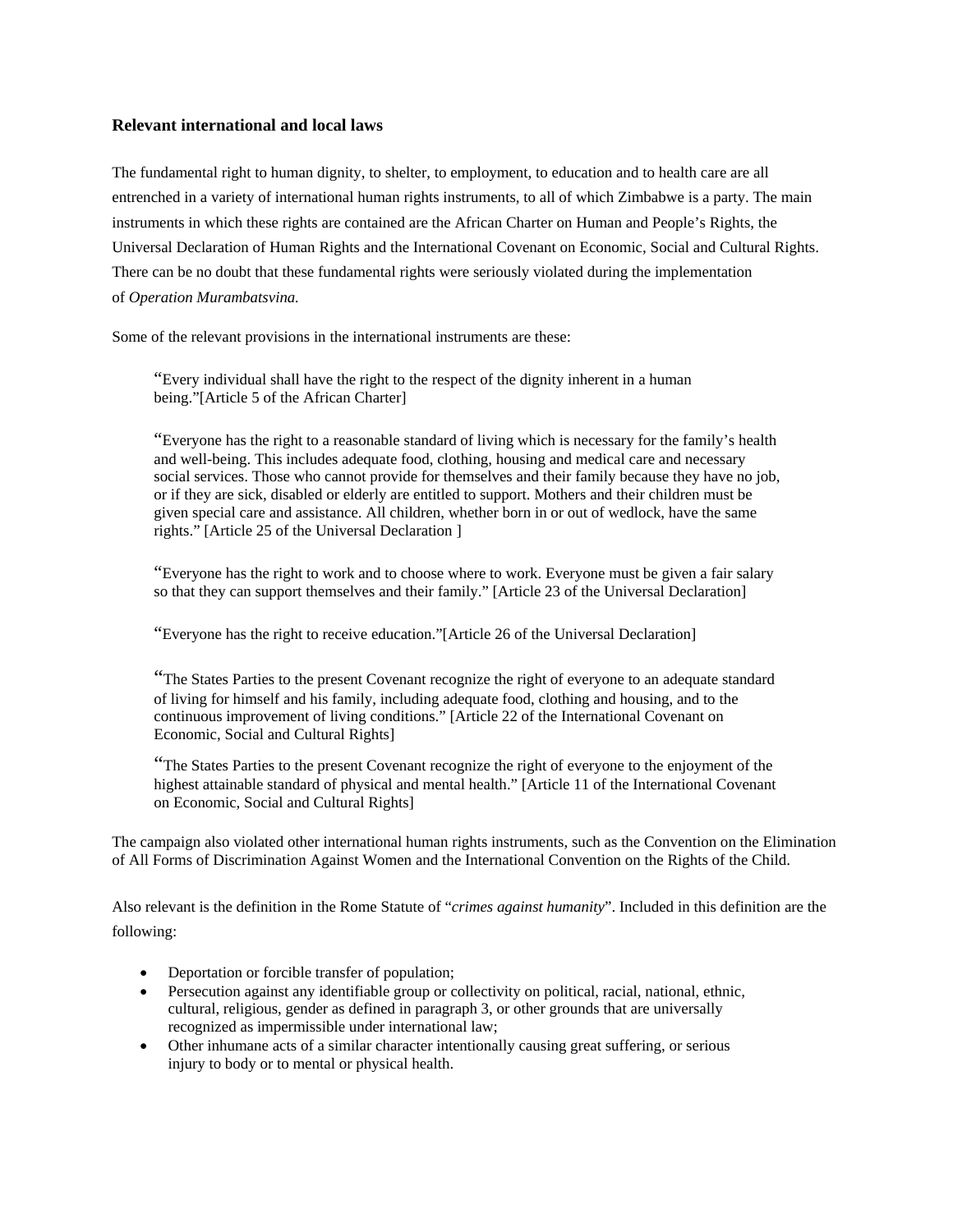To constitute a crime against humanity, any such act must be committed "as part of a widespread or systematic attack directed against any civilian population, with knowledge of the attack". It is at least arguable that *OperationMurambatsvina* constitutes a crime against humanity in terms of this definition.

*Operation Murambatsvina* has also breached a whole series of local laws. Firstly, it has violated s 15 of the Constitution which provides that no person may be subjected to torture or inhuman or degrading punishment or other such treatment. Underlying this provision is obviously the right to human dignity.

The campaign also flagrantly violates a number of the rights proclaimed in the Administrative Justice Act, particularly the provision requiring that all administrative authorities (which would include the City Council and the police force) are obliged to act lawfully, reasonably and in a fair manner. The completely indiscriminate way in which the campaign has been carried out was neither lawful nor reasonable. The manner in which the powers were exercised amounted to a breach of natural justice (by failing to give reasonable notice of the planned action and to give the one month's notice as required by the relevant Act). It also constituted an abuse of powers in terms of s.5 of the Administrative Justice Act.

### **Conclusions**

Whatever the reasons for it, *Operation Murambatsvina* constitutes a widespread and systematic attack on a poor and defenceless civilian population. It has laid to ruins the homes, businesses and lives of hundreds of thousands of people. To destroy housing, no matter how rudimentary, without having available any alternate housing is totally unacceptable, and is reminiscent of the draconian actions of colonial governments: both in Rhodesia and South Africa there are many memories of police destroying "illegal" settlements and carrying out forced removals of whole sections of the civilian population.

Substantial numbers of persons who were able to survive by trading in the informal sector have had their only means of survival support for themselves and their families destroyed. Many of these traders lost their goods when the police confiscated them, or they were damaged or destroyed during the 'clean-up' operation. This has left these persons destitute and without the means of earning a livelihood for their families.

The restoration of the beauty of the City of Harare is certainly no justification for this brutal action against poor people. The rooting out of crime cannot justify indiscriminate destruction of the only shelter people have and the decimation of their only means of livelihood. If the more sinister political and economic explanations for this action are in fact true, then the action taken is even more deplorable.

Not without justification, have people likened the devastation wreaked by the Government to that of a tsunami. However, unlike a tsunami, *Operation Murambatsvina* has been aimed at specific targets. It is this selectivity of targets that has led to the speculation that the true motives behind it are political.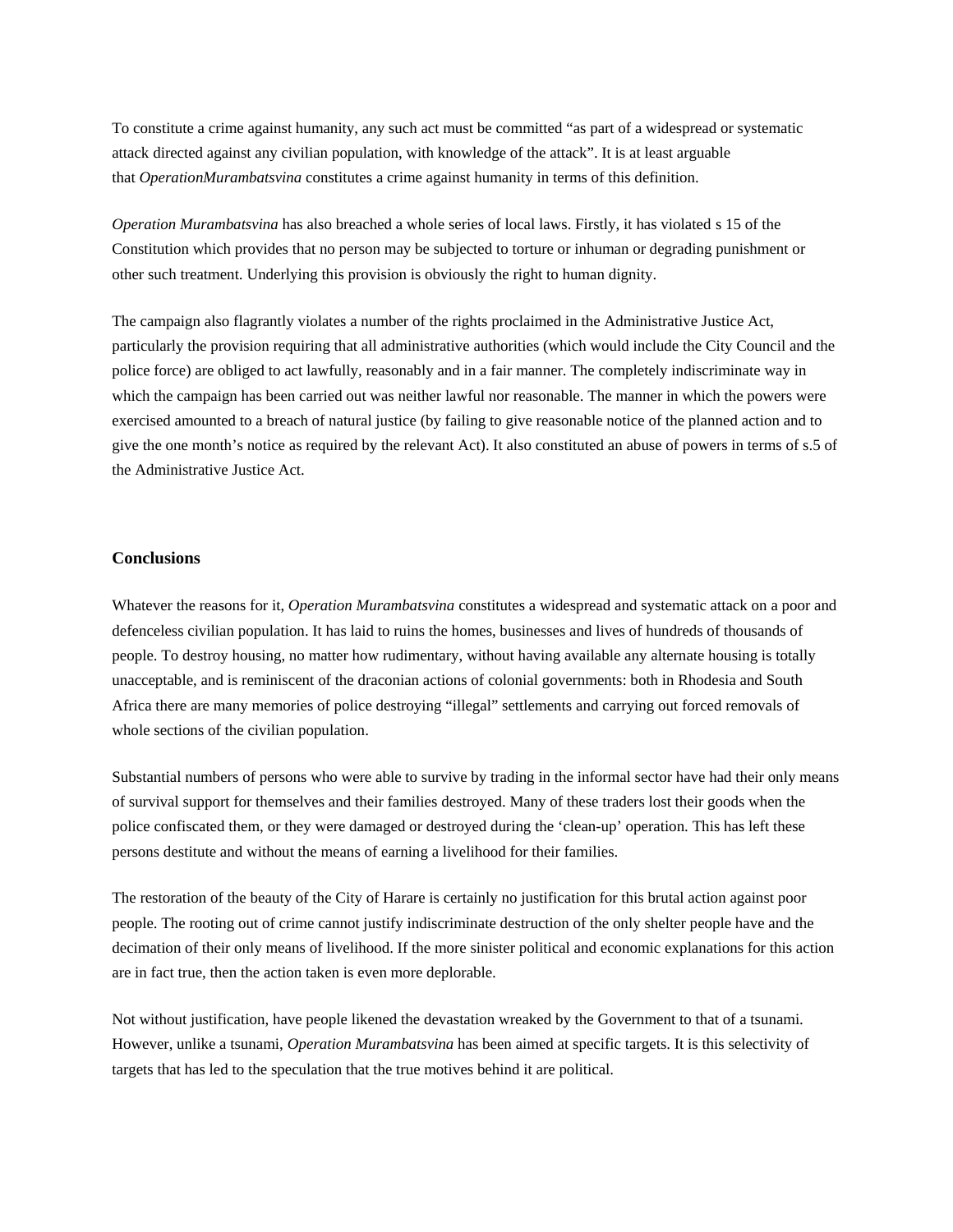The Human Rights Forum would conclude by calling upon the Government to take a number of immediate steps:

- **To bring an immediate halt to all forced evictions until such time as a planned and humane relocation can take place;**
- **To end the forced relocation of persons to the rural areas;**
- **To allow immediate and unrestricted access by churches and non-governmental organizations to affected persons so that humanitarian assistance may be given to those affected;**
- **To allow a full and independent audit of the consequences of the forced evictions;**
- **To investigate all allegations of unlawful deprivation of property and to prosecute all alleged offenders.**
- **To make full restitution of all property illegally confiscated.**
- **To provide full compensation to all persons whose property was illegally damaged or destroyed.**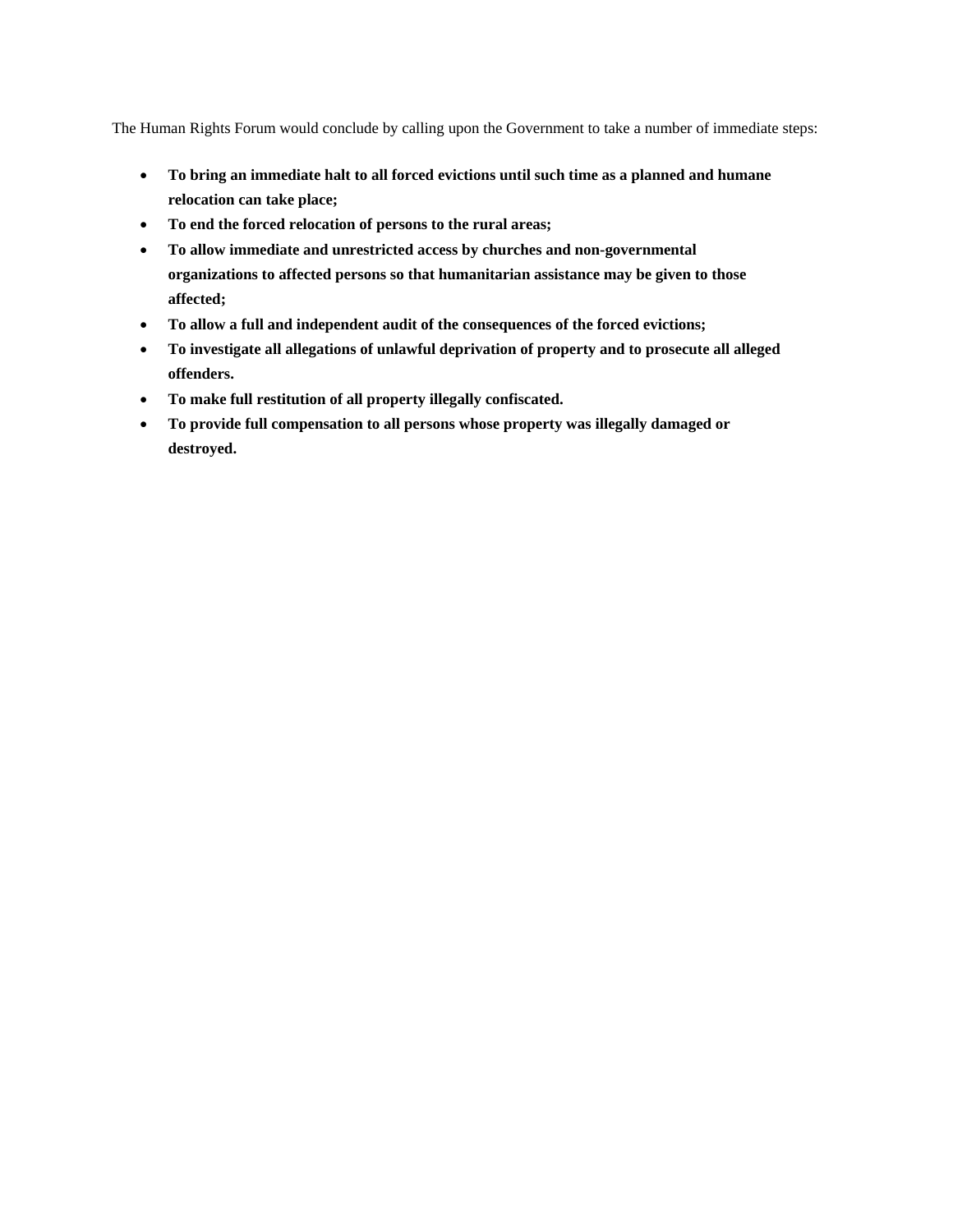# **Appendix 1**

# **Reports on forced evictions and displacements.**

# **REPORT OF ASSESMENT OF EVICTIONS AT THE JOSHUA NKOMO HOUSING CO-OPERATIVE AT KAMBUZUMA**

The Joshua Nkomo housing co-operative at Kambuzuma extension was demolished on Monday, 6<sup>th</sup> June 2005. The co-operative was started in 2000. The co-operative was mainly made up of Zanu (PF) war veterans and supporters. The co-operative was registered and certified as such by the Ministry.. The Government, through the Minister of Local Government, Mr. Chombo, and the then resident minister of Harare, Governor Witness Mangwende, recognised and encouraged the co-operative to continue construction at its site. This was done at a ceremony to officially launch the cooperative in 2003. The City of Harare, through acting Mayor Makwavarara, also acknowledged and encouraged the co-operative to provide housing to the homeless. The City of Harare even seconded people from its surveying department to subdivide the land into housing stands for the co-operative. However, this team later withdrew for unspecified reasons, but it had already subdivided close to half the land. The total number of people affected by the destruction of houses at this cooperative is 2500 households.

# **REPORT ON FORCED EVICTIONS AT EPWORTH**

The situation in Epworth has continued to deteriorate since the first demolitions at the Dhonoro section of the suburb. At Dhonoro, it has not been possible to get the exact number of houses that were demolished and the number of individuals affected. However, based on information from members of the housing cooperative that had been set up at the section, it can be estimated that one hundred and twenty [120] houses were demolished. Most of these houses however had other side structures that were being let out. Based on this information, we therefore estimate that upwards of two thousand [2,000] individuals were made homeless. About half of these people moved off to the nearby Domboramwari suburb, which is just next to Dhonoro. The other half is still on site and the situation there is pathetic.

A pregnant mother gave birth in the open at the nearby stream. It took a long time for anyone to assist her as most people were trying to sort out their things. At Dhonoro, the ZANU (PF) Member of Parliament for Harare South promised the people that he was in the process of organising assistance for them, but the people doubt that there is any truth in this. At Dhonoro, there is an organisation that has been organising transport to ferry people to their rural homes, but this organisation doesn't want its identity known.

On Monday, the Komboni Yatsva section of Epworth was partially destroyed by the police. The demolitions were not completed for unknown reasons. However, only a quarter remains undemolished. The police have however promised to come back during the course of the week.

Domboramwari section of Epworth was being demolished yesterday (21/6/05). The demolitions were not completed and they will probably be finished today. If Sero seven section, of Domboramwari is demolished, we expected individuals affected to be in the thousands. This Domboramwari is one of the biggest sections of Epworth. This section was settled in the early 1980s with the complicity of the ruling party and Government.

Yesterday (21/06/05) another section of Epworth, known as Jacha area, was given warnings by the police that it was next on the demolition calendar. In response, the people began to remove their roofing materials, but they were not yet moving out of the area. That movement if it is to take place is not likely to be major, as these are already the poorest of the Harare population. In any case the displaced poor people of Harare were already moving to Epworth as a last resort. So if the people of Epworth are to move some of them will be moving for the second or third time.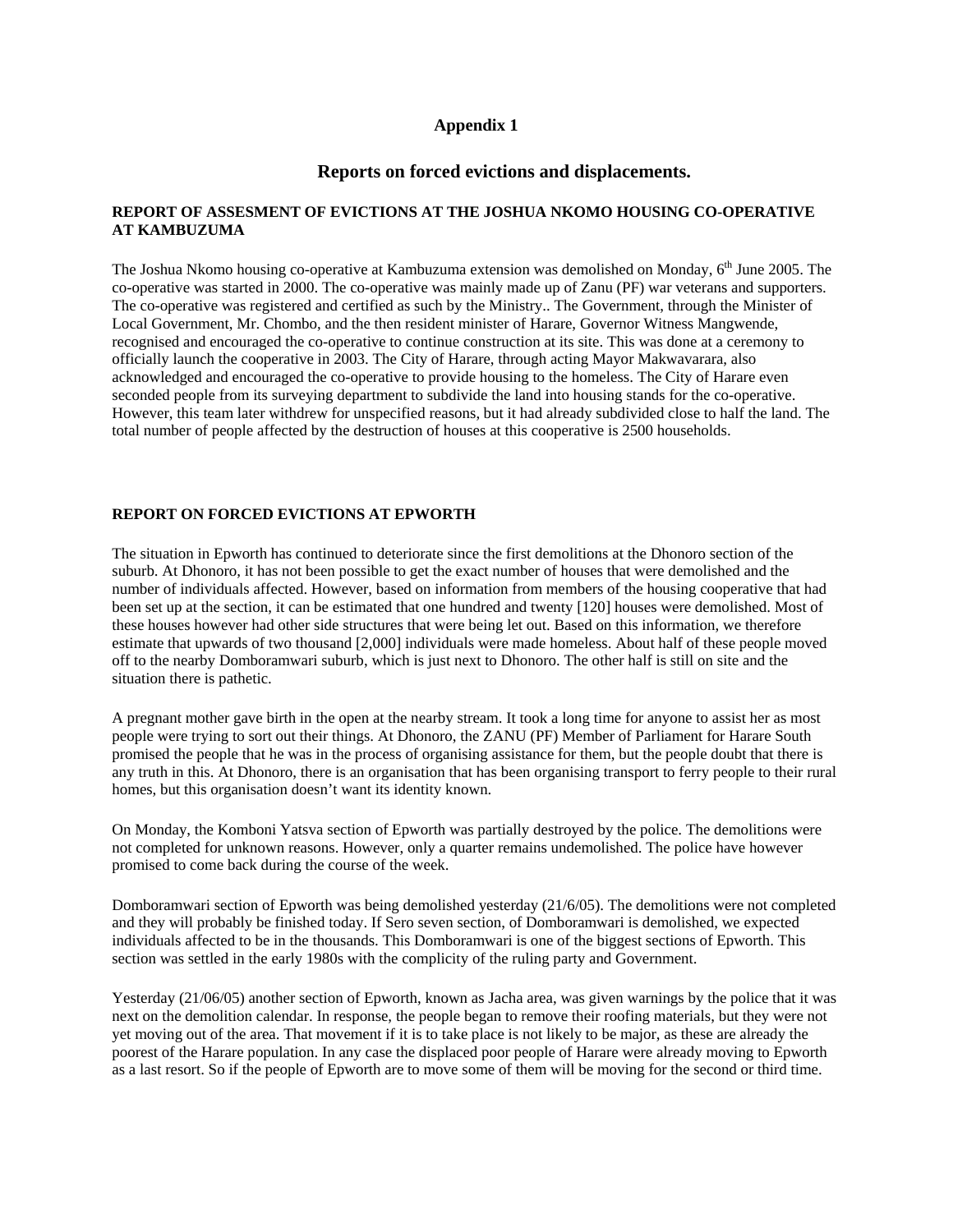#### **REPORT ON FORCED EVICTIONS AT NEWPARK AND GOODHOPE EXTENSION SETTLEMENTS**

An exercise was carried out to verify that the people settled at New Park and Goodhope settlements on the Northwestern outskirts of Harare had been forcibly rendered homeless, and was in the processes of being displaced from their area of residence, by the Government of Zimbabwe. These two settlements were established as housing cooperatives in 2000. The land on which the two co-operatives are situated was officially given to the two by the then minister of Local Government, Mr. John Nkomo, sometime in 2002. An official document detailing this handover, signed by the Minister is said to exist. The housing co-operatives are all officially registered with the Ministry responsible for co-operatives. Certificates of registration proving their existence..

In the last five years, several Government officials have visited and commended the co-operatives on their housing initiatives, and pledged Government support for their efforts. Roads had been constructed at the site, and plans to lay a reticulation system were being mooted. Buses from the Zupco bus company had begun to service the area.

The demolition of the residents' houses was carried out from Saturday, 28 May, from three o'clock in the afternoon, and it continued through out the night until Sunday evening. The police supervising the demolition have warned the residents that by Tuesday everyone ought to have vacated the site, whether or not they would have finished removing their belongings. Those who fail to comply for whatever reason would be forcibly taken to New Caledonia farm, which is on the outskirts of Harare, next to Tafara Township. At New Caledonia the people would be accommodated only for a week while they look for alternative accommodation. If they fail to find it, they would be forcibly taken to Mbare Musika to board buses to their rural homes.

As of Sunday afternoon 29 May, many families were still at New Park and Goodhope still trying to salvage what remained of their property after the Government bulldozer had destroyed their houses. The affected population is about 4 000 people.

Reasons for removing the residents are that they are alleged to have settled themselves illegally. However, it is interesting to note that Good Hope and New Park do not fall within the boundaries of Harare, but are under the jurisdiction of the Zvimba Rural District Council. At New Park, there is an unconfirmed rumour that the residents were being evicted because the land had allegedly been sold to two Chinese companies by a Government Minister, for four billion dollars. One of the companies, supposed to have purchased the land, is currently involved in brickmaking at a nearby site.

It has been noted that army trucks are coming to the area to collect some of the materials that the former inhabitants left behind. They are collecting building materials, like roofing sheets, face bricks, and building sand.

### **REPORT ON FORCED EVICTIONS AT TAFARA, MABVUKU, HIGHFIELD & GLEN VIEW**

In Tafara and Mabvuku, the police came and demolished a small part of the backyard structures at homes near Mabvuku police station. They then gave a warning that they would return on Wednesday, 8 May, to finish off the rest of the suburb. They then went around advising the residents to start voluntarily removing their property from the backyard structures before they lose their property when they come.

In Mabvuku and Tafara virtually every home has a backyard structure. If the evictions are to take place about half the suburbs population of about sixty thousand will be without accommodation. About half the backyard structures were being demolished and the occupants of those houses were sleeping in the open.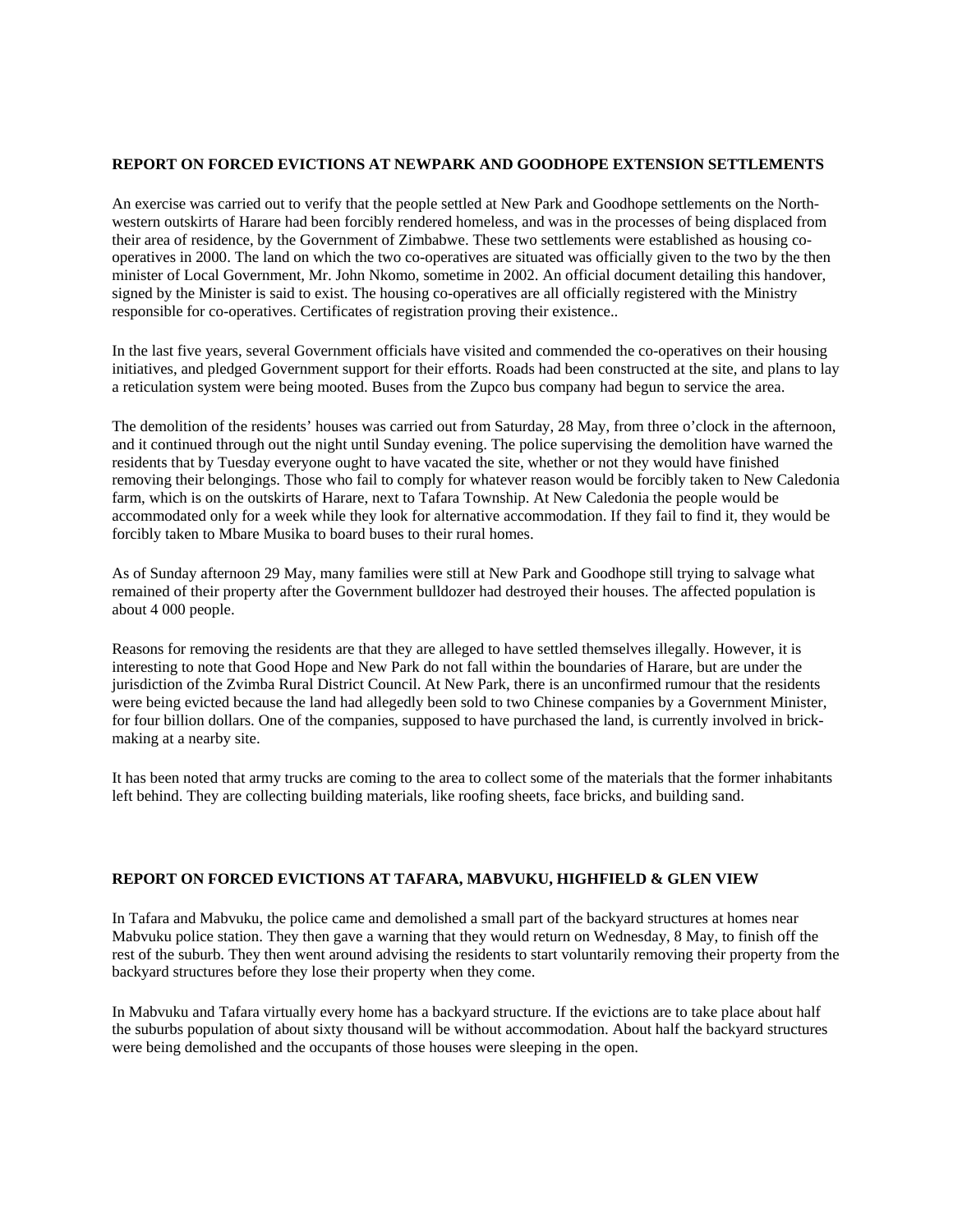In Highfield, the police came to the area around Machipisa shopping centre and forcibly closed the operations of informal traders. Some shopping complexes around Mushandirapamwe Hotel, belonging to the bother of former Chinhoyi Member of Parliament, Mr Chiyangwa, were also forcibly shut down. In the residential suburbs, police demolished a few buildings and also forced some people to demolish their own property while they watched. They then promised to come back to destroy all undemolished structures. As in Mabvuku and Tafara, almost every house in Highfield has a backyard structure (legal or otherwise). If all these structures are destroyed, then over half the suburbs population of about fifty thousand will also be homeless.

In Glen View, the demolishing of residential properties was mainly taking place around area eight. This is also the area that had the thriving home industries that were previously destroyed by the police. As in other suburbs, the police promised to return to do the total demolishing.

# **REPORT ON FORCED EVICTIONS AT RUWA**

The evictions have now affected people resettled at commercial farms in Ruwa. People who had been settled at Barbour farm were evicted, but the extent of the evictions and the number of people affected is still to be established.

# **REPORT ON BHOBHO FARM**

This is a farm near to Tafara and Caledonia farm. This farm has had an informal settlement for some time. People who used to stay at the farm are those who could not afford house rentals in Mabvuku and Tafara. Since the start of operation Murambatsvina, the population of the area has been swelling. It is suspected that some of the new residents of the settlement could be people who have managed to escape from Caledonia farm. A health time bomb is looming at the area. The situation is desperate.

# **REPORT ON FORCED EVICTIONS IN MASHONALAND CENTRAL**

The current clean up exercise has affected the following households in Bindura.

| <b>Place</b>   | <b>Households Displaced</b> |
|----------------|-----------------------------|
| Kitsi Yatota   | 140                         |
| Chipadze       | 700                         |
| Faro           | 200                         |
| Chanaka        | 300                         |
| Jack Fero Farm | 100                         |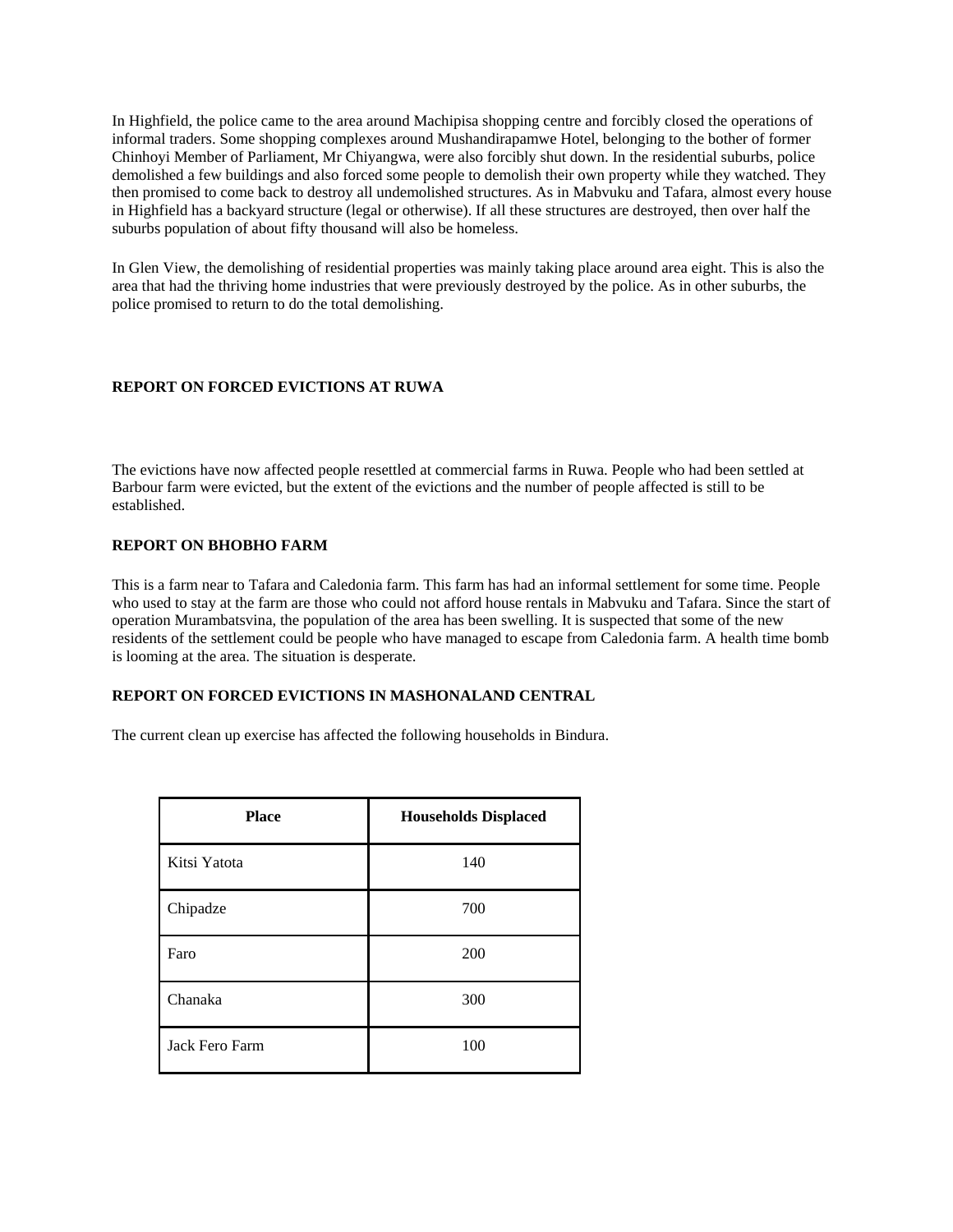Assuming a minimum of 5 persons per family, this represents about 7,000 people, but is likely to be an underestimate, given that the families are likely to be larger, and that the households may have had other people residing within the accommodation. A figure of 10,000 is thus more probable. Some of the displaced people are camped by the roadside on the Bindura–Mt Darwin road. Their number has not yet been ascertained.

In Mashonaland Central, it appears as if the exercise is now moving onto commercial farms as reports indicate that Thrums Farm that was invaded by War Veterans around 2000 has been forcibly taken by Government, which appears to be in the processes of inviting the former owner back onto the farm. Jack Fero, which is indicated above, is also a commercial farm, which was invaded by Minister Goche around 2001. At the moment, it is unclear whether the people who have been evicted at this farm are people who had also been given land under the fast track exercise, or are part of the workforce that has been chased away.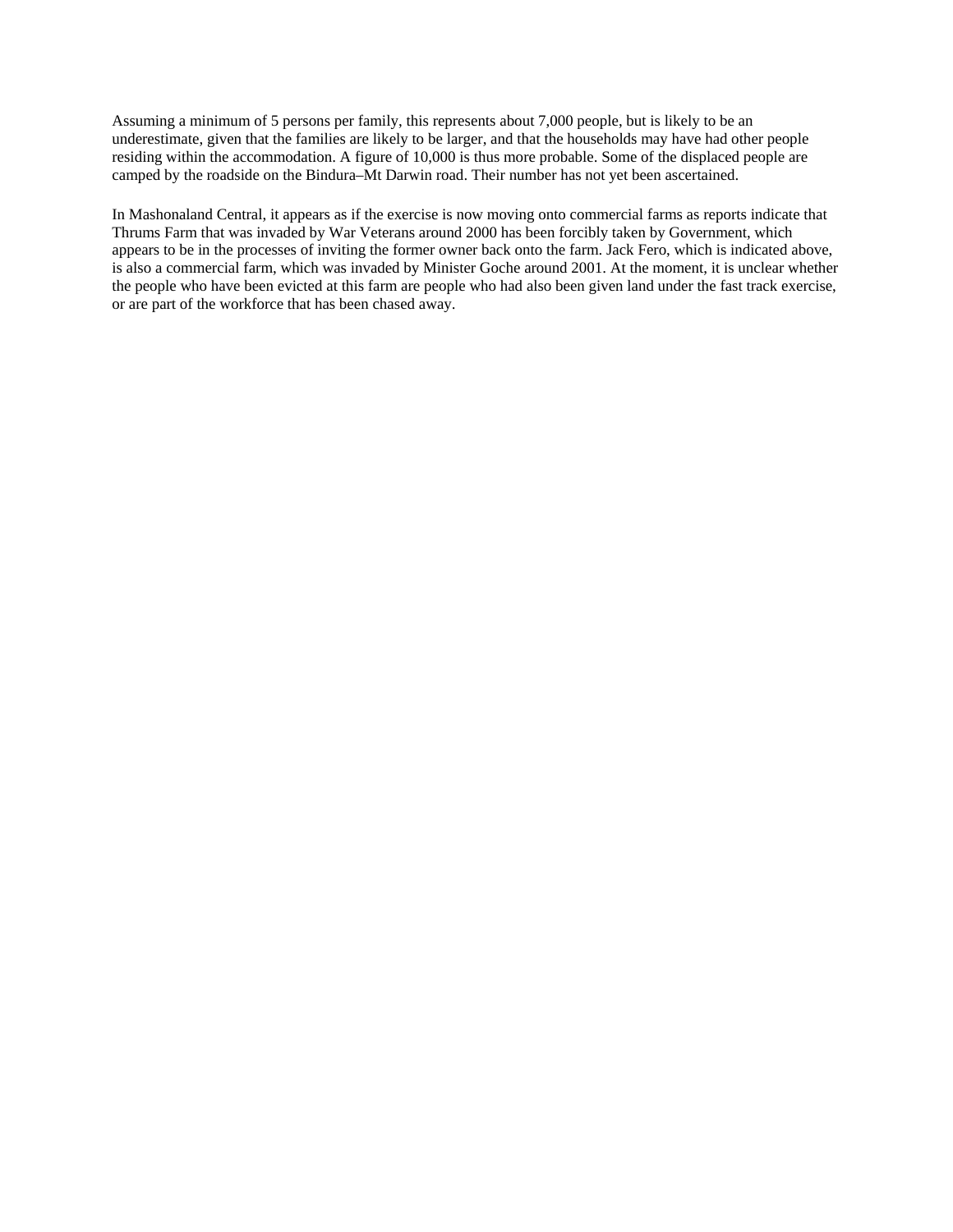## **REPORT ON FORCED EVICTIONS IN BULAWAYO**

Forced evictions and demolitions of residential properties have now started in earnest in Bulawayo. At the start of the exercise, only Makokoba and Killarney area had been affected. A lot of people were affected by the initial operation, and eighty individuals have taken refuge at the Methodist church.

The next areas to be targeted were Iminyela (excluding the flats) and Mzilikazi suburbs. In fear some residents have started to demolish their backyard structures and the people who were living in them are starting to become homeless. House and other fixed property rents are reported to have suddenly jumped up by up to three hundred percent.

However, there appears to be a complication arising as the police are reportedly putting pressure on the church leaders to stop sheltering these people. The Agape ministries have reportedly taken in some of the people who have been affected by the police operation in Bulawayo. Their number, condition and intentions as regards their situation have still to be ascertained.

A later follow-up indicated that the number of displaced persons had continued to increase. Churches in the area continued to offer shelter and assistance to these people. However, they now appear overwhelmed with the situation, and are likely fail to cater for the affected people, many more of whom are still coming looking for assistance. The problem in Bulawayo has the added dimension of a number of disabled persons, who have also been affected by the situation. At present nineteen of these people have sought assistance at one of the Methodist Parishes, and the church was scrambling around trying to get something for them. The breakdown of affected displaced persons in Bulawayo who were in need of assistance at the time of this report was as follows:

| <b>Place</b>            | <b>Number Affected</b> |
|-------------------------|------------------------|
| Hillside                | 107                    |
| Church of Acension      | 108                    |
| <b>Agape Ministries</b> | 226                    |
| <b>Baptist Church</b>   | 161                    |
| Disabled persons        | 19                     |

In addition to these displaced persons, the inner City Methodist Church had opened a drop-in centre, but the numbers being assisted were unknown.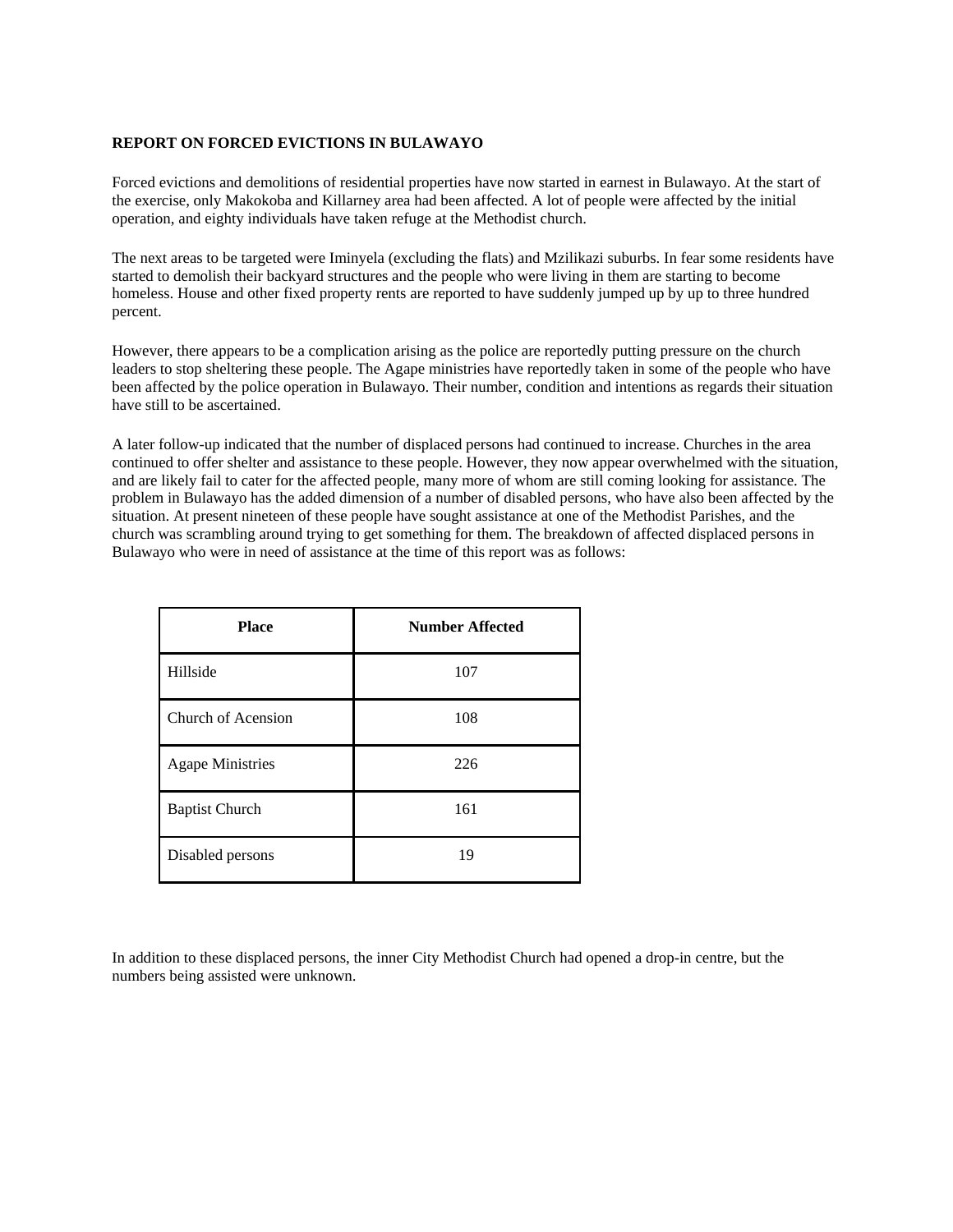# **UPDATE ON FORCED EVICTIONS [16/06/05]**

Evictions are continuing countrywide. In Mutare, Harare and Bindura the evictions are still maintaining the same pace as last week with more people being made homeless. Today, Tuesday, 14 June, the evictions are supposed to take place in Mufakose.

In Chitungwiza, no evictions have yet taken place with reports, that the police are hesitant to start operations as there are reports that there are nightly messages being send around the Zengeza suburbs that people must gear up for resistance. In St Mary's suburb, the same message is also reportedly doing the rounds.

There are unconfirmed, but credible reports, that some resettled commercial farmers in the Mazowe valley, and around the town of Bindura, have been forced to vacate their farms by the police. It is reported that Lowdale farm, Chitamba farm, and another one have had their occupants forcibly evicted. At Trums farm, in Bindura, it is reported that the newly resettled farmer has been forced to abandon his wheat crops and a banana plantation, allegedly because he also prevented the former owner from harvesting his crop when he invaded the farm.

In Mutare, there are reports that the CCJP office that was distributing donated relief items to the displaced persons has been forcibly closed by the police. The reasons for the closure are not known at present.

In Matebeleland North, there have been reports of evictions in Victoria Falls. Bulawayo is still quiet, but some reports indicate that it might start seeing its first house demolitions today or tomorrow Wednesday.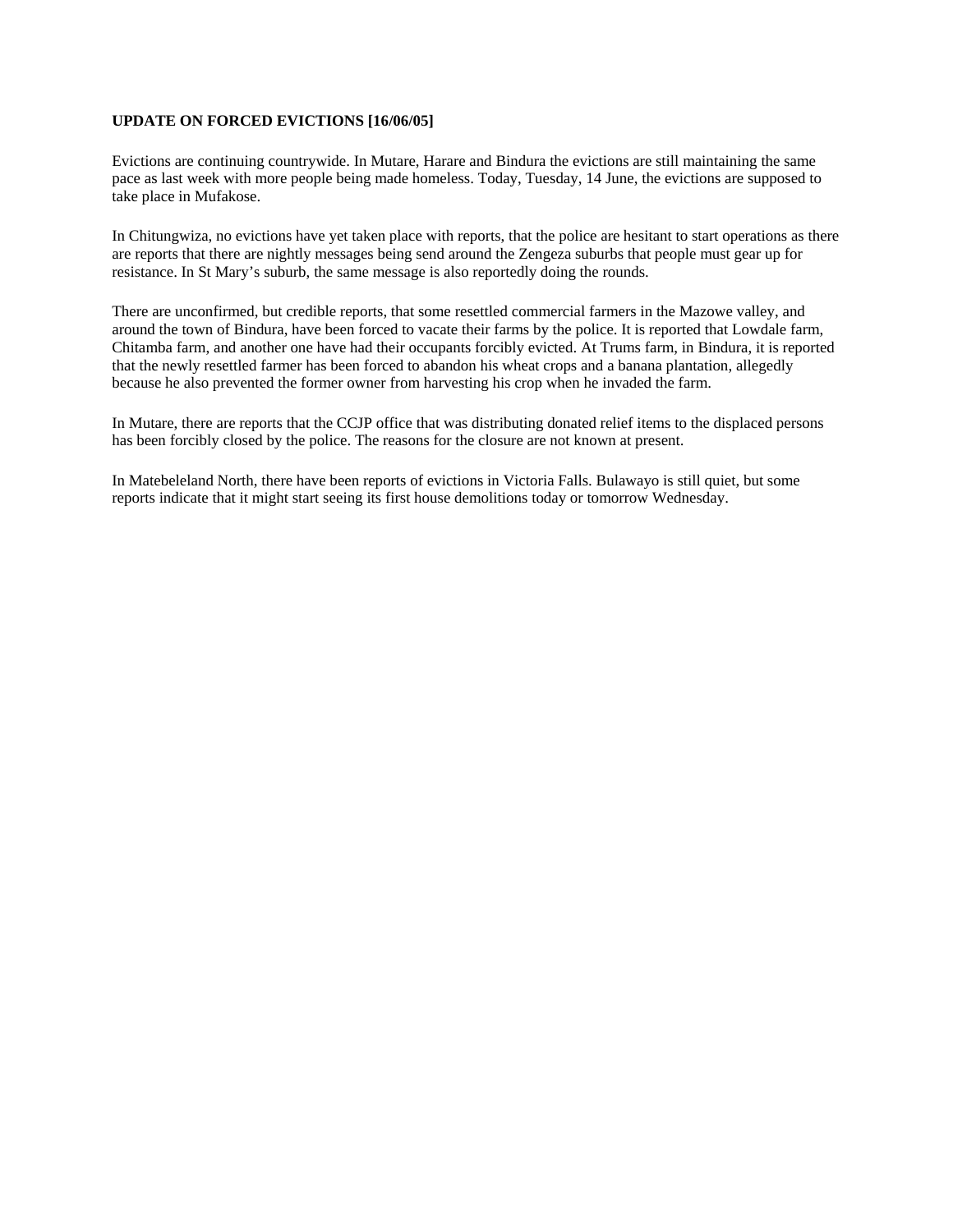# **Appendix 2**

# **Statements about the campaign from Zimbabwean NGOs and churches.**

# **Statement by Zimbabwe Human Rights NGO Forum on the Demolitions of structures and eviction of occupants by the police and local authorities**

The Human Rights NGO Forum is deeply disturbed by the forcible evictions of occupants of allegedly illegal structures and the destruction of their properties that have been perpetrated by the Police and in some instances jointly with local authorities over the past two weeks.

The Forum notes that these actions are in clear violation of the law in that the authorities have not given the required notice to the evictees, which is 28 days under s 199 of the Urban Councils Act, and have not given the evictees an opportunity to contest the legality of the actions through a court of law. The Forum further notes that, notwithstanding the legality or otherwise of these actions, the manner of the demolitions and evictions is grossly and unjustifiably inhumane, and amounts to inhuman or degrading treatment of citizens in contravention of the constitution. These actions are also characterized by a massive and unnecessary show of force, which has instilled intense fear in the minds of the victims in particular and the public in general.

The Government has for several years acquiesced and in some instances actually encouraged the establishment of the settlements and other illegal structures, and has not shown justification for the urgent and high-handed manner in which it has acted.

# **Statement by Zimbabwe Association of Doctors for Human Rights (ZADHR) on Operation Murambutsvina**

ZADHR deplores in the strongest possible terms the ongoing destruction of informal housing and businesses in Harare and other cities in Zimbabwe as part of Operation Murambatsvina. Families are being cast onto the street as armed police pull down their homes.

The brutal action by the Government of Zimbabwe has precipitated a humanitarian crisis against a backdrop of severe food shortages and 70% unemployment levels. In addition, approximately 25% of the sexually active population in Zimbabwe is infected with HIV. 760 000 children have been orphaned by the disease and many more of those who are victims of the "clean up" are affected by it.

The campaign has targeted the poorest members of the community, peaceful and law-abiding citizens, simply trying to survive. A minimum of 250 000 people have been affected with some placing the figure at more than 1 000 000. Many of the affected settlements and informal businesses have been in existence for more than 19 years and were established with government approval and support.

Of particular concern to ZADHR is the impact that this campaign is having on children and families infected or affected by AIDS. Hatcliffe Extension, situated on the Eastern outskirts of Harare and previously home to an estimated 15 000 people, serves as an example. The settlement has been totally destroyed. Many families are still sleeping in the open air amongst the ruins of their homes more than one week after the destruction, as they have nowhere to go. Among those affected at Hatcliffe were 180 orphaned infants who were attending a crèche established by Catholic nuns, 375 orphans and vulnerable children attending a local primary school whose fees were being paid by AID Service Organisations and 103 adults with AIDS who had been commenced on anti-retroviral therapy under the care of a local clinic which has now been closed. Amongst the homes destroyed were those of at least 6 child-headed households and 40 grandparent-headed households providing shelter for orphans.

The operation by the Government of Zimbabwe is a clear violation of international conventions including the International Convention on the Rights of the Child, the African Charter and the Universal Declaration of Human Rights, to all of which Zimbabwe is a signatory. ZADHR urges the ministry of Health and Child Welfare to exert whatever influence it has on its partners at the most senior levels of government to halt these abuses and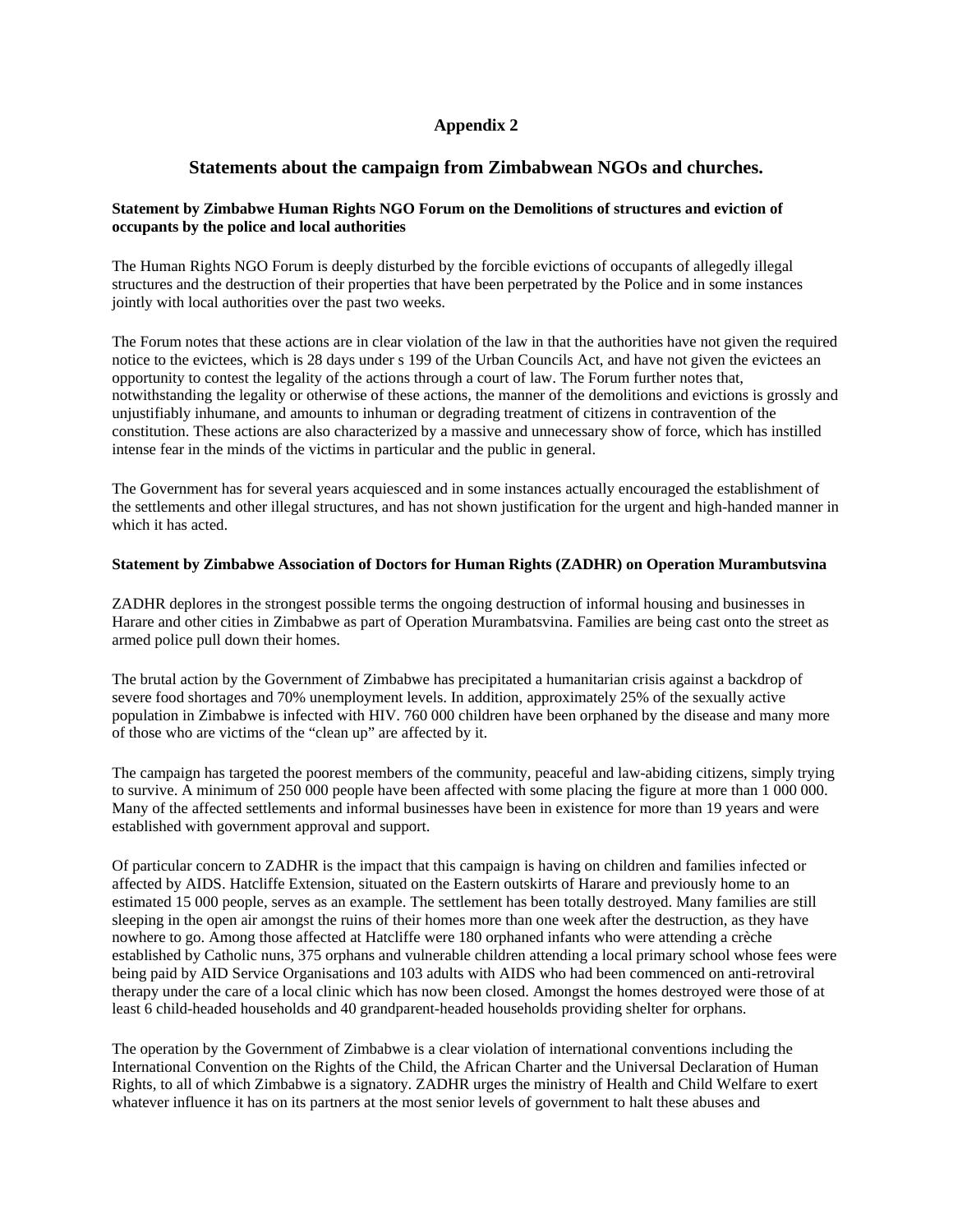immediately institute an effective program of restitution which, at the minimum ensures that those affected be properly re-housed and nourished.

# **Press statement from Zimbabwe Lawyers for Human Rights entitled "Unlawful eviction of flea mark vendors, tuck shop operators and street vendors and destruction of their property dated 24 May 2005**

Zimbabwe Lawyers for Human Rights (ZLHR) notes with grave concern the ongoing unjustified and illegal action which has been taken against licensed flea market operators, tuck shop operators and street vendors by the Zimbabwe Republic Police (ZRP) and Harare Municipal Police in the previous days. In an operation codenamed "Operation Murambatsvina" police descended upon individuals operating within and without greater Harare and, without any lawful order or justification and without following the principles of natural justice summarily evicted the majority of these operators and destroyed or confiscated their goods. This was done even where the affected individuals were able to produce proof that they were legitimately carrying out their business therein. ZLHR is also disturbed by the unlawful assaults of civilians and destruction of property by the police in the ensuing melee.

These acts by the ZRP and municipal police are clearly and manifestly illegal as they had no lawful order to evict mostly licensed flea market operators and tuckshop owners. At one flea market, Mosque Flea Market, along Julius Nyerere Way, ZLHR received first-hand information that an estimated 200 flea market operators were forced to take flight with their goods despite having already paid the Harare City Council an amount of Z\$72 000 in rental for May 2005 in order to legitimately operate their stalls.

ZLHR condemns in the strongest possible terms the inaction of the commission currently running the affairs of the Harare City Council in protecting the rights of these tenants. Instead of guaranteeing the right to tenancy of these licensed flea market operators, the commission running the Harare City Council has negated its contractual obligations and has in fact been complicit in the open and criminal facilitation of the eviction of the flea market operators by the ZRP and the concomitant destruction of livelihoods. ZLHR does not hesitate to place on record yet again that the commission is an illegal institution which was not democratically elected by the people of Harare. These unlawful actions by an unlawful body have been noted and will be strongly pursued through all available legal channels.

The illegal action, which continues unabated by the ZRP and municipal police, is a clear violation of the constitutional right to protection from deprivation of property as guaranteed by section 16 of the Constitution of Zimbabwe. This deprivation under the veil of "Operation Murambatsvina" and the barring of business operations of licensed informal traders in turn violates the economic and social rights of the affected individuals and their families, as they are being deprived of their only source of income and livelihood.

This should be of primary concern to the government of this country, as any such deprivation can only impact further on the sector of the Zimbabwean community suffering most from the continued socio-economic decline and hardships, and therefore most in need of protection.

Article 22 of the African Charter on Human and Peoples' Rights, to which Charter Zimbabwe is a state party, guarantees to all people the right to economic and social development. Zimbabwe's government regrettably has, in the case of the evictions, assault of individuals and confiscation of property, failed to protect these rights and has, in fact, through its law enforcement organs, been a willing party complicit in the violations.

ZLHR is finalising legal proceedings, which shall shortly be instituted against all parties complicit in the continuing violations on behalf of the affected individuals and families, and will not hesitate to act in protecting the economic and social rights of Zimbabwean citizens, which responsibility has been abandoned by their state protectors.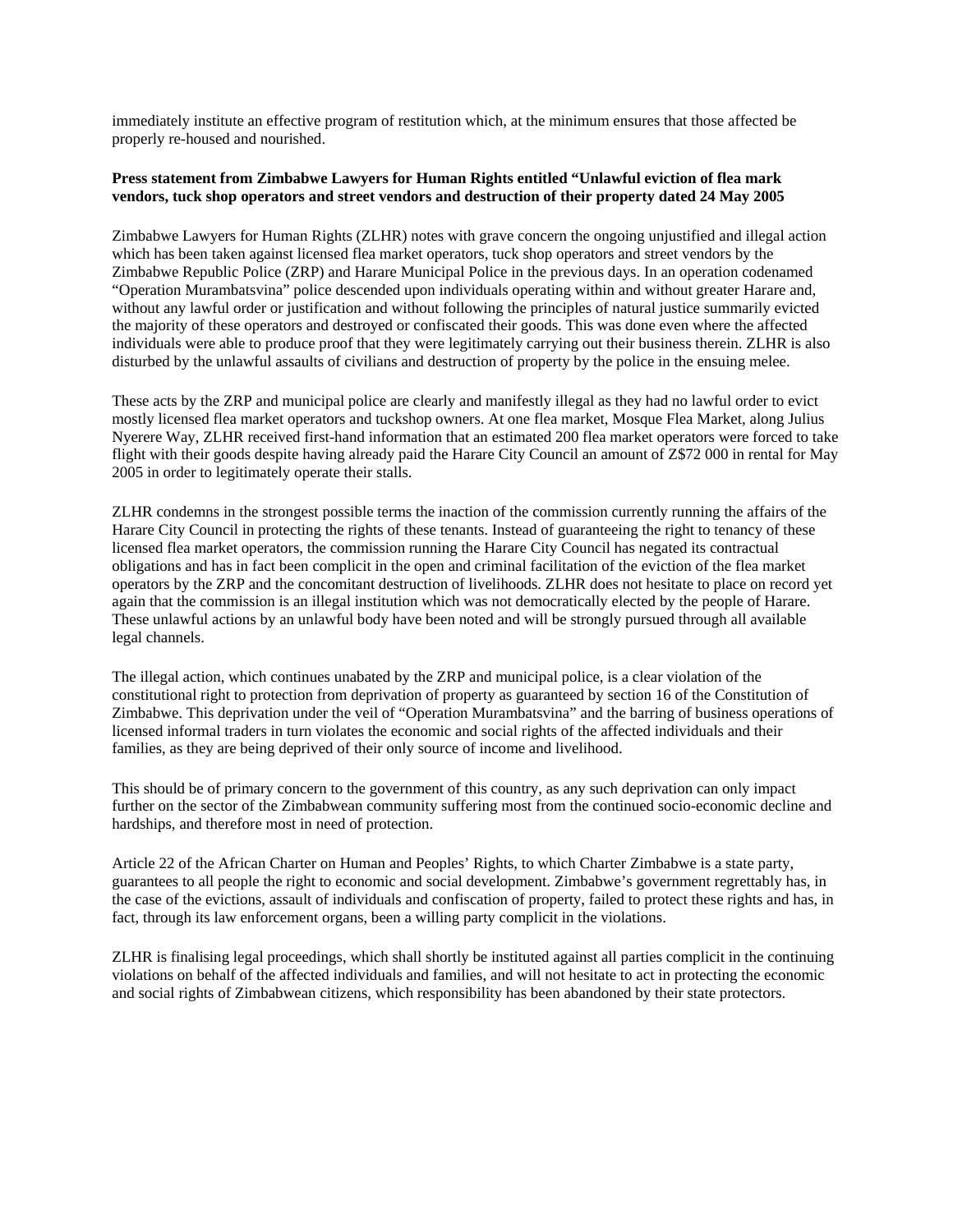ZLHR calls upon the Zimbabwe Republic Police and the commission currently running the Harare City Council to desist immediately from violating property rights, economic and social rights, and to publicly and definitively put an end to this exercise of impunity.

## **Statement from the Crisis in Zimbabwe Coalition entitled "Stop waging war against the poor" issued on 27 May 2005**

Since Wednesday the 19th of May 2005, the government of Zimbabwe unleashed its regiment of violence, the Zimbabwe Republic Police, the army, the green bombers and the City Council security to wantonly destroy and torment informant merchants in the towns and cities of Zimbabwe. The Crisis Coalition strongly condemns this uncivilized behaviour and urges the government to halt its illegal attacks against the unemployed, women and poor.

President Mugabe's war against the poor comes in the background of unsustainable foreign currency, fuel and food shortages. In an economy where the informal sector employs 80% of the labour force, torching people's markets and arresting street kids will not help the economy let alone bring fuel, foreign currency or fill the granaries of Zimbabwe.

Crisis in Zimbabwe Coalition is perturbed by the selfish and confused manner in which the government suspends common sense in dealing with socio-economic and political issues bedevilling the country. The organization urges the state to respect human lives and uphold the rule of law. The police should also desist from attacking innocent Zimbabweans who have been driven into poverty by the current government.

The flimsy explanation that the current terror is war on dirty (sic) is as silly as it is far from the truth. It smacks of hypocrisy that the government spends millions of dollars destroying market and industrial stalls, the livelihood of its people looking for foreign currency whilst the people within government continue to send their children to schools and colleges abroad paying in foreign currency.

The current war on workers is in contrast to one of the virtues of the liberation struggle, sovereignty. The Mugabe regime is negating the wishes of thousands of people who sacrificed their lives for independence. This confirms that the people of Zimbabwe are not free from their government, and people will not let their let their sovereignty and freedom go. Sovereignty will be guarded and the people have begun to do so in various townships of Harare and this should continue. Zimbabweans have a right to self-determination as enshrined in the Constitution of the Republic.

Electoral democracy and popular governance means free and fair elections and consultative processes of governance. Having fair in using the gun to guard power and ideas has the risk of inviting equal force, especially when the poor workers and peasants have fallen victim to a government's native imperialist actions.

At a time when the people are hungry, it makes more sense for the government to use people's taxes to secure fuel and food, rather than using people's taxes to buy teargas.

Arrests, torture and property vandalism in the name of "cleaning the city" does not bring foreign currency, food or fuel. The government needs to reconsider its domestic and domestic and foreign policies for no, however, wonderful, monetary policy its adopts will fortunes of Zimbabwe form the current slumber without the people's support.

The government must urgently compensate the full market value of these informal sector traders and withdraw its infrastructure of violence from residential areas. It is also prudent and important for the government to remove the art of waging wars with fictitious enemies from its political reference library. The current onslaught against Zimbabweans will not solve the twin crises of legitimacy and governance.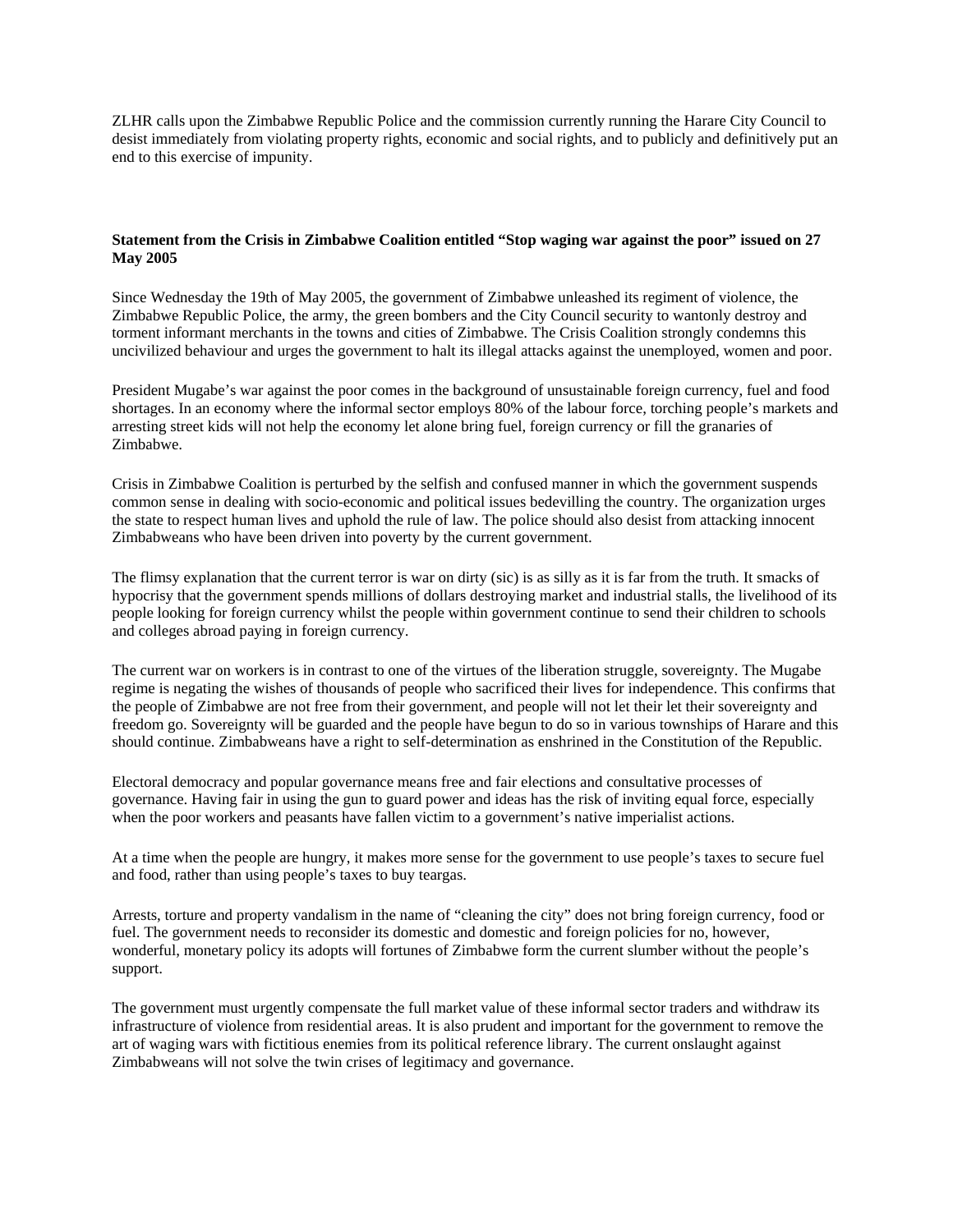## **Statement from the National Association of Non-Governmental Organisations on the raids on informal settlements and flea markets**

The National Association of NGOs (NANGO), representing NGOs in the country, notes with great concern the severe impact that the current Operation Restore Order and Operation Murambatsvina are having on family livelihoods and on the welfare of the orphans and vulnerable children.

Although a detailed audit of the impact is not yet complete, indications from Organisations working directly with those that have been affected point to the significant entrenchment of an already dire urban poverty, unemployment and human rights violations. Women, orphans and vulnerable children are by far the most affected groups requiring urgent assistance in the form of shelter, warmth, sanitary wear, food and medication.

Whilst acknowledging the need for a broad economic turnaround and the efforts made so far towards the redress of the country's economic position, NANGO insists that the Operations are incongruent with the government's expressed commitments to the Informal Sector Economy and to Orphans and Vulnerable Children. It is unfortunate that the coping mechanisms and social safety nets that people have been building over time, at times with government support, are being decimated overnight.

By no means should the prerogative of fostering clean environment be allowed to override government's obligation to protect the interests of the poor, the marginalized and the vulnerable. A more responsible course of action should be to put in place to deal with the crime and dirt in the city without prejudicing people's basic livelihoods.

As the population battles to ameliorate the emerging humanitarian crisis that has been predicated by the poor performance of the economy and the looming drought, the call is for government to support rather than impede its population in the struggles against poverty and unemployment. NANGO thus calls upon government to increase its spending on social service delivery, to support the informal economy and to focus more on putting in place social protection programmes and mechanisms.

NANGO hereby calls upon government to stop the Operations immediately until appropriate alternative mechanisms are put in place. NANGO is also calling on all NGOs to respond to the crisis by offering practical humanitarian assistance to those affected.

# **Statement by Christians Together for Justice and Peace, Bulawayo Archdiocese entitled "Give us this day our daily bread"**

Zimbabwe is facing an unprecedented crisis on many fronts. As church leaders we are concerned about many aspects of the crisis, but none more so than the desperate shortage of food across the country, now approaching a famine situation. We are aware of massive suffering among our people, due either to non-availability of food or its non-affordability by large sections of the population. Worse still, we are aware of many instances in which members of the opposition MDC or those perceived to be sympathetic to that party are deliberately and systematically being denied access to food. This gross violation of human rights has caused, and continues to cause, needless suffering to some of the most vulnerable in the community and we could remind those responsible for this victimization (and any who acquiesce in this evil policy) that they are guilty of the most grave crimes against humanity. We trust that one day those responsible for these dastardly crimes will be held to account before an international tribunal. We know - a more awesome and terrible prospect by far - that they are answerable before Almighty God.

At such a time of widespread hunger and massive social deprivation the launching of the so-called "Operation Murambatsvina" ("Operation Drive Out Trash") is in our view particularly insensitive and inappropriate. Indeed the whole operation smacks of callout indifference to the plight of the poor. The street vendors in our cities who have been the target of police brutality these last few days and have seen their pathetic shelters destroyed and few belongings confiscated, deserve better of us all. Whatever criminal elements may lurk in their midst or feel off their vulnerability, they are still, and will ever remain, children of God -not so much "trash" to be swept away. Their squalid living conditions are an indictment of the kind of society we have allowed to develop in recent years, with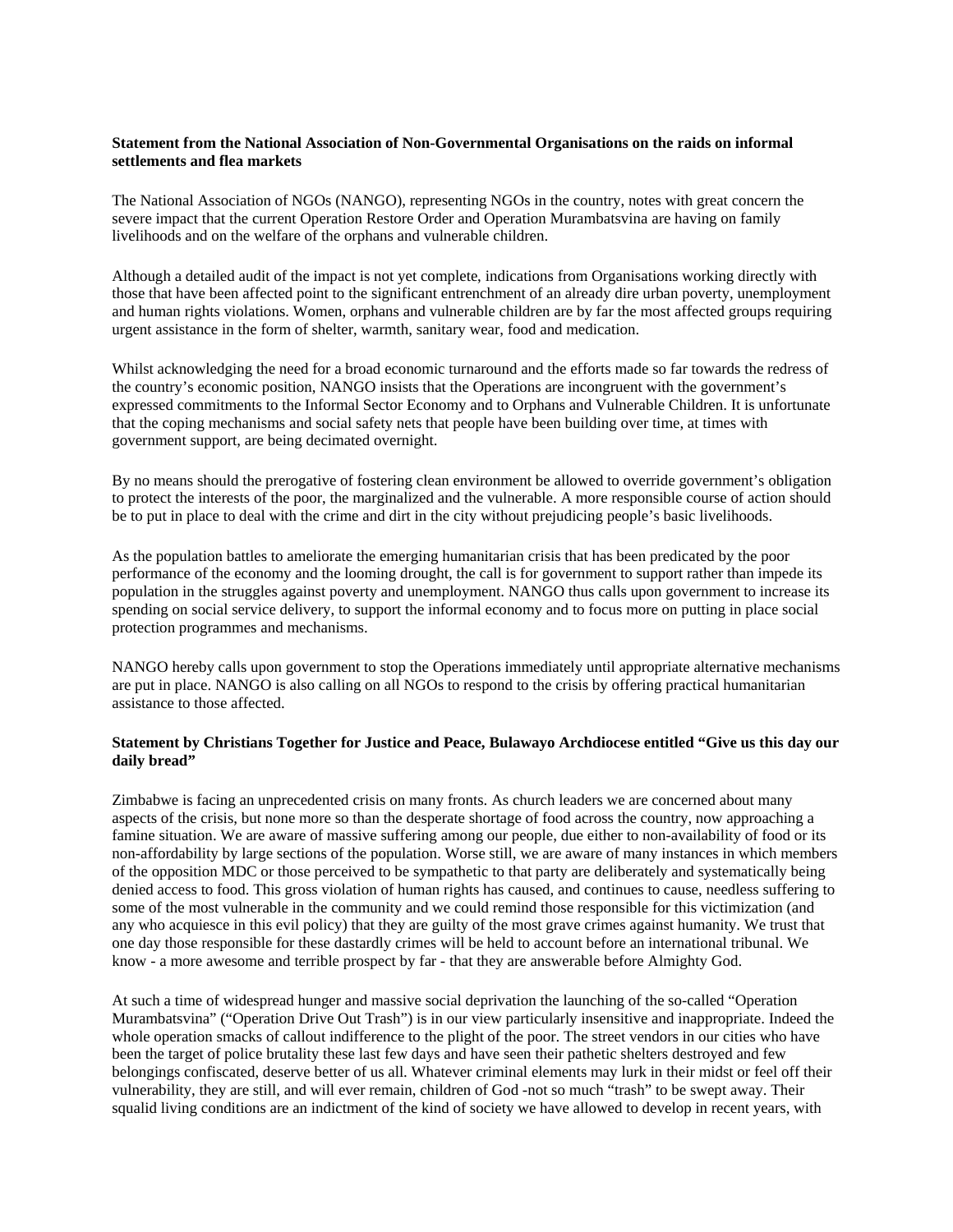extremes of wealth and poverty existing side by side, and those enjoying prosperity not caring enough to begin to tackle the root causes of homelessness, unemployment and degrading poverty.

As Christians it is our conviction that all the rich resources of the earth, including the harvest, are gifts of a generous and loving God. These good gifts are given to us in trust for the benefit of all. The task of leadership therefore is to act as good stewards of God's bounty, ensuring that "one man's greed does not become another's need", and most particularly that the poor are not overlooked in the general distribution. Hence when we pray in our Lord's words "Give us this day our daily bread", we are not only acknowledging our common dependence on the generosity of the heavenly Father; we are also facing up to our interdependence as human beings and our responsibility to one another. To pray "Give ME . . . MY bread" would be another prayer entirely, and hardly Christian.

It is therefore commonly accepted that one of the foremost duties of any government is to ensure an adequate supply of food for all. Indeed a measure of the integrity of any administration is the provision it makes for those who are least able to fend for themselves. Race, tribe, religion and political affiliation do not come into it. A government on the other hand that, having created or allowed a famine situation to develop, then uses its powers deliberately to withhold food from one section of the population, has violated its most sacred trust. The same is true of a government which victimizes the poor or exacts retribution from those it perceives as supporting a different political party. Such a government has lost all moral and spiritual authority to govern. In Christian terms it has passed over from being an authority "established by God" and deserving of respect and obedience (Romans chapter 13) to becoming a Satanic beast which it is the duty of all good Christians to resist to the utmost (Revelations chapter 13).

Leaving aside for the present the root causes of our present predicament, we take it to be self-evident that no effort should be spared in obtaining and distributing relief supplies of food, starting with those at greatest risk, including the recently dispossessed street traders and victims of political abuse. This is clearly a matter of the utmost urgency, requiring the concerted efforts of the whole nation - and indeed the international community. So far as the local effort is concerned we call on those in power forthwith to remove the unnecessary controls and obstacles which until now have blocked the relief efforts of private and non-governmental organisations. Our particular concern is with empowering the churches to play their full part in humanitarian relief, but at the same time we are aware there are may other civic players who are ready and able to assist. It is scandal in our view that so many NGOs are standing idly by for fear of jeopardising their own interest while the suffering of the hungry and homeless intensifies with every passing day. What they need, and the nation needs, is a clear signal that the policy of politicising food is over, and that any contribution towards averting the famine, is now welcome.

So we pray, and invite all who share our sense of gratitude to God and love for his children, to pray with us: "Give us this day our daily bread".

### **Pastoral Letter Of The Zimbabwe Catholic Bishops' Conference entitled "The Cry of the Poor", June 2005**

We, the members of the Zimbabwe Catholic Bishops Conference, issued a press statement on June 2, 2005, in regard to the 'clean up' operation, dubbed 'Operation Restore Order' in which we expressed our dismay at the suffering and hardship experienced by the most vulnerable members of society in some areas nationwide. Now, almost four weeks after the event, countless numbers of men, women with babies, children of school age, the old and the sick, continue to sleep in the open air at winter temperatures near to freezing. These people urgently need shelter, food, clothing, medicines, etc. Any claim to justify this operation in view of a desired orderly end becomes totally groundless in view of the cruel and inhumane means that have been used. People have a right to shelter and that has been deliberately destroyed in this operation without much warning. While we all desire orderliness, alternative accommodation and sources of income should have been identified and provided before the demolitions and stoppage of informal trading. We condemn the gross injustice done to the poor.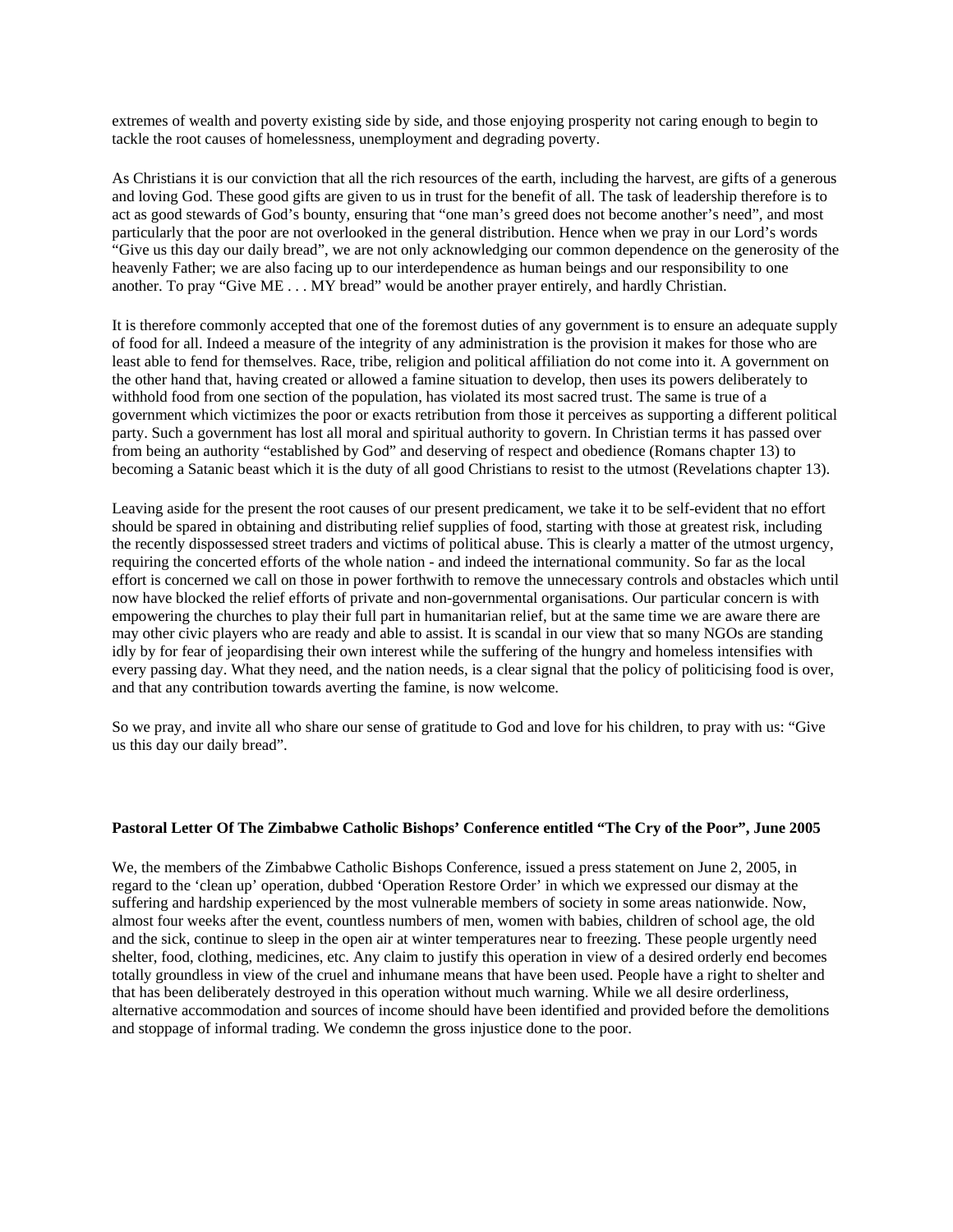As a follow-up to our press statement, we wish to offer a pastoral reflection on recent events based on Scripture and on the Social Teaching of the Church.

## **SCRIPTURE**

In the gospel of Sunday, June 5, while these events were taking place, Jesus tells us "what I want is mercy, not sacrifice" (Mt. 9:13). His words reflect those of the Old Testament prophets who continually state that prayers and sacrifices are of no value unless there is concern for the poor and needy (Amos 5:1-4). There has been no concern for the poor and needy in this Operation and the prayers and offerings of those responsible find no favour before God.

The prophet Isaiah reminds us 'to share our bread with the hungry, to shelter the homeless poor and to clothe the man seen to be naked . . . ' (Is. 58:5-7). The entire ministry of Jesus is marked by concern for the weak and vulnerable. Jesus tells us that we will be judged at the end of time on whether we have shared this concern, and he has terrible words to say to those who saw him hungry, thirsty, a stranger, or naked, or sick (or homeless . . . ) and neglected to help him (Mt. 25:42 -46).

As Christians we must hear the cry of the poor and the homeless in our townships and villages and support them in their efforts to gradually rebuild their lives. In this task we should be motivated and guided by the Social Teaching of the Church.

### **THE SOCIAL TEACHING OF THE CHURCH**

The Social Teaching of the Church sheds the light of the gospel on issues that affect our lives in society, and offers the church's wisdom, insight and experience in dealing with them. This teaching, based on scripture, has developed over more than a hundred years, and is mainly found in Papal letters and documents emanating from Synods and Conferences of Bishops. It contains a number of principles, which are particularly relevant at this time:

1. The Dignity of the Human Person

Created in the image and likeness of God (Gen.1:26-27), each person has an innate human dignity, given to us, not by secular authorities, but by the Creator himself. This dignity was gravely violated by the ruthless manner in which 'Operation Restore Order' was conducted in the townships and other areas.

Every violation of the personal dignity of the human being cries out for vengeance to God and is an offence against the Creator of the individual (Christifideles Laici, 37 - Pope John Paul 11).

2. The Basic Rights of the Human Person

Basic human rights are an offshoot of our God-given dignity. Every human being- man, woman and child - has the right to life, shelter, clothing, food, education, health care, employment, etc. These basic rights have been and are being violated. No secular authority, no group, or no individual should be allowed to violate such rights.

As Christian leaders we must continually remind authorities of both their duty to respect and uphold human rights, and of the serious consequences of failure to observe such rights. Furthermore, it is our duty as a teaching Church to form and educate Christian people in rights, values and principles – a task that we will continue to perform.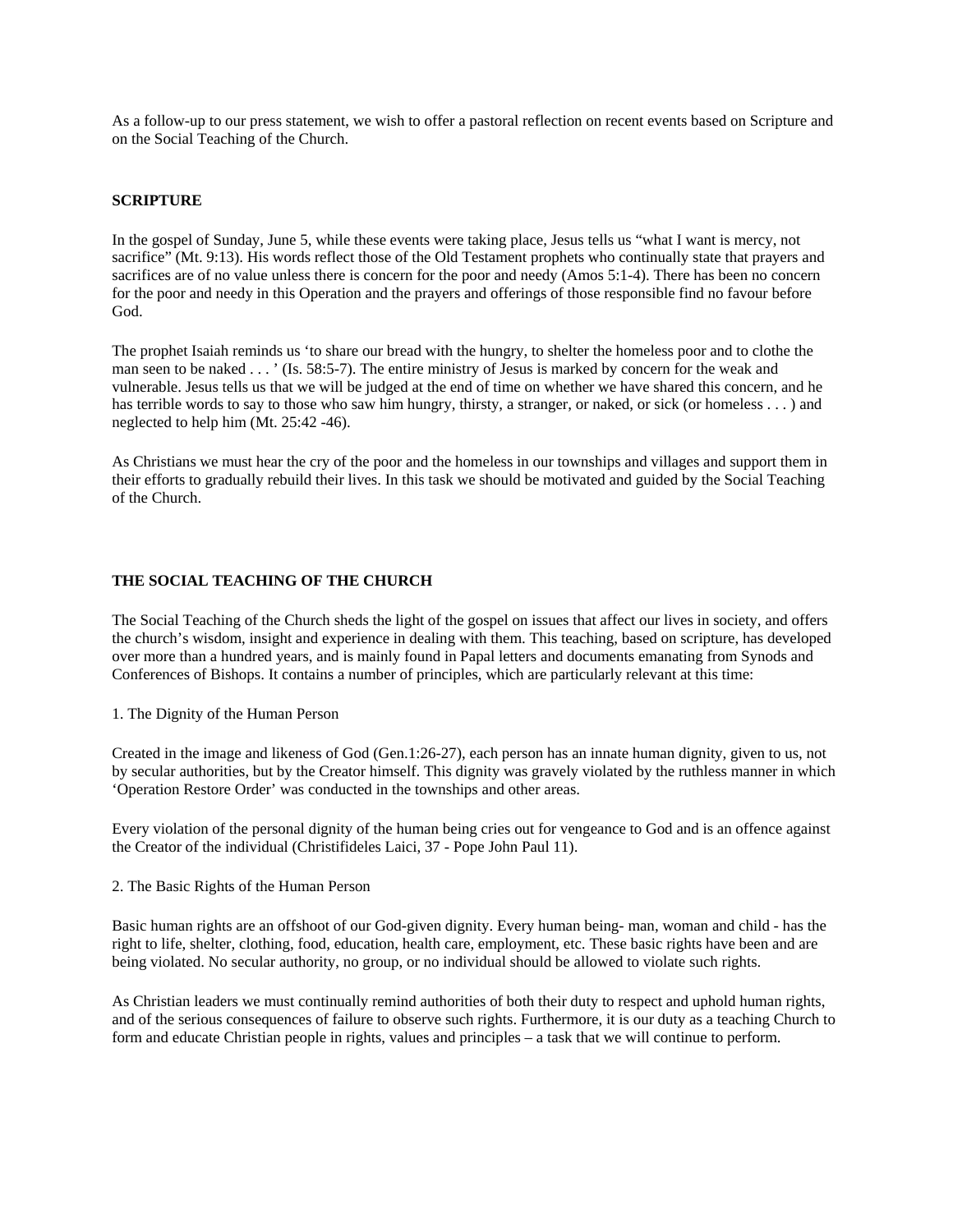## 3. The Promotion of the Common Good

Public authorities should promote the common good of all members of society - not the good of an elite group - by creating an environment in which economic, social, cultural and political life can flourish. In such an environment all citizens - including those who have lost their homes and livelihoods - can have access to the goods of the earth which are intended by God to be equally shared.

The promotion of the common good should be the first priority of public policy, not the promotion of party political aims.

'It is the proper function of authority to arbitrate, in the name of the common good, between various particular interests; but it should make accessible to each what is needed to lead a truly human life: food, clothing, health, work, education and culture, suitable information, the right to establish a family, and so on.' (Catechism of the Catholic Church, 1992, par. 1909) In the order of things, people always come first and cannot be subservient to an economy, a political agenda or an ideology for that matter.

#### 4. The Option for the Poor

In the application of the principle of the common good, some people remain poor and marginalised. The church must show particular concern for them. The moral test of a society is how it treats its most vulnerable members. As Christians we must continue to examine public policy decisions, including policies related to housing, health care and food security, in terms of how they affect the poor, and bow our heads in shame at the nation-wide operation that has greatly increased poverty and destitution in all areas. The interference with informal trading, which supports formal trading, can only accelerate our economic decline. The option for the poor, most of whom are informal traders, is an essential part of society's effort to achieve the common good of all its members. To the Church, the poor are a treasure (St. Laurence, in Butler, Lives of the Saints, 10 August).

#### 5. Subsidiarity

The principle of subsidiarity refers to passing powers downward from the top to the grassroots, or as close to the grassroots as possible. The principle implies a preference for local over central decision making. Central authority should support local authority efforts and only undertake those tasks which local bodies cannot achieve. If there is a 'clean-up' required on our streets or if there is a problem of criminality in the townships, it is essentially the task of local authorities - including community/residents associations and church bodies - supported by the police and the courts, to deal with these problems. This should take place in an ordered process over a period of time, and in away that promotes and preserves human dignity, people's rights and the common good.

### 6. Solidarity

As sons and daughters of our loving Father, we are all sisters and brothers who are called by God to build a society where we can live together in solidarity with each other. Solidarity means being ready to see the other person as another "self" and to regard acts of injustice done to others as done to oneself. Solidarity is not a passing feeling of distress at the suffering of others. Rather, it is a commitment to stand side-by-side with those who are without shelter and means of livelihood, to do what one can do to rectify a situation of grave injustice, and to promote the common good. The principle of solidarity reflects St. Paul's theology of the body of Christ: where one person suffers, each person suffers and the whole body is weakened (1 Cor 12:12-30).

Reflection on the above six principles should concern all members of society, for a whole nation has suffered because of recent and ongoing actions. Specifically as Christians, we cannot pick and choose which principles we wish to follow; all of them are binding. Putting them into practice in daily life is as important as going to Church on Sundays.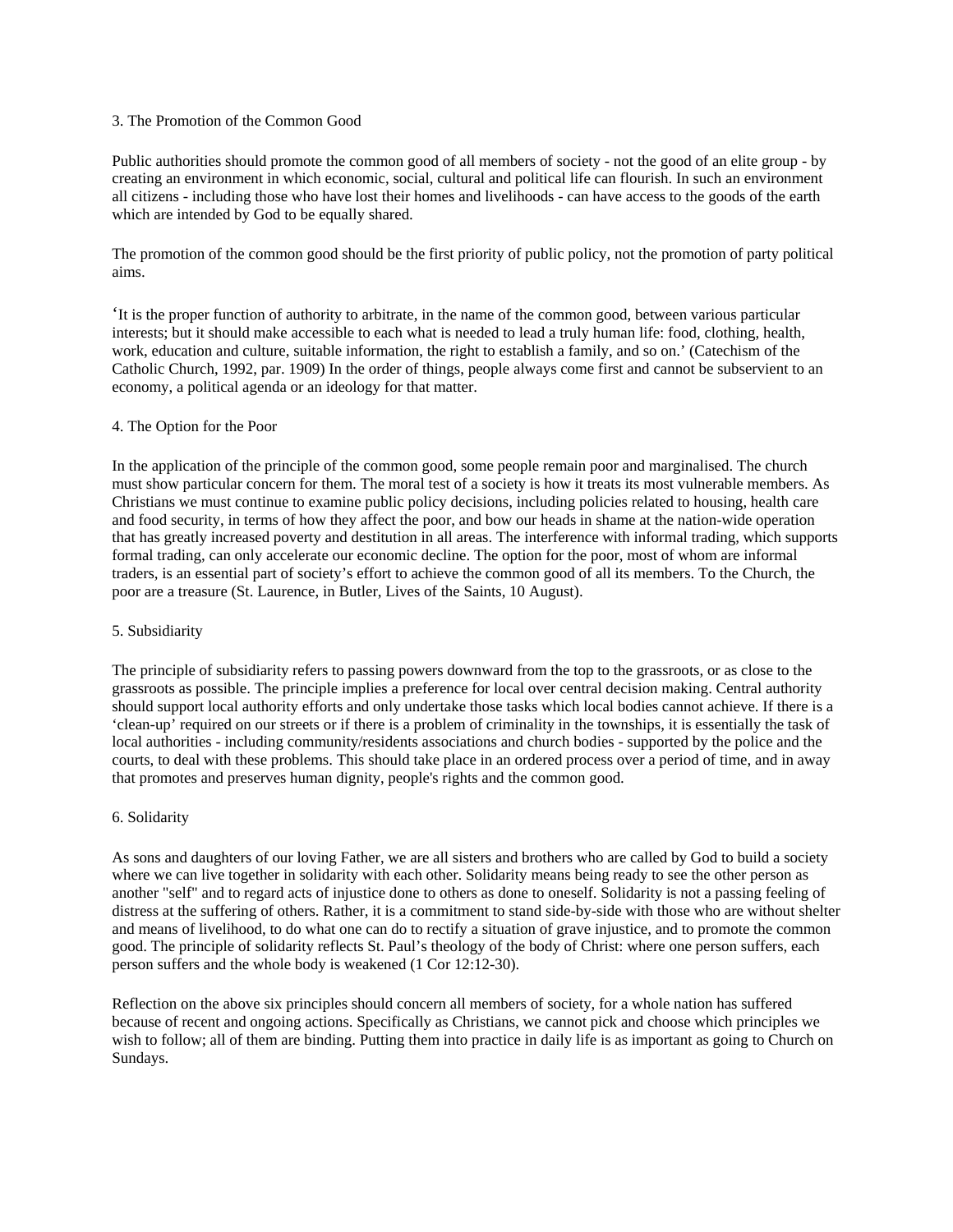Finally, we repeat what we said on a previous occasion: '...we call upon All those (Christians in particular) who hold special responsibilities in society, be it government, the business community or other spheres of influence, to exercise your duties according to the social teaching of the Church .....We cannot lead a double way of life, one for Sunday services in Church and another for our public tasks, be they political, economic, social or other kind. We are always called to be guided by our conscience and to live our Christian faith as an integral part of our lives'

(ZCBC, Lenten Pastoral Letter, March 2003, Par.7:3)

As always our prayer for you is PEACE BE WITH YOU.

+Mt. Rev. Robert C. Ndlovu of Harare

+Mt. Rev. Pius Alec M. Ncube of Bulawayo

+Rt. Rev. Michael D. Bhasera of Masvingo (ZCBC President)

+Rt. Rev. Alexio Churu Muchabaiwa of Mutare

+Rt. Rev. Angel Floro of Gokwe

+Rt. Rev. Patrick M. Mutume, Auxiliary Bishop of Mutare

Very Rev. Fr. Alphonse Mapfumo - Administrator of Gweru

Very Rev. Fr. Matthew Jonga - Administrator of Chinhoyi

Very Rev. Fr. Albert Serrano, SMI - Administrator of Hwange

### **Statement from the Women's Coalition Condemns Operation Murambatsvina/ Restore Order**

The Women's Coalition of Zimbabwe is a network of women's organisations and activists whose aim is to work for the full and equal enjoyment of rights and freedoms by women and men in Zimbabwe. The Women's Coalition notes with grave concern the effects of Operation Murambatsvina/ Restore Order on people's lives and rights particularly of women and children. According to the United Nations over a million people were affected in that they lost their sources of income or their shelters were pulled down. People's homes, vending stalls, goods and property worth millions of dollars have been and are still being destroyed. Sadly, women being the most disadvantaged economically, socially and politically are suffering the most.

Our society is characterised by gender inequalities, injustices, discrimination and exclusion such that women find themselves at the bottom of the social, economic and political structure. It is an undisputed fact that women are the majority of the poor in Zimbabwe and with the growing levels of urban poverty the trend of women's poverty is manifest in urban areas. Women have limited access to the formal sector and therefore form the bulk of the 80% unemployed people in this country. Low-income levels have led to people occupying shanty houses. After all, who would want to live in a slum if they had access to a mansion.

Zimbabwe is critically affected by the HIV/Aids pandemic where 60% of the infected are women. Nutritional security is poor as food shortages are rampant and food prices are extremely high. Operation Murambatsvina merely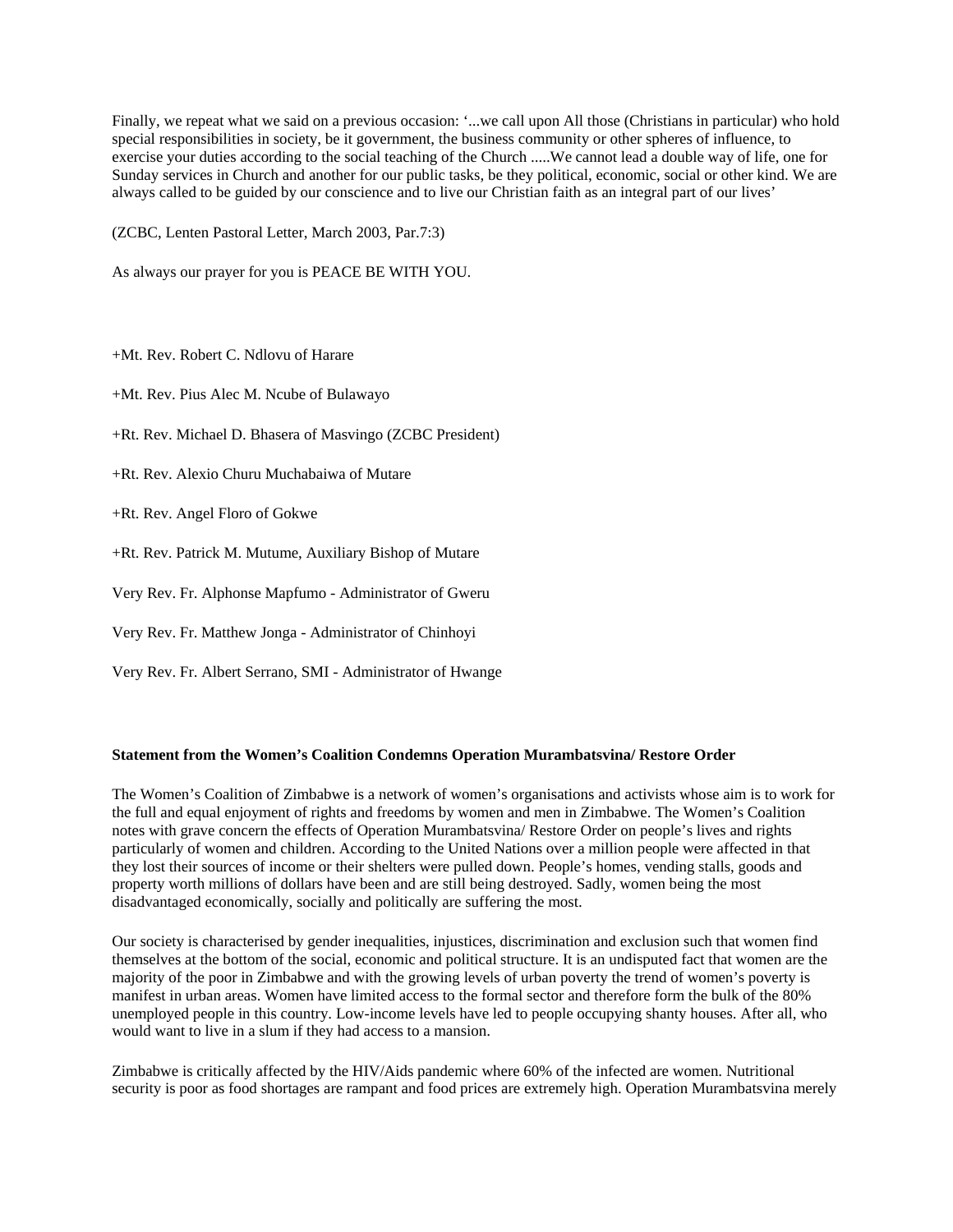exacerbates this situation for women, who are also expected to care for the infected, the children and the elderly under such difficult circumstances.

Some of the effects on women and girls are:

- 1. Women who had successfully survived in the informal sector will become destitute. Women who had successfully operated in the informal sector will become more vulnerable in every way since they have no source of income.
- 2. The most vulnerable people are the sick, infants and expecting mothers. Already there are reports of newly born babies dying of cold. The burden of caring falls on the woman.
- 3. Women were psychologically traumatised during the demolitions. Suicides and stress related illnesses have increased among the affected.
- 4. Many women and child-headed households have nowhere to go, particularly as women's property rights are limited. Many of the women do not own land.
- 5. Already there are confirmed reports from the Ministry of Education and Culture that 300 000 children have dropped out of school. A sizeable number of these kids will not get a chance to finish school.

The government's clean up campaign has destroyed people's shelters and sources of income. Whilst the Women's Coalition appreciates the need to restore order and cleanliness in the country., it views the manner and timing of the Operation as a violation of women's rights to economic livelihoods, security, health, housing and peace of mind. Given that the state had the opportunity to give adequate notice to allows victims to suffer minimal inconveniences and non-violation of the rights to economic livelihood, security, housing, education and other human rights.

These rights are clearly provided for in regional and international treaties that government has acceded to. The African Charter on Human and People's Rights guarantees a people rights to education, work, healthy, housing and all the human rights that citizens of a country should have access to. The Convention on the Elimination of All Forms of Discrimination Against Women and the SADC Declaration on Gender and Development which our government has signed goes in the same thread.

The Women's Coalition appreciates the efforts being made by the state, UN agencies, Red Cross Zimbabwe, churches, NGOs and other civic organisations to assist the victims of Operation Murambatsvina. We urge you all to strategise around the special needs of women, girls, and orphaned children. We also urge the government to ensure equitable distribution of stands to both women and men as a measure of beginning to address imbalances in property ownership of women.

The Women's Coalition empathises with all the women and families affected and implores government to assume the role of protecting its citizens and consulting them to find solutions to what it perceives as problems rather than acting unilaterally. The Women's Coalition also calls for a suspension of the Operation until meaningful plans and mechanisms are put in place to cushion women from the effects of such an operation.

### 1 *The Herald*, 24 Ma y 2005.

2 The Mugabe administration's excuse for this brutal suppression was the need to combat "dissidents" being used by the apartheid regime in South Africa to destabilise the country. In fact the main reason was to destroy PF ZAPU and intimidate it into being absorbed into a so-called Unity government.

3 See Zimbabwe Human Rights NGO Forum (2002), Human Rights and Zimbabwe's Presidential Election: March 2002, (Harare Zimbabwe Human Rights NGO Forum 2002), *Are They Accountable?: Examining alleged violators and their violations pre and post the Presidential Election March 2002*, (Harare Zimbabwe Human Rights NGO Forum 2002) See also Redress Trust (2004), *Zimbabwe. Tortuous Patterns Destined to Repeat Themselves in Upcoming Election Campaign. Preliminary Study of*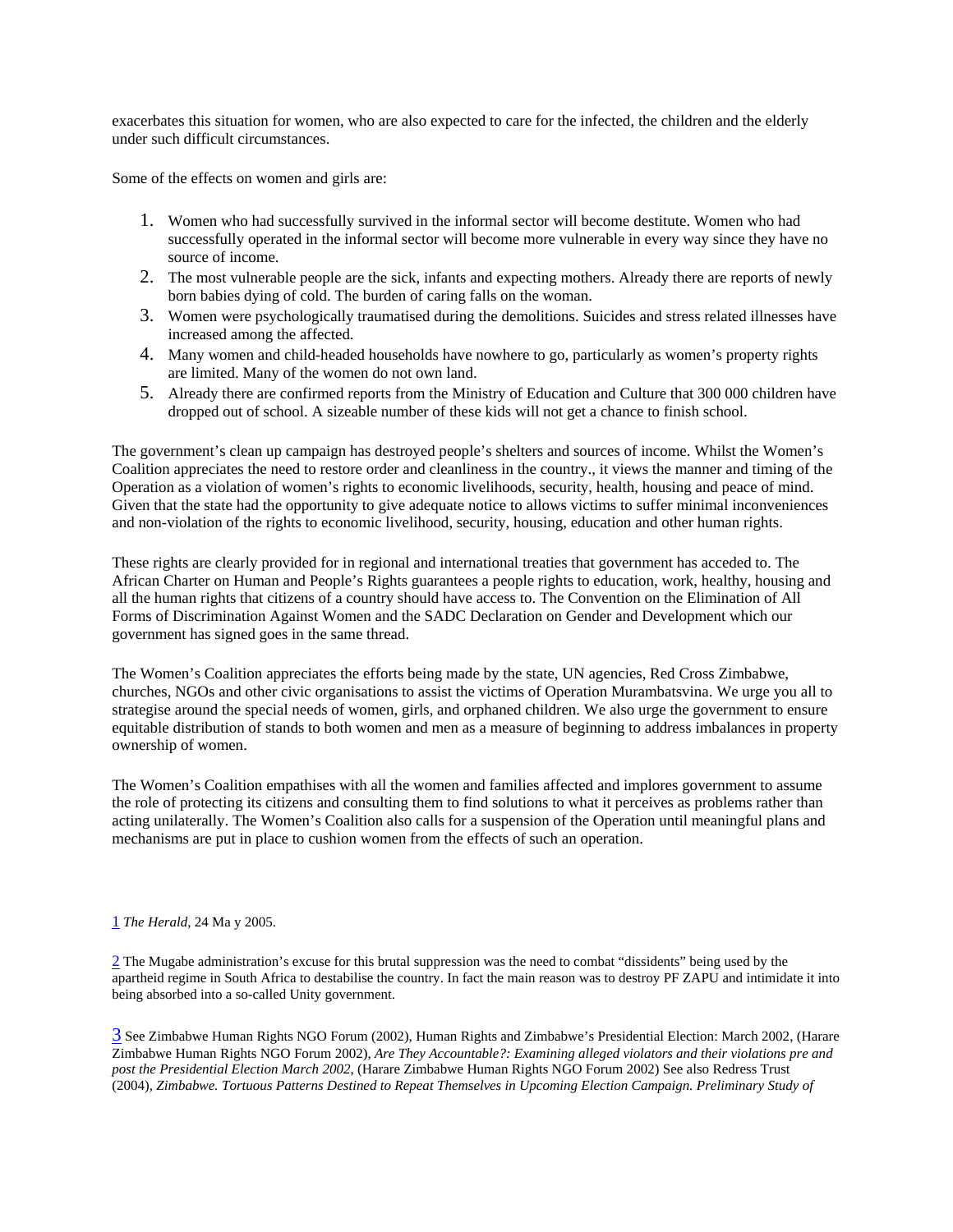*Trends and Associations in the Pattern of Torture and Organised Violence in Zimbabwe*, July 2001 - December 2003, (Redress Trust, London).

4 See Zimbabwe Human Rights NGO Forum (2001), Politically motivated violence in Zimbabwe 2000–2001. A report on the campaign of political repression conducted by the Zimbabwean Government under the guise of carrying out land reform, (Zimbabwe Human Rights NGO Forum, Harare.)

5 These two quotations are taken from an article entitled "Flea markets are free markets", Zimbabwe *Independent*, 17 June 2005, p13.

6 Here see the report on the Joshua Nkomo Housing Co-operative in Appendix 1.

7 See again *Zimbabwe Human Rights NGO Forum (2001), Politically motivated violence in Zimbabwe 2000–2001. A report on the campaign of political repression conducted by the Zimbabwean Government under the guise of carrying out land reform,*(Zimbabwe Human Rights NGO Forum Harare)*.*

8 *Chimurenga* is a Shona word derived from the word *murenga*, meaning "rebel" or "fighter." It was first applied to the uprisings of the indigenous blacks against the white settlers in 1896–1897. The guerrilla war against the settlers became known as the Second Chimurenga war. ZANU (PF) has referred to its present campaign to redistribute land and other economic assets to the black majority as "the Third Chimurenga".

9 It has been estimated that up to 83% of commercial farms in Zimbabwe have changed ownership since 1980. Many farmers have therefore acquired their farms after the Mugabe Government came to power. Some commercial farmers invested large sums of money into their farms after receiving no-interest certificates from the Mugabe Government, meaning that they had been told that Government had not earmarked these farms for acquisition.

10 See *A. Hammar, & B. Raftopoulos (2004), Zimbabwe's Unfinished Business: Rethinking Land, State and Nation in the Context of Crisis,* (Weaver Press, Harare)*.*

11 Here see report on forced evictions in Tafara, Mabvuku, Highfields and Glen View in Appendix 1.

12 *News 24* 15 June 2005

13 There has been disquiet over the disposal of these goods, and recently the Zimbabwe Republic Police responded to this. In the Zimbabwe *Standard*, 19 June 2005, the following was quoted: "We are not under any single legal obligation to tell people what we are going to do with exhibits. Everyday we recover exhibits in our day-to-day operations," said Mandipaka. See also report on forced evictions in New Park and Good Hope Extension settlements in Appendix 1, where it is alleged that soldiers are removing building materials from the demolished homes*.*

14 *The Herald* 2 June 2005

15 *Zimonline* 21 June 2005

16 *Zimonline* 21 June 2005

17 *Herald* 25 June 2005

18 *Zimonline* 28 May 2005

19 Zimonline 28 May 2005

20 Here see update on forced evictions in Appendix 1, where it is alleged that resistance was being planned in Chitungwiza and St Mary's.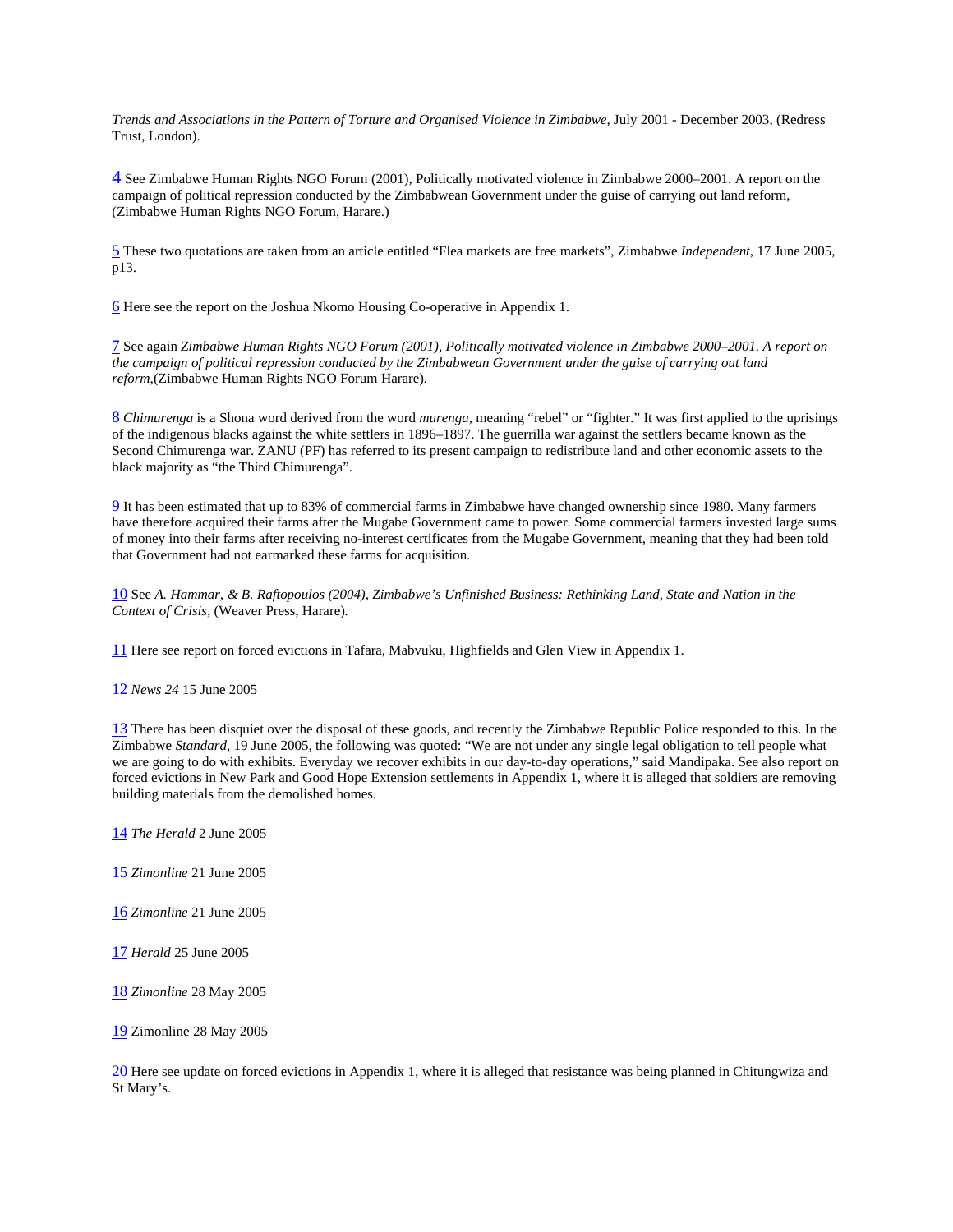#### 21 *Independent* (UK) 12 June 2005

22 The number of refugees created is even greater than when farm workers were thrown off the farms during the land invasions.

23 This is the figure from analysis of only 45 sites, and the final figure may be considerably higher. The IOM reports that, of the 64,677 households identified, verification has been possible for only 15,287, and only 9,753 households have been assisted with blankets and food. There is clearly a considerable lag between identification and assistance, probably affected by the fuel crisis, and, therefore, there are many families that will continue to suffer hardship for some time still.

24 *Zimonline* 24 June 2005

25 Here see report on forced evictions in Mashonaland Central Province, where this observation is confirmed.

26 *Zimonline* 18 June 2005

27 According to one medical expert, there will also be serious long-term consequences as a result of the interrupted antiretroviral treatment. Large numbers of HIV-infected individuals, including orphan adolescents, will have developed NVPresistant virus and are now 'at large' in a community whose structures, physical and communal, have been systematically broken down. In such circumstances, as has been documented following the tsunami in south-east Asia, an epidemic of sexually transmitted infections including HIV (and unwanted pregnancies) is entirely predictable.

28 See *Operation Murambatsvina (Sweep up the Rubbish), Harare, 10 June 2005*, Zimbabwe Association of Doctors for Human Rights. Also see Appendix 2 for the full statement.

29 *Daily Mirror* 27 May 2005

30 *Daily Mirror* 1 June 2005.

31 Here see update on forced evictions, where it is alleged that the Catholic Commission for Justice and Peace were forced to close their office in Mutare.

32 *Zimonline* 13 June 2005

33 Here see report in Appendix 1 on forced evictions in Bulawayo for brief details about assistance being rendered by churches in Bulawayo.

34 *Times* (UK) 17 June 2005.

35 *News24*, "Zim clean-up moves to business" 20 June 2005

36 For instance Harare Metropolitan governor David Karimanzira denied that the clean up exercise was retribution against urbanites perceived as MDC supporters. He said the exercise had not only affected MDC sympathisers, but also members of Zanu PF and other political parties. "As I speak to you right now there are scores of people at the Harare Zanu PF provincial offices affected by the clean-up exercise. There is no retribution. We are simply trying to clean up the city," Karimanzira said. *Daily Mirror* 27 May 2005

37 *Sunday Times* (UK) June 05, 2005

 $38$  There are a large number of human rights reports supporting the thesis that the security forces act with impunity. One of the more notorious cases is well described in a report by the Redress Trust. Here see*, The case of Henry Dowa. The United Nations and Zimbabwe Under the Spotlight,* (Redress, London, 2004)*.* This policeman, alleged to have committed torture in Zimbabwe before being sent to Kosovo, has been implicated in further allegations of torture in Zimbabwe after the UN sent him back. The latest incident was reported in the Zimbabwe *Daily Mirror* on 11 April 2005, linking him to allegations of torturing MDC MP Nelson Chamisa in police custody shortly after the March 2005 elections.